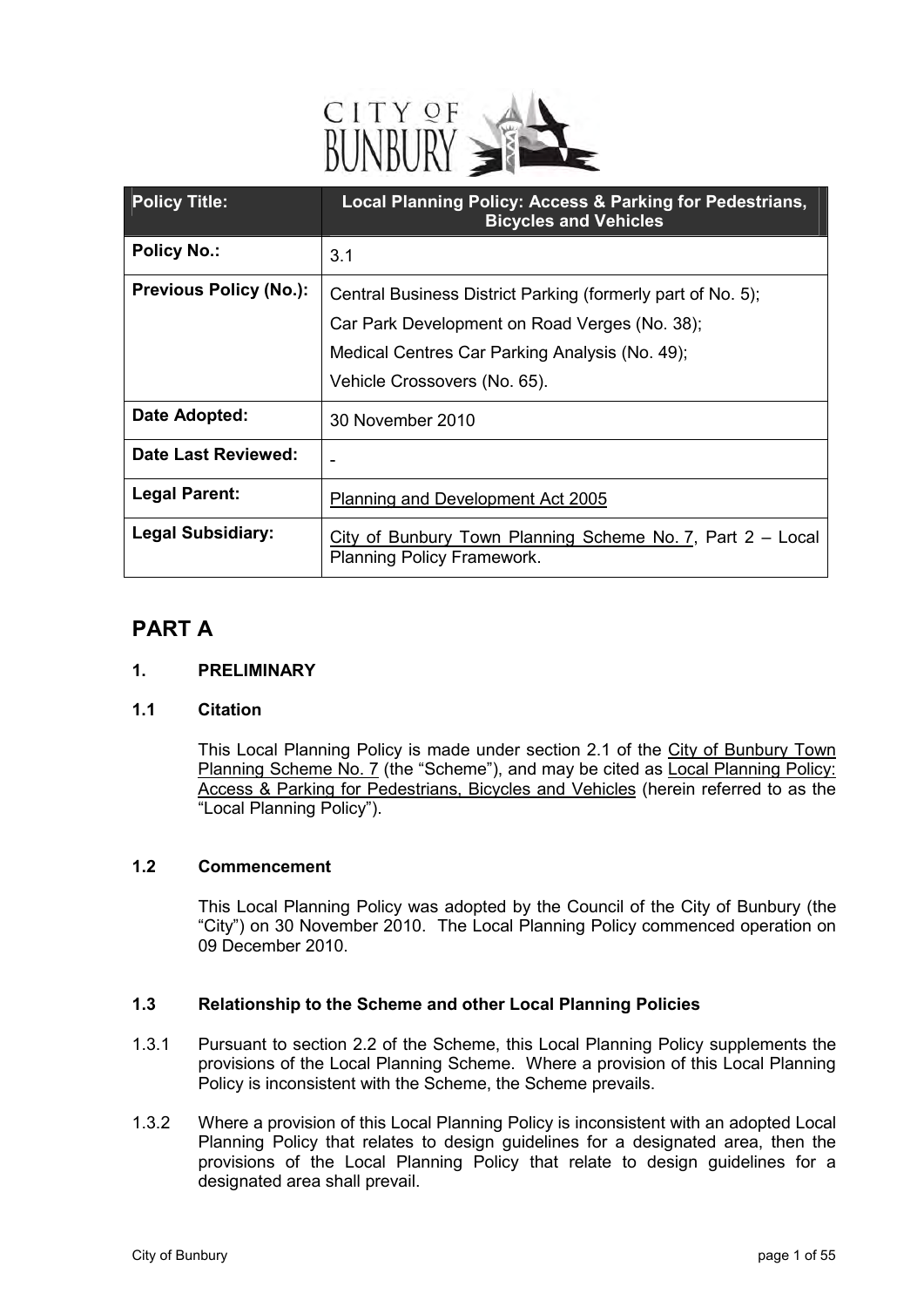- 1.3.3 The provisions of this Local Planning Policy comprises of the Policy Text and Policy Maps. The Local Planning Policy is to be read in conjunction with the Scheme.
- Notes: 1. A Local Planning Policy is not part of the Scheme and does not bind the Local Government in respect of any application for planning approval but the local government is to have due regard to the provisions of the Policy and the objectives which the Policy is designed to achieve before making its determination.
	- 2. Clause 5.7.1 Car Parking of section 5.7 Site and Development Requirements under the Scheme sets out the car parking requirements as they relate to the land uses specified under the Car Parking Table, as well as variations that may be applicable to a particular application for development approval.

#### **1.4 Relationship with Local Laws**

- 1.4.1 This Local Planning Policy operates in conjunction with the Local Government's Local Laws in the regulation of development and the use of land within the Scheme Area as it pertains to access and parking. Local Laws will be enacted in order to support the achievement of parking objectives for the Local Government area, and should be read in conjunction with this Local Planning Policy.
- 1.4.2 Where a provision of the Local Planning Policy is inconsistent with a Local Law, the provision of the Local Law shall prevail.

#### **2 PURPOSE**

- 2.1 The purpose of the Local Planning Policy is to enable a consistent and accountable approach to the provision of car parking within land use planning and development of the City in accordance with the policy objectives.
- 2.2 The intent of the Local Planning Policy is to ensure that the transport needs of the community are adequately met by the associated use and development of land within the City, and in particular, the Central Business District (CBD).
- 2.3 In particular, this Local Planning Policy is to guide the exercise of discretion in the determination of applications for planning approval with respect to those matters affecting the provision of parking and/or access for pedestrians, bicycles and vehicles.

#### **3 OBJECTIVES**

#### **3.1 Objectives for the Scheme Area**

In accordance with the Aims of the Scheme, land use and development is to achieve the following outcomes for access, parking and public transport integration in the Scheme Area -

- (a) an adequate supply of vehicle and bicycle parking facilities that are safe and convenient to access and use by pedestrians and vehicles;
- (b) efficient and safe access and movement of pedestrians and vehicles within the road network;
- (c) integration of public transportation within both public and private developments/areas;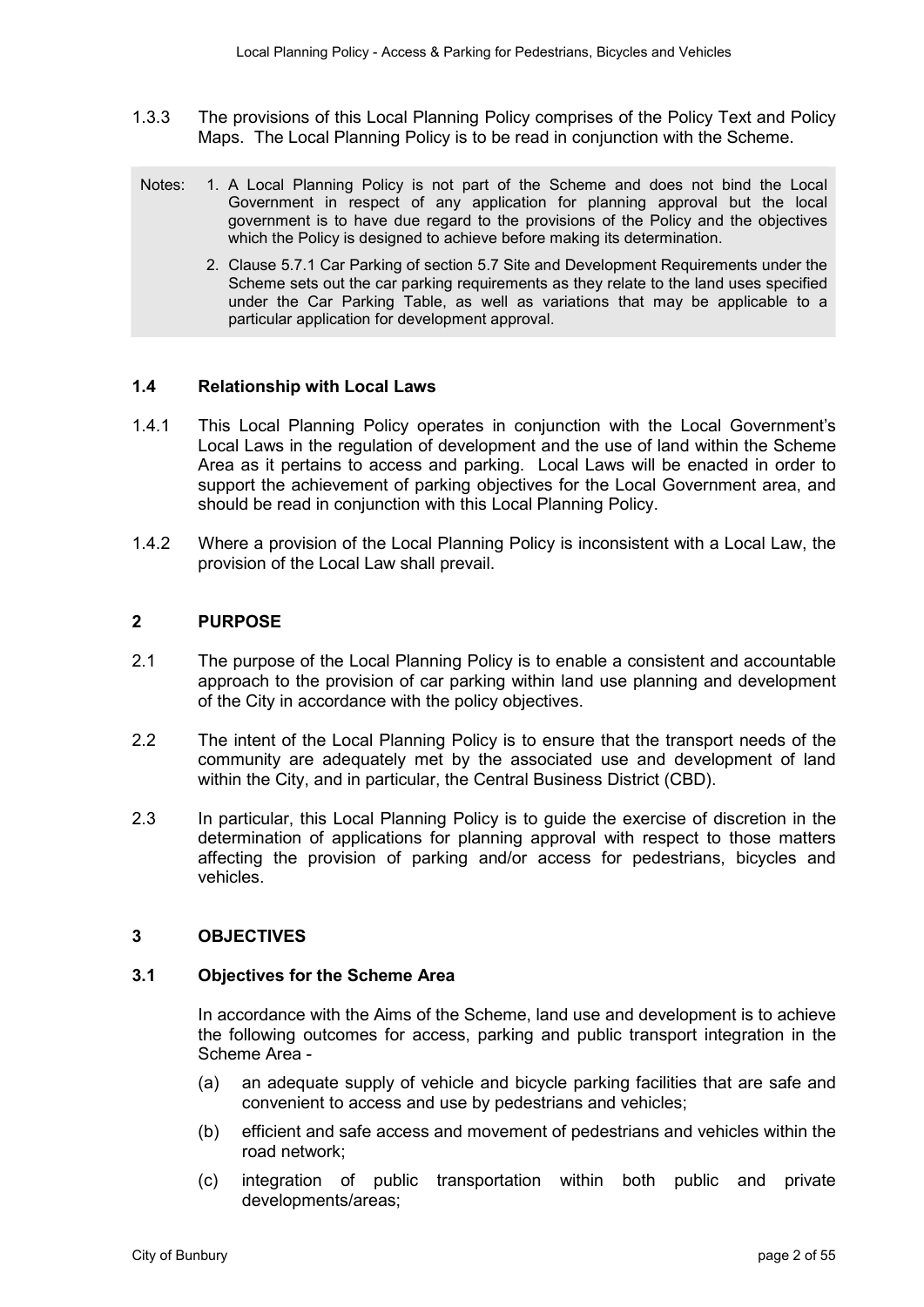- (c) promotion of alternative transport modes such as public transport, walking, cycling and the viability of associated infrastructure by land uses and developments that generate demand for transportation of people;
- (d) adequate provision of loading and service vehicle parking facilities by land uses and developments that generate demand for transportation of goods and services; and
- (e) promotion of supportive environments for physical activity by maintaining streets that are pedestrian and cyclist friendly.

#### **3.2 Objectives for the Central Business District Parking Area**

To ensure the primacy of Bunbury's CBD, as the core of the Strategic Regional Centre, land use and development is to achieve the following outcomes for access, parking and public transport integration in the Central Business District Parking Area -

- (a) planning for the CBD needs to ensure the efficient, convenient, safe and equitable movement of people goods and services;
- (b) public transport should be promoted throughout the CBD to facilitate park and ride options and to encourage short run patronage in preference to the motor car;
- (c) strategic public parking stations should be established and protected in the northern, central and southern sectors of the CBD;
- (d) expansion of public parking areas must be based on a comprehensive parking demand assessment and extended cost/benefit analysis that include consideration of economic, social/cultural and environmental matters;
- (e) management of parking that includes planning, construction, maintenance and regulation is to be a dedicated area of the Local Government's operations, with appropriate resource allocations that are reviewed annually; and
- (f) developer contributions to the provision of parking need to be based on standards that are regularly reviewed and linked to other objectives that promote development, improve amenity, conserve heritage, promote pedestrian and cycle movements and cater particularly for the needs of people with a disability, aged persons and children.

#### **4 LOCAL PLANNING POLICY AREA**

- 4.1 This Local Planning Policy applies to all land within the local government district of the City of Bunbury, and as such, the Local Planning Policy Area is the Scheme Area, as depicted by Map 1: Local Planning Policy Area.
- 4.2 The boundaries of the Local Planning Policy Area incorporate that area referred to as the Central Business District Parking Area, as defined by Map 2: Central Business District Parking Area, as amended by the Local Government from time to time.
- Notes: 1. Land use and development within the Local Planning Policy Area is also subject to the City of Bunbury Town Planning Scheme No. 7.
	- 2. The Policy Maps of the Local Planning Policy: Access & Parking for Pedestrians, Bicycles and Vehicles comprise of Map 1: Local Planning Policy Area and Map 2: Central Business District Parking Area.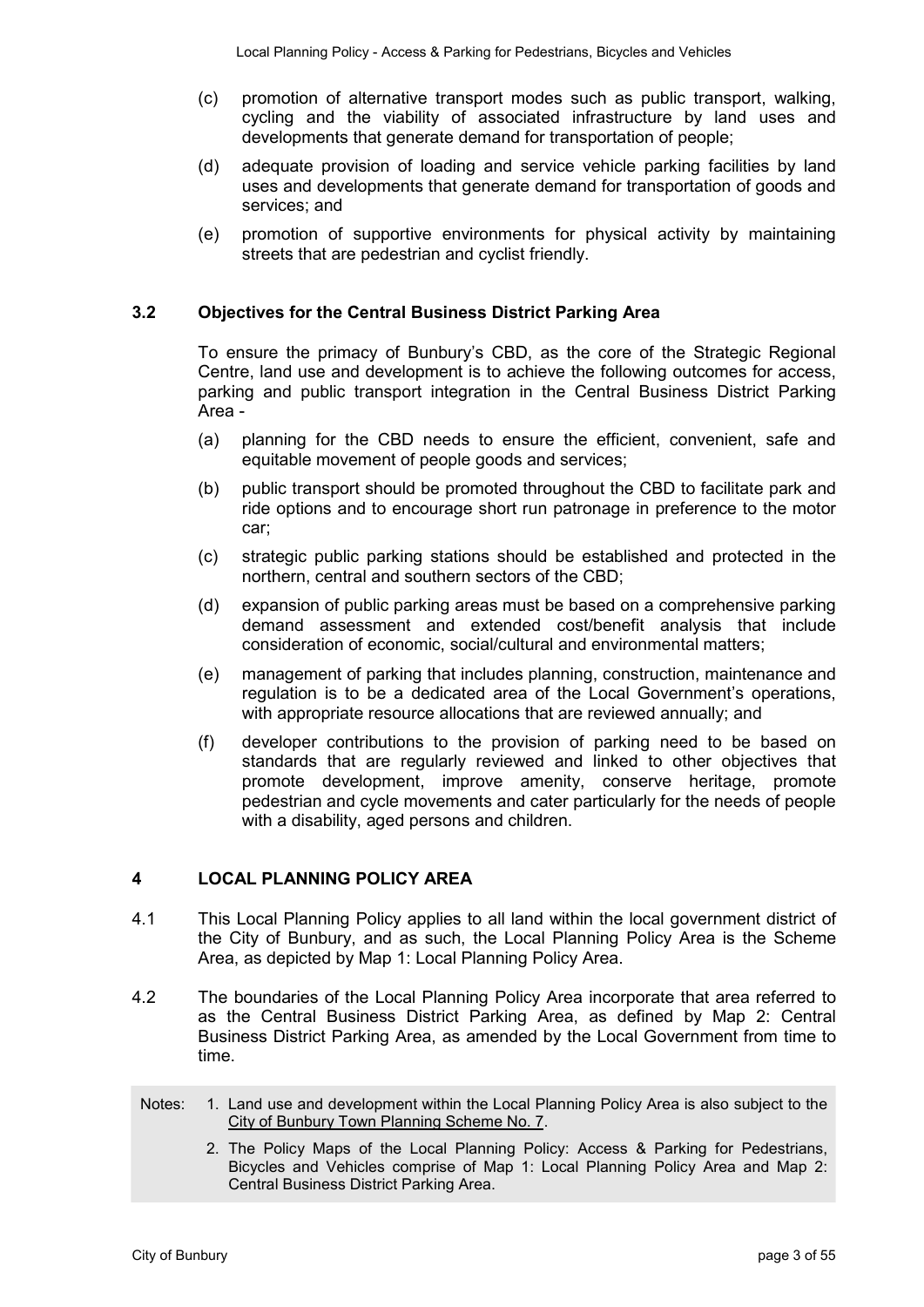#### **5 APPLICATION**

- 5.1 With the exception to those aspects of development to which the Residential Design Codes (the "R-Codes") apply, the provisions of this Local Planning Policy apply to the development and/or use of premises in the Scheme Area for the purposes of determining vehicle access and parking requirements applicable to the development or use of land.
- 5.2 All residential dwelling development (either solely for residential purposes or as part of a mixed use development) shall comply with the Acceptable Development standards of the Residential Design Codes for the provision of car parking.
- 5.3 Subject to the Scheme, development and use of land for purposes necessitating the provision of parking shall make provision for parking bays in accordance with the standards and requirements of this Local Planning Policy; and except as otherwise provided, shall require the prior planning approval of the Local Government in accordance with the provisions of the Scheme.
- 5.4 In considering an application for planning approval where a variation is proposed to one or more Acceptable Development requirements prescribed under the Residential Design Codes and/or this Local Planning Policy, the Local Government may require the submission of an Development Impact Statement (Traffic & Parking), which has been undertaken by an appropriately qualified person or body at the applicant's expense, as part of any application for planning approval.
- 5.5 The Local Government may require a Traffic Study as part of or separately to a Development Impact Statement (Traffic & Parking) report that is to be submitted for assessment as part of an application for planning approval. A Traffic Study is to be prepared to the specifications and satisfaction of the Local Government, and is to be undertaken by an appropriately qualified person or body at the applicant's expense.
- 5.6 Applications for planning approval involving the development and use of land for a car park as the predominant use may require the submission of a Development Impact Statement (Traffic & Parking) and/or Traffic Study to be prepared by the proponent as part of any application.

#### **6 EXEMPTIONS FROM PLANNING APPROVAL**

Except where provided for within the provisions of the Residential Design Codes and subject to compliance with the relevant development requirements and standards of the Scheme, there are no other exemptions or exclusions permitted under the Scheme with respect to vehicle access and parking.

#### **7 MEANING OF TERMS**

- 7.1 Unless the context otherwise requires, words and expressions used in this Local Planning Policy have the same meaning as they have -
	- (a) in the Planning and Development Act 2005; or
	- (b) if they are not defined in that Act (in order of precedence)
		- i. in the Dictionary of Defined Words and Expressions in Schedule 1 of the Scheme; or
		- ii. in the Residential Design Codes; or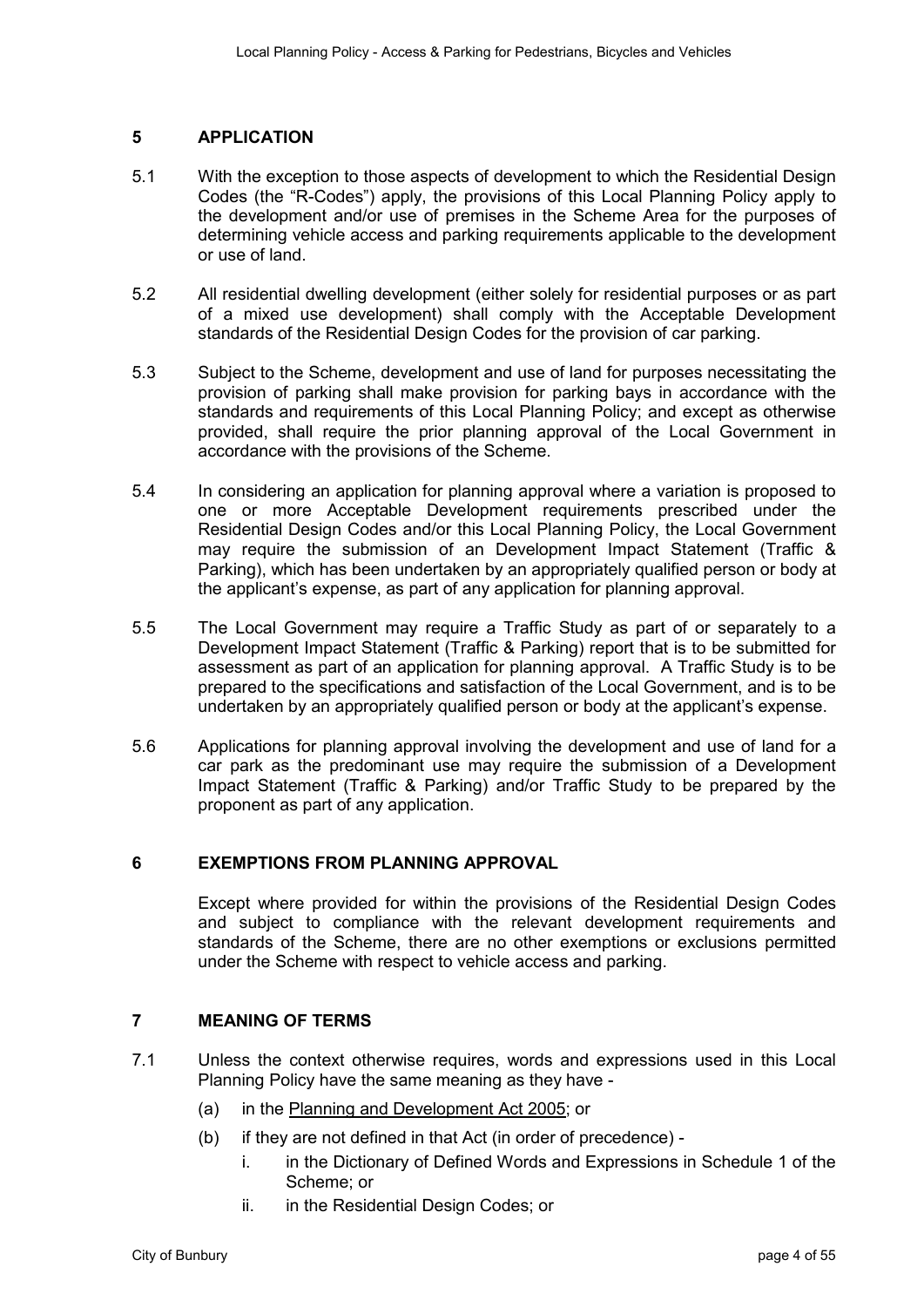- iii. Building Code of Australia; or
- iv. in a relevant Australian Standard.
- 7.2 The meaning of other specific words and expressions relevant to this Local Planning Policy are given below:
	- **(a) General definitions**
	- **"Articulated vehicle"** ("AV") means a motor vehicle as defined by Australian Standard AS2890.2 Off-street Parking - Part 2: Commercial Vehicle Facilities (as amended).
	- **"Bicycle"** means a vehicle with two wheels, one in front of the other, and having a saddle-like seat for the rider. It is steered by handlebars and driven by pedals.
	- **"Central Business District"** ("CBD") means that area included in the "City Centre Zone" under the Scheme, which is the business and commercial core of the municipality containing higher density housing, retailing, administrative and financial offices, tourism, cultural, entertainment and government activity. The CBD has primacy in the designated hierarchy of activity centres within the Greater Bunbury Region.
	- **"Development site"** means the lot or lots, or portion thereof, including a strata lot and survey strata lot, which are proposed or likely to comprise the land on which a development is to be situated once carried out.
	- **"Gross floor area"** ("gfa") measured externally, means the sum of the areas of each floor of a building on a lot/development site, including the following -
		- (a) fully enclosed covered floor areas and unenclosed covered floor areas,
		- (b) mezzanine floors,
		- (c) basements capable of occupation,
		- (d) roof space or attic areas capable of occupation,
		- (e) garages,
		- (f) roofed balconies, open verandahs and porches;

but excludes the following –

- (g) covered pedestrian pathways and covered public areas that are external to the main building,
- (h) awnings adjoining a street frontage,
- (i) unenclosed pedestrian deck or platform adjoining and accessed from a street frontage,
- (j) a basement that extends not more than 0.5 metres above natural ground level, to the top most of the building slab,
- (k) ground floor vehicle parking bays/areas, and
- (l) landscape works.
- **"Heavy rigid vehicle"** ("HRV") means a motor vehicle as defined by Australian Standard AS2890.2 Off-street Parking - Part 2: Commercial Vehicle Facilities (as amended).
- **"Heritage area"** means an area which has a distinctive character of heritage significance and which is desirable to conserve.

**"Heritage place"** means a surveyed area of land, foreshore, estuary or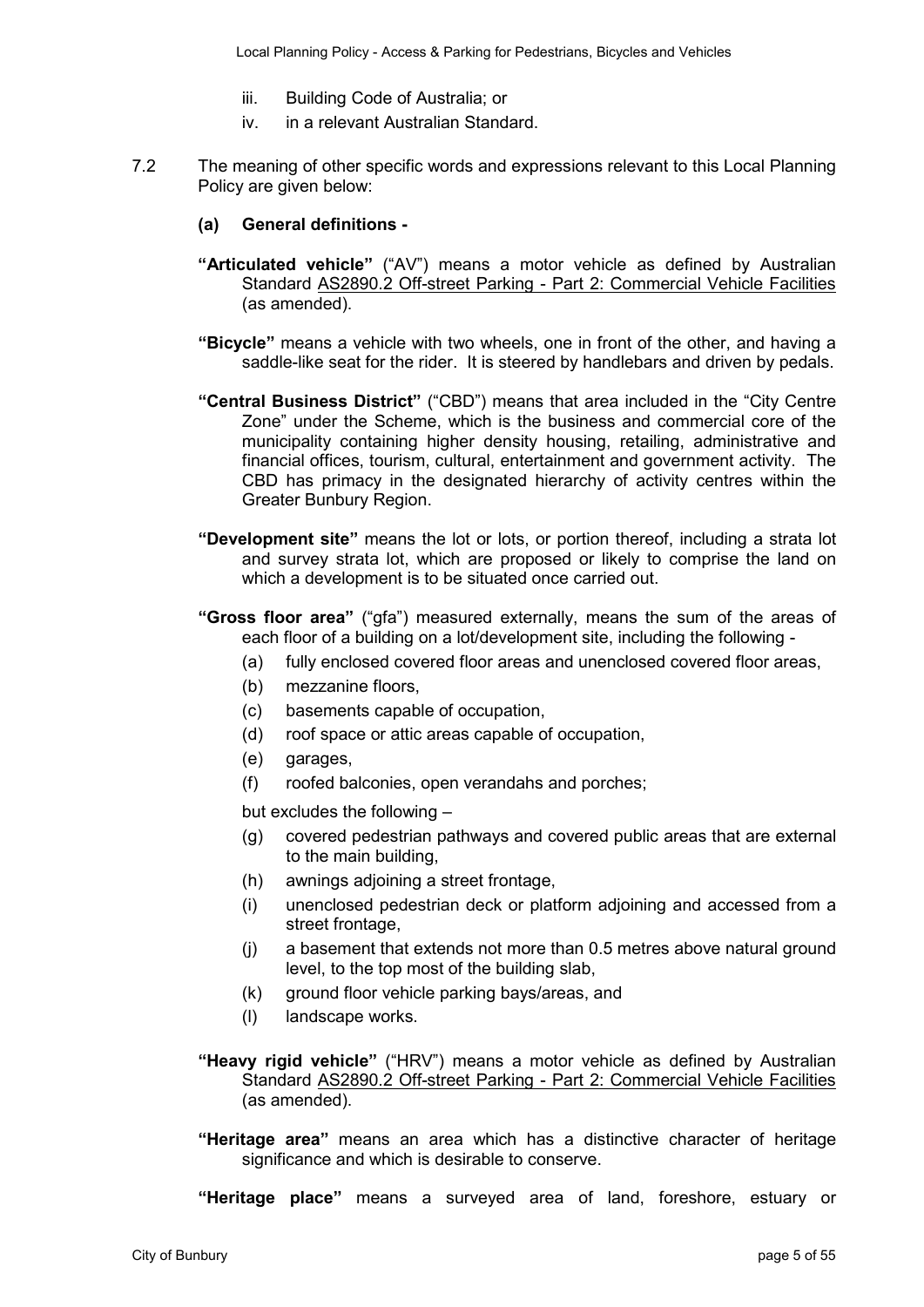watercourse. A place may be a site, area, building, group of works or landscape, together with its associated structures, contents and surrounds.

- **"Health consultant"** means a "medical practitioner", which has the same meaning as in the Medical Practitioners Act 2008, and also includes all other allied health professionals and paraprofessionals registered or certified by a relevant statutory board.
- **"Medium rigid vehicle"** ("MRV") means a motor vehicle as defined by Australian Standard AS2890.2 Off-street Parking - Part 2: Commercial Vehicle Facilities (as amended).
- **"Motorcar"** or "car" means a motor vehicle with dimensions complying with a "B85 vehicle" or a "B99 vehicle" as defined by Australian Standard AS2890.1 Parking Facilities - Part 1: Off-street Car Parking (as amended).
- **"Motorcycle"** or "motorbike" means any two wheeled or three wheeled motor vehicle with an engine displacement greater than 50 cubic centimetres (cc) and having a seat or saddle for the use of one or two riders, including a sidecar. For the purposes of this Local Planning Policy, this term shall include "motor scooter" or "moped", which means any two wheeled or three wheeled motor vehicle with an engine displacement of 50 cubic centimetres (cc) or less.
- **"Motor vehicle"** means any vehicle propelled by gas, oil, electricity or any other motive power, not being animal power, required to be licensed, and complying with the requirements necessary for licensing, under the Road Traffic Act 1974 (as amended), and includes a caravan, trailer or semi-trailer drawn or hauled by a motor vehicle.
- **"Small rigid vehicle"** ("SRV") means a motor vehicle as defined by Australian Standard AS2890.2 Off-street Parking - Part 2: Commercial Vehicle Facilities (as amended).
- **"Veterinary consultant"** means a "registered veterinary surgeon", which has the same meaning as in the Veterinary Surgeons Act 1960.
- **(b) Land use definitions**
- **"Aged or Dependent Person's Complex"** means premises used for the accommodation and care of aged or dependent persons on a permanent basis either in self-contained dwellings or serviced apartments or both, together with ancillary facilities incidental to the development. This term includes retirement village, supported accommodation, or personal care accommodation in the form of a nursing home. Ancillary facilities and incidental uses may include dining and recreation facilities, medical facilities, administrative offices, laundries, kitchens, and residential accommodation for persons associated with the development. This term may include Aged or Dependent Person's Dwellings, Residential Building, or Hospital.
- **"Auction Premises"** means premises used for the display and sale of goods, by auction, of a bulky or non bulky nature that are not normally purchased on a daily basis, such as motor vehicles, boats, caravans, machinery, trade goods and equipment, but does not include sale by auction of animals.
- **"Auction Premises Livestock"** means premises used for the display and sale, by auction, of animals and/or primary produce. This term does not include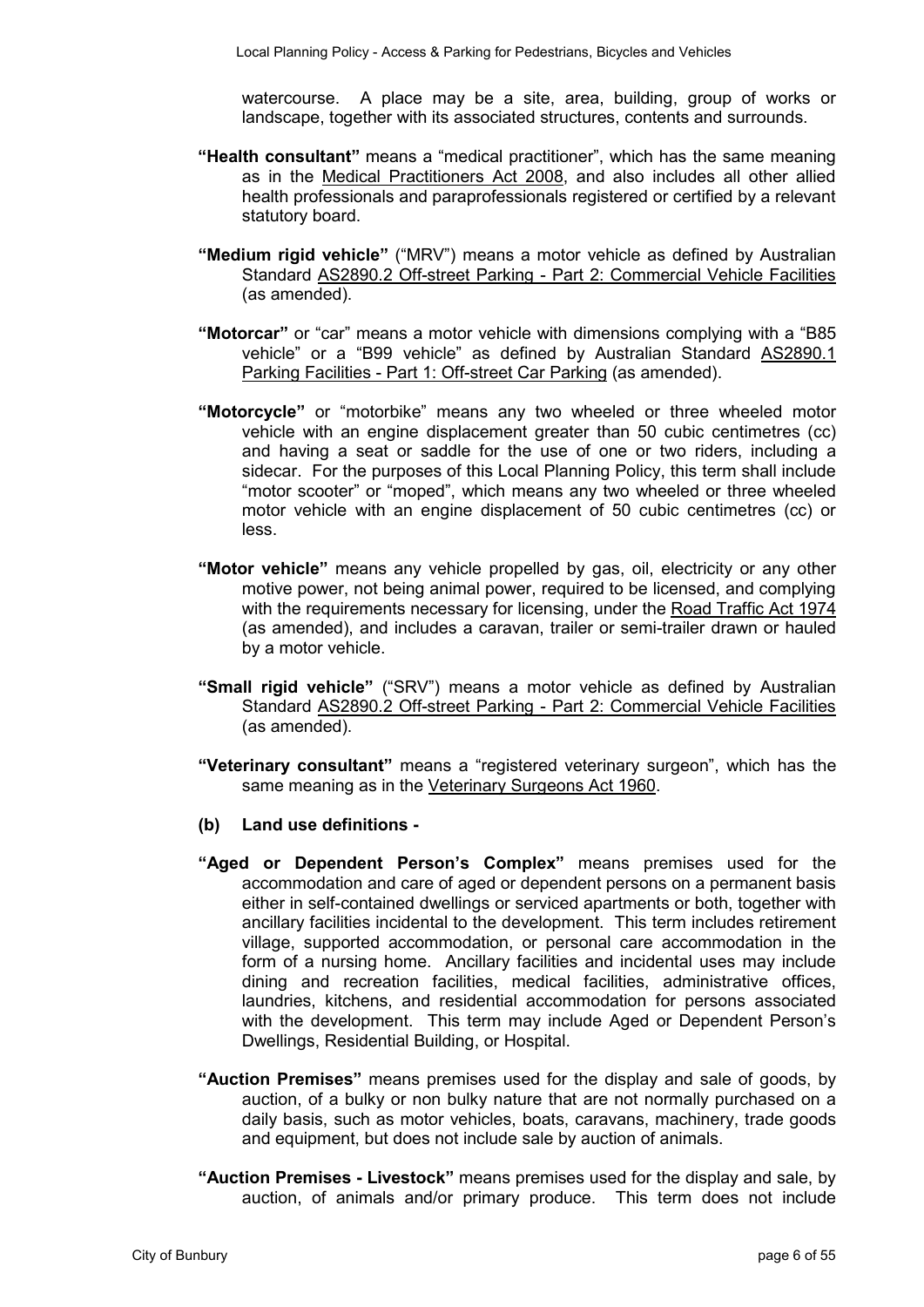"Auction Premises".

- **"Commercial Service"** means premises used as a bank, building society, credit union, finance company, real estate agency, travel agency, professional or consulting services which advertises or displays its business for direct dealings with the general public.
- **"Department Store"** means premises used to sell by retail non-perishable goods of a bulky or non bulky nature, not normally purchased on a daily basis; where the area for display and sale is not less than 500 square metres in gross leasable area (gla), but does not include convenience store, shop, showroom, retail establishment, or warehouse.
- **"Liquor Store"** means premises licensed as a Liquor Store under the Liquor Control Act 1988 (as amended) and used to sell packaged liquor for consumption off the premises.
- **"Occasional Use"** means the use of any premises on an irregular or infrequent basis for the purposes of community, recreation or entertainment, which does not require the construction of a permanent building or the installation of permanent infrastructure or services.
- **"Residential Building Permanent"** means a building or portion of a building, together with rooms and outbuildings separate from such building but incidental thereto, which is used or intended, adapted or designed to be used for the purpose of human habitation permanently by seven or more persons who do not comprise a single family, but does not include a hospital or special care facility, a prison, a hotel, a motel, or a residential school.
- **"Residential Building Short-stay"** means a building or portion of a building, together with rooms and outbuildings separate from such building but incidental thereto, which is used or intended, adapted or designed to be used for the purpose of human habitation temporarily by two or more persons, but does not include a hospital or special care facility, a prison, a hotel, a motel, or a residential school.
- **"Retail Premises"** means premises used to display, hire or sell by retail or wholesale non-perishable goods of a bulky or non bulky nature, not normally purchased on a daily basis; where the area for display and sale is not less than 500 square metres in gross leasable area (gla), but does not include a convenience store, department store, shop, showroom, supermarket, service station, trade display or warehouse.
- **"Salvage Yard"** means premises used for the storage, dismantling or sale of materials salvaged from the erection, demolition, dismantling or renovating of, or fire or flood damage to structures including (but without limiting the generality of the foregoing) buildings, machinery, vehicles and boats.
- **"Shopping Centre"** means premises used primarily for retailing and commercial services by separate individual leased areas that form a single, integrated complex with shared vehicle parking and other facilities where the ground floor area of the development exceeds 2,000 square metres. The term includes the use of such premises for any one or more of the uses permitted within a designated Activity Centre as prescribed by the relevant State Planning Policy, Local Planning Strategy and/or Local Planning Policy adopted by the Local Government and endorsed by the Western Australian Planning Commission (WAPC).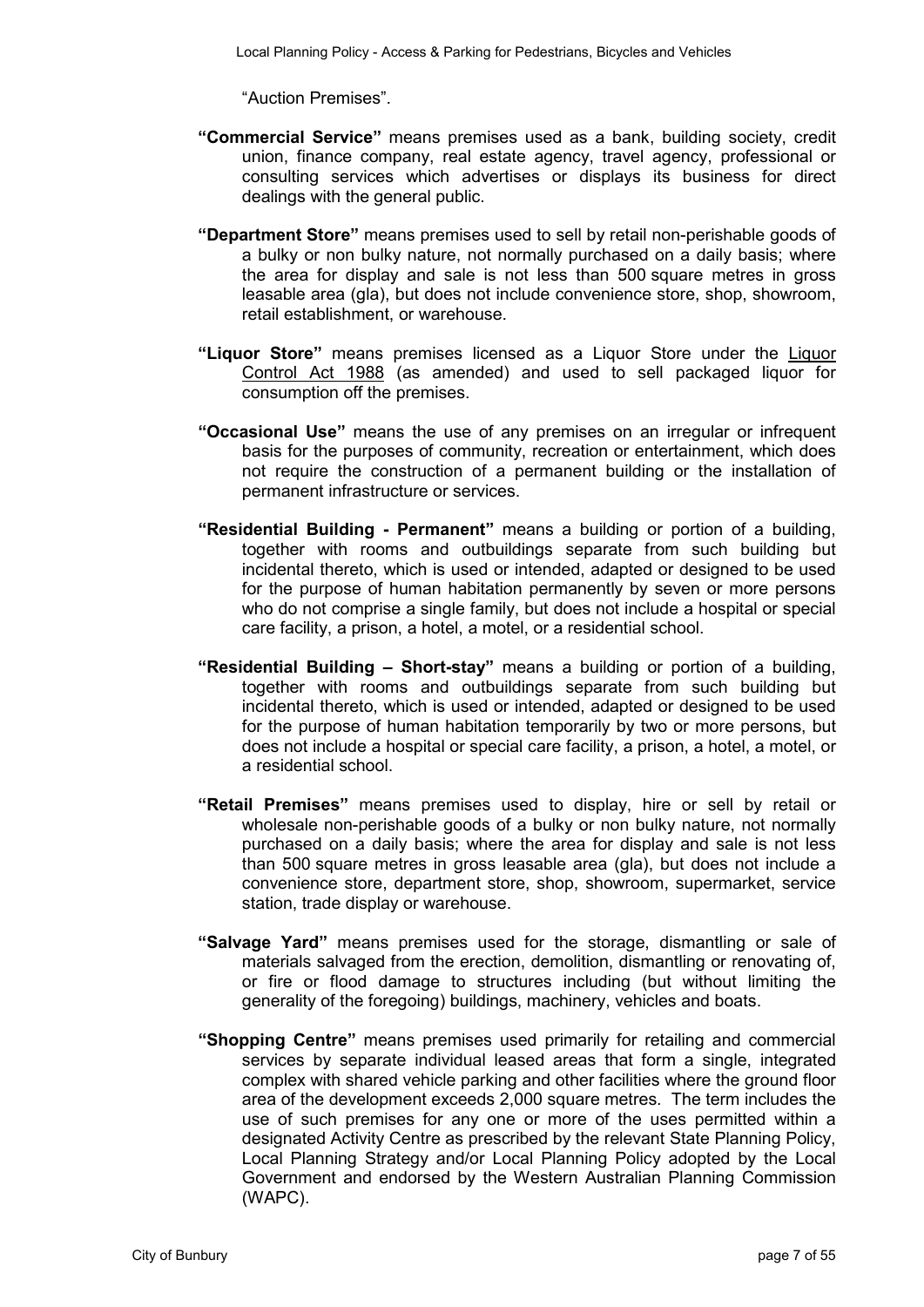- **"Short-stay Grouped Unit"** means a short stay unit with a maximum of two bedrooms that is one of a group of two or more short stay units on the same lot such that no short stay unit is placed wholly or partly vertically above another, except where special conditions of landscape or topography dictates otherwise, and includes a short stay unit on a survey strata with common property.
- **"Short-stay Multiple Unit"** means a short stay unit with a maximum of two bedrooms in a group of more than one short stay unit on a lot where any part of a short stay unit is vertically above part of any other but does not include a Short-Stay Grouped Unit.
- **"Small Bar"** means premises licensed as a small bar under the Liquor Control Act 1988 (as amended) and used to sell liquor for consumption on the premises; but does not include the sale of packaged liquor, and is limited to a maximum number of 120 persons who may be on the licensed premises.
- **"Spray Painting Premises"** means the use of any land or buildings for painting or coating by spray process of any items including motor vehicles.
- **"Supermarket"** means premises used to sell by retail perishable and nonperishable goods of a non bulky nature, normally purchased on a daily basis; where the area for display and sale is not less than 500 square metres in gross leasable area (gla), but does not include Convenience Store, Department Store, Shop, Showroom, Retail Establishment, or Warehouse.
- **"Temporary Use"** means the use of any premises on an impermanent basis for a purpose that is not permitted in the relevant zone or local reserve unless the Local Government has exercised its discretion by granting planning approval after giving special notice in accordance with clause 9.4, and which requires the construction of a building or the installation of infrastructure or services that can be removed and/or adapted for use for a purpose permitted in the zone or local reserve. A temporary use must not exceed a duration of 5 years from the time of granting planning approval.
- **"Transit Centre"** means a premises used for the assembly and distribution of passengers prior to, or subsequent to, their transportation, irrespective of the mode of transport. This term includes ancillary uses required for the comfort and amusement of passengers, but does not include a Transport Depot.
- **"Unrestricted Residential Accommodation"** means a dwelling or dwellings (either single, grouped or multiple) that may be occupied either permanently as a residential dwelling or temporarily for short-stay accommodation.
- 7.3 Notes, and instructions printed in italics, are not part of the Local Planning Policy.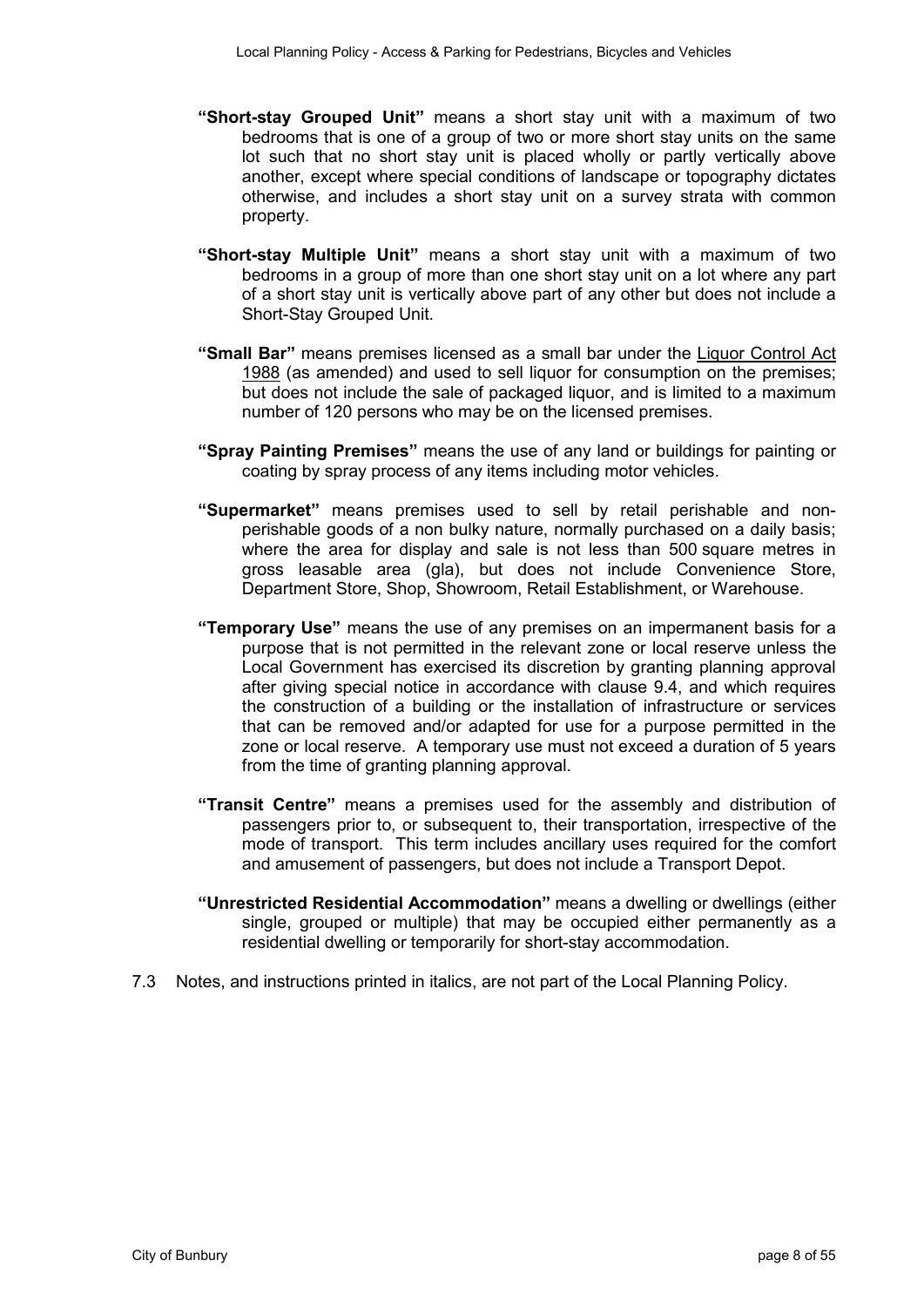## **PART B**

#### **8 GENERAL STANDARDS FOR PROVISION OF ACCESS AND PARKING IN LAND USE AND DEVELOPMENT**

#### **8.1 Land Use & Development for Access & Parking**

Access and parking shall be provided for the use and development of any land in accordance with the requirements of –

- (a) this Local Planning Policy: Access & Parking for Pedestrians, Bicycles and Vehicles; and
- (b) the Car Parking Table under the Scheme; and
- (c) the Residential Design Codes for residential and mixed use developments, subject to the variations; and
- (d) the applicable zone provisions under the Scheme; and
- (e) relevant Special Control Area(s); and
- (f) relevant Local Planning Policies or Local Laws; and
- (g) applicable Australian Standards.
- Note: Section "8 General Standards for Land Use & Development" of this Local Planning Policy sets out the prescriptive provisions by which access and parking must be provided as part of any land use and development within either or both the Scheme Area and Central Business District Parking Area.
- 8.1.2 Parking bays are clearly delineated on site by the use of appropriate means, such as kerbing, landscaping, signage and line marking.
- 8.1.3 The dimensions of vehicle parking bays and aisles and the design, materials and construction of off-street parking bays/areas, accessways, driveways, crossovers, loading bays and pick-up/set-down areas is in accordance with Australian Standards (as amended) –
	- (a) AS2890.1 Parking Facilities Part 1: Off-street Car Parking;
	- (b) AS2890.2 Parking Facilities Part 2: Off-street Commercial Vehicle Facilities;
	- (c) AS2890.5 Parking Facilities Part 5: On-street Parking; and
	- (d) the Local Government's standard conditions (drawings) for all crossover types.

Notes: 1. Table 1 below sets out typically preferred minimum design requirements for off-street parking areas as illustrated in Figure 1 for information purposes only.

|  |  |  | Table 1: Standard Design Requirements for Off-Street Parking Areas. |
|--|--|--|---------------------------------------------------------------------|
|--|--|--|---------------------------------------------------------------------|

| <b>Parking Angle</b>                                     | <b>Bay Width</b> | <b>Bay Length</b> |       | <b>Aisle Width</b> |
|----------------------------------------------------------|------------------|-------------------|-------|--------------------|
|                                                          |                  |                   | 1 way | 2 way              |
| 90° (right angle parking)                                | 2.5 <sub>m</sub> | 5.4m              | 6.2m  | 6.2m               |
| Disabled<br>Parking<br>Person's<br>(right angle parking) | 3.2 <sub>m</sub> | 6.0 <sub>m</sub>  | 6.2m  | 6.2m               |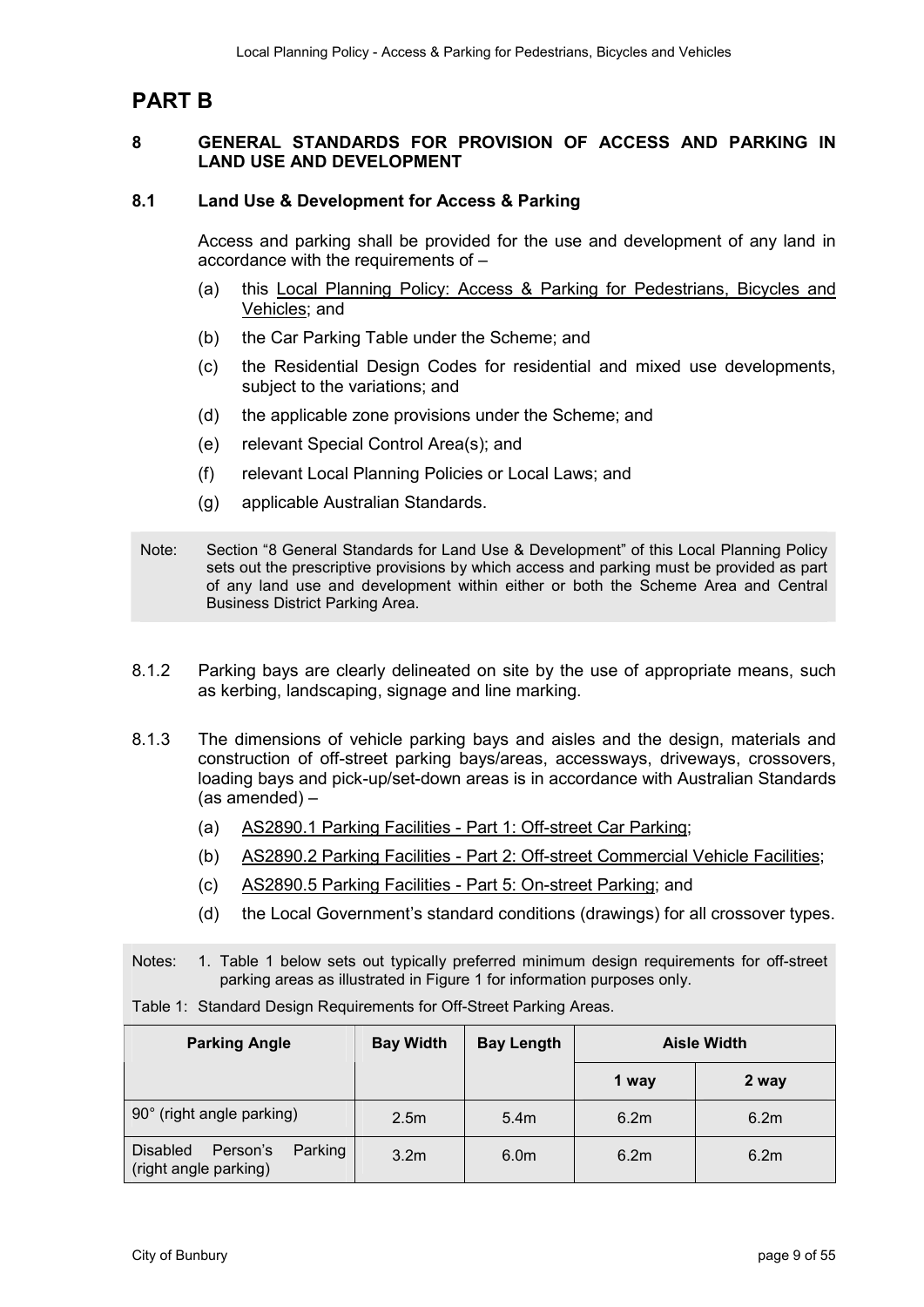| 45° (diagonal parking)               | 2.5 <sub>m</sub> | 5.3 <sub>m</sub> | 3.7 <sub>m</sub> | 5.8 <sub>m</sub> |
|--------------------------------------|------------------|------------------|------------------|------------------|
| $\vert 0^{\circ}$ (parallel parking) | 2.5 <sub>m</sub> | 6.0 <sub>m</sub> | 3.6 <sub>m</sub> | 5.8 <sub>m</sub> |

- Required where the bay length is less than 5.4 metres.
- 2. Subject to approval by the Local Government, standard variations to the desired car parking bay dimensions may include –
	- (a) Bays situated adjacent to walls or other obstructions that affect door opening, should be increased in width by 0.3 metres on the side of the obstruction.
	- (b) The length of parallel parking bays may be reduced to 5.5 metres for end bays where free access is available.
	- (c) The length of right angle parking bays may be reduced to 4.8 metres where vehicle overhang over a footway is allowed for. Where the vehicle may overhang the end of a bay, the footway should be widened by an additional 0.6 metres.
	- (d) Where access aisles intersect, adequate truncations shall be provided to facilitate the simultaneous movement of vehicles to and from the access aisles – 85 percent (85%) to vehicle swept path with 300 mm clearances each side (refer to AS2890.1).

Figure 1: Example dimensions for car parking bays for off-street car parking.



- 3. Additional guidance on parking standards is provided, where relevant, within the provisions of each zone.
- 8.1.4 All sealed pedestrian and shared paths are designed and constructed of appropriate materials with gradients to permit all-able accessibility and mobility in accordance with Australian Standards AS1428 (Set) Design for Access and Mobility Set, as applicable, and specifically AS1428.1 Design for Access and Mobility - General Requirements for Access - New Building Work (as amended).

#### **8.2 Vehicle Parking Demand & Availability**

8.2.1 Parking provision shall be based on an assessment of parking demand that identifies the eighth highest shopping hour over the course of one year in the Central Business District Parking Area.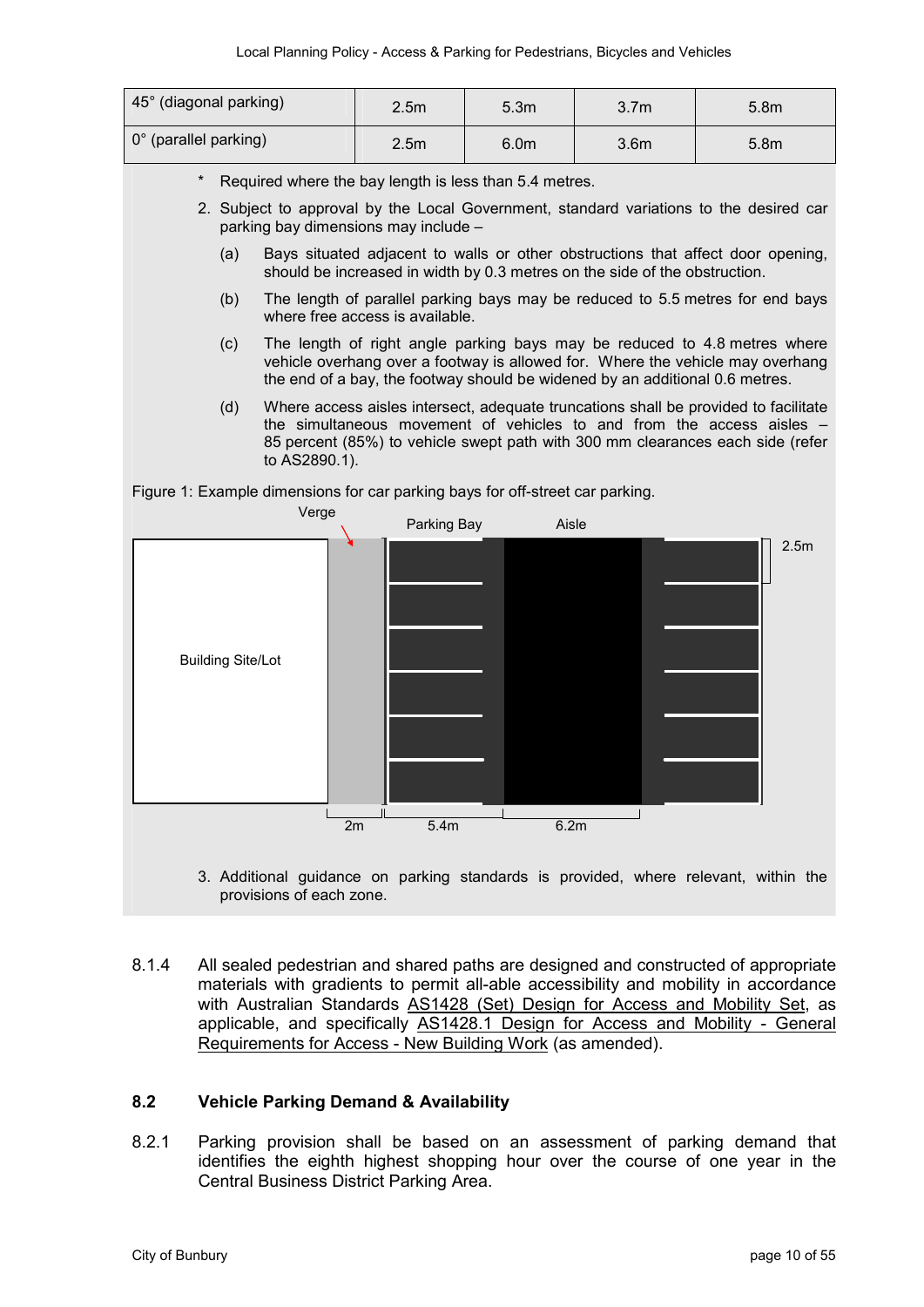- 8.2.2 Applications for planning approval for a "medical centre" that incorporate floorspace used for the treatment of patients in addition to that dedicated for the purposes of consulting room(s) used by health consultant(s) shall be accompanied by a Development Impact Statement (Traffic & Parking) prepared in accordance with section 15 of this Local Planning Policy and section 10.2 of the Scheme.
- 8.2.3 Subject to the Scheme and the satisfaction of the Local Government, the additional number of car parking bays required for a "medical centre" that incorporates floorspace used for the treatment of patients in addition to that dedicated for consulting room(s) used by health consultant(s) shall be calculated on the basis of 1 bay per 20 square metres of gla.
- Note: Car parking bays for employees other than for medical practitioners is accounted for within the minimum car parking requirements of the Car Parking Table under the Scheme.

#### **8.3 Units of Measurement**

The units of measurement for calculating the number of required parking bays shall be interpreted as follows -

- (a) when the unit of measurement is based on the number of employees, the shift or employment period during which the greatest number of employees are present at the premises shall be used in the computation;
- (b) when the unit of measurement is based on the "gross leasable area" the meaning of gross leasable area (gla) is as defined under the Scheme, and shall apply for determining the required number of parking bays;
- (c) when the unit of measurement is based on the "net lettable area" the meaning of net lettable area (nla) is as defined under the Scheme, and shall apply for determining the required number of parking bays; and
- (d) when the unit of measurement is based on the "gross floor area" the meaning of gross floor area (gfa) is as defined under this Local Planning Policy, and shall apply for determining the required number of parking bays.

#### **8.4 Vehicle Parking Tables**

- 8.4.1 Parking shall be provided on-site in compliance with the minimum number of bays prescribed in the vehicle parking tables (Car Parking Table) under the Scheme and/or this Local Planning Policy (Car Parking Table for Specific Uses, Service Vehicle Parking Table and Bicycle Parking Table), according to the use of the land and the scale of development.
- 8.4.2 Where the number of parking bays calculated for a development or use in accordance with the provisions of the Scheme and/or this Local Planning Policy is not a whole number, the number of parking bays required must be the next highest whole number.
- 8.4.3 Where more than one use is permitted on a lot/development site, the total number of parking bays is determined by the accumulated number of bays required for each permitted use as a proportion of the total area of the lot/development site.
- 8.4.4 Notwithstanding clause 8.4.3, where more than one tenancy is proposed / exists on a lot/development site, the total number of parking bays is determined by the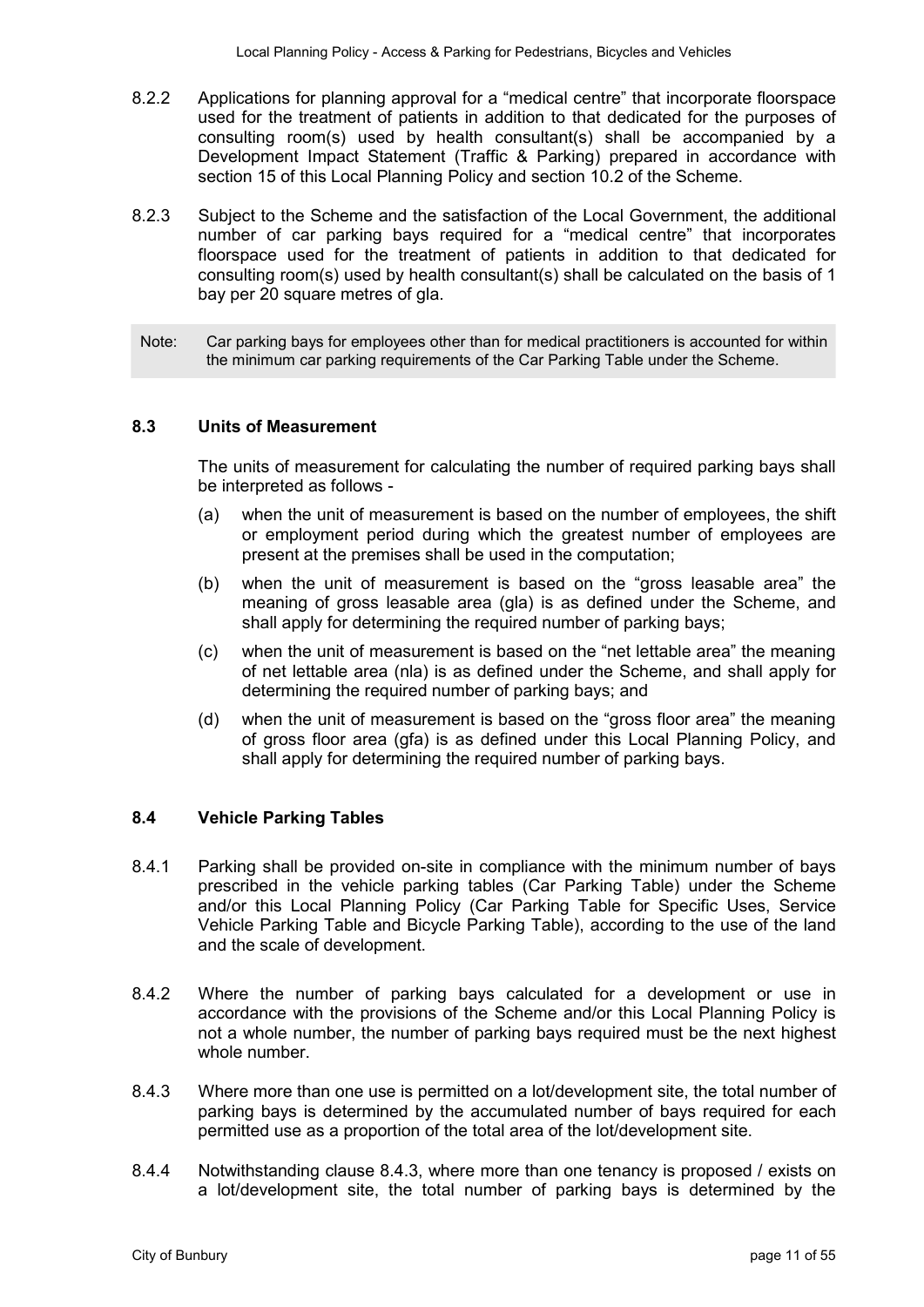accumulated number of bays required for each tenancy as a proportion of the total area of a permitted use on the lot/development site.

Note: The following diagrams in Figure 2 below, illustrates the relationship between land use and ground floor area in the calculation of car parking provision.

Figure 2: Examples of how to calculate the number of car parking bays for two common land use and zoning scenarios.

#### **Example 1:**

**Example 2:** 

Office as an incidental use as part of a general industry use ("P") in the Industry Zone.



#### **Uses**

General Industry - 1 bay per 100 $m<sup>2</sup>$  of gla or 1 bay per employee, whichever is the greater; with not less than 5 bays. An additional 1 bay per 30m<sup>2</sup> of gla used for office/administration and/or retailing/wholesaling.

#### **Calculation**

 $200m^2$  ancillary office (7 bays) + 1,800 $m^2$ industry  $(18 \text{ bavs}) = \text{total of } 25 \text{ bavs}.$ 

Office use ("D") in addition to a showroom use ("P") in the "Mixed Business Zone".



#### **Uses**

Showroom - 1 bay per  $50m^2$  of gla for areas open to the public and used for display, sale or hire, plus 1 bay per  $100m^2$  of gla used for storage; with a minimum of 5 bays.

Office - 1 bay per 30  $m^2$  of gla, except for areas open to the public which shall be subject to a parking requirement of 1 bay per 20m<sup>2</sup> of gla; with a minimum of 5 bays.

#### **Calculation**

 $400m<sup>2</sup>$  showroom open to public (8 bays) + 400m<sup>2</sup> showroom for storage (4 bays) + 200m<sup>2</sup> office  $(7 \text{ bays})$  = total of 19 bays.

8.4.5 Where a use class is not specified in the Car Parking Table, the Local Government shall determine the number of parking bays to be provided having due regard to Car Parking Table for Specific Uses of this Local Planning Policies, section 10.2 of the Scheme, the nature of the proposed use/development, the number of persons likely to occupy or be accommodated within the premises, maintenance of road safety and traffic management, and the amenity of the area.

#### **Car Parking Table for Specific Uses**

**Interpretation and application of the Car Parking Table for Specific Uses shall be in accordance with the following -** 

- 1. The "Use Classes" listed in column 1 of the Car Parking Table for Specific Uses are those land uses prescribed under the Zoning Table of the Scheme.
- 2. The "Specific Uses" listed in column 2 of the Car Parking Table for Specific Uses are those uses not defined in the Scheme, but which are determined as falling within the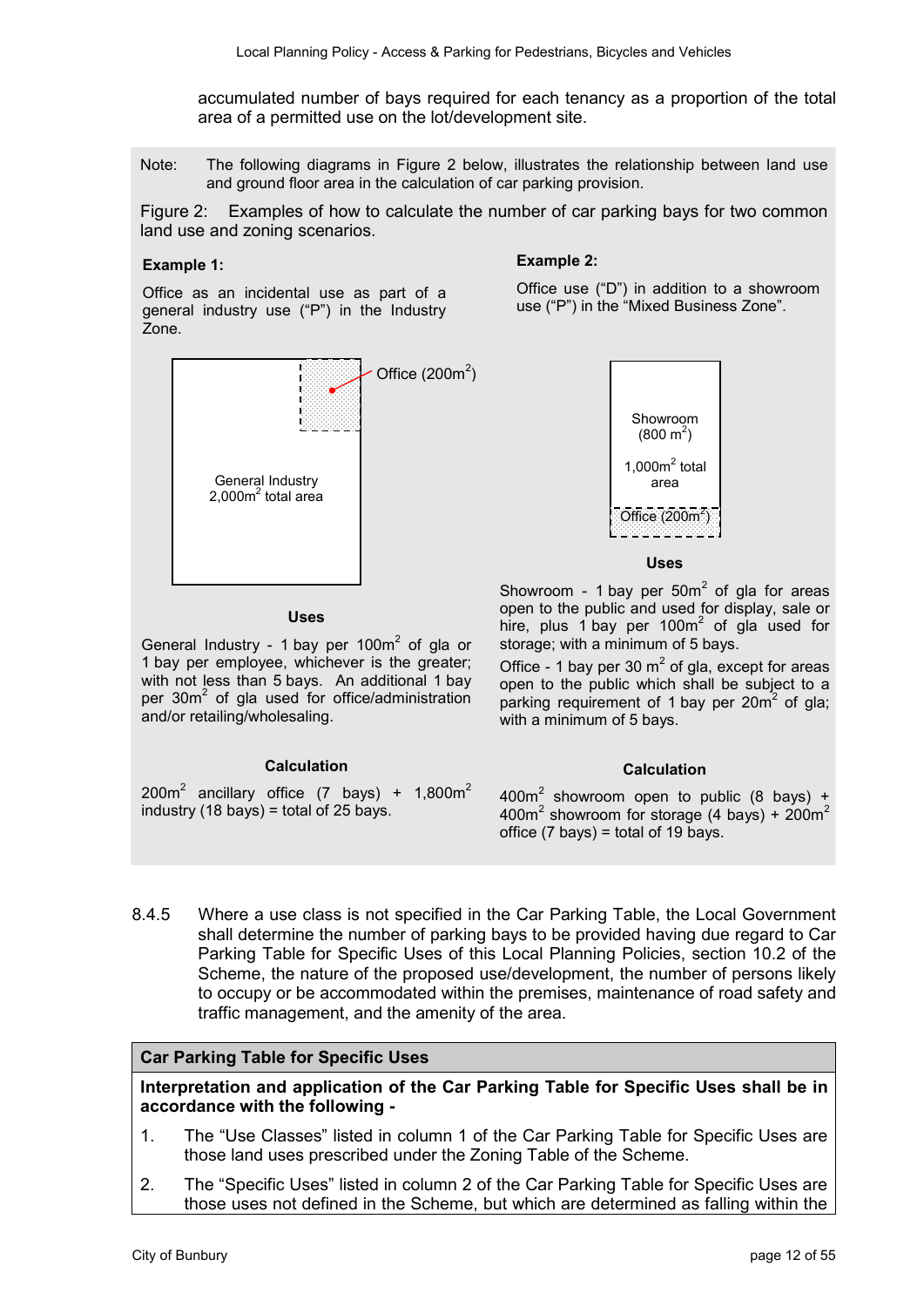#### **Car Parking Table for Specific Uses**

specified use class category and which are defined in Clause 7.2 of this Local Planning Policy.

- 3. For each use class or specific use listed in columns 1 and 2 of the Car Parking Table for Specific Uses, the minimum number of parking bays to be provided is listed in column 3.
- 4. The location and hierarchy of Activity Centres is as prescribed by the relevant State Planning Policy, Local Planning Strategy and/or Local Planning Policy adopted by the Local Government and endorsed by the Western Australian Planning Commission (WAPC).
- 5. Recreation uses incorporating spectator seating shall provide 1 space for every 4 seats.
- 6. Incidental uses include a shop, dining and/or drinking facilities (either licensed or unlicensed venue).

| <b>Car Parking Table for Specific Uses</b>                 |                                 |                                                                                                                                                                       |  |
|------------------------------------------------------------|---------------------------------|-----------------------------------------------------------------------------------------------------------------------------------------------------------------------|--|
| Use Classes <sup>1</sup>                                   | Specific Uses <sup>2</sup>      | Minimum Car Parking Requirements <sup>3</sup>                                                                                                                         |  |
| <b>Agricultural &amp; Primary</b><br><b>Industry Uses:</b> |                                 |                                                                                                                                                                       |  |
| Use Class Not Listed -                                     | Auction Premises -<br>Livestock | No.<br>minimum<br>requirement provided<br>as<br>determined by the Local Government.                                                                                   |  |
| <b>Commercial Uses:</b>                                    |                                 |                                                                                                                                                                       |  |
| Use Classes Not Listed -                                   | <b>Auction Premises</b>         | 1 bay per 15 square metres of gla, with not less<br>than 5 bays per tenancy.                                                                                          |  |
|                                                            | Commercial<br>Service           | 1 bay per 30 square metres of gla, except for<br>areas open to the public which shall be subject<br>to a parking requirement of 1 bay per 20 square<br>metres of gla. |  |
|                                                            | <b>Department Store</b>         | 1 bay for every 30 square metres of gla.                                                                                                                              |  |
|                                                            | <b>Liquor Store</b>             | 1 bay per 20 square metres of gla, with a<br>minimum of 2 bays, plus a car queuing area<br>equivalent to 10 bays where drive through<br>facilities are included.      |  |
|                                                            | <b>Retail Premises</b>          | 1 bay per 40m <sup>2</sup> gla for areas open to the public,<br>plus 1 bay per $100m^2$ gla used for storage, with<br>a minimum of 5 bays.                            |  |
| Shopping Centre <sup>4</sup> -<br>Use Classes Not Listed - |                                 | 1 bay for every 16 square metres of gla for<br>greater than 2,000 $m^2$ gla up to 6,000 $m^2$ gla,<br>where located within a Neighbourhood Centre.                    |  |
|                                                            |                                 | 1 bay for every 18 square metres of gla for<br>greater than 6,000 up to 12,000 $m^2$ gla, where<br>located within a District Centre.                                  |  |
|                                                            |                                 | 1 bay for every 20 square metres of gla for<br>greater than 12,000 $m^2$ gla, where located within<br>a District Centre.                                              |  |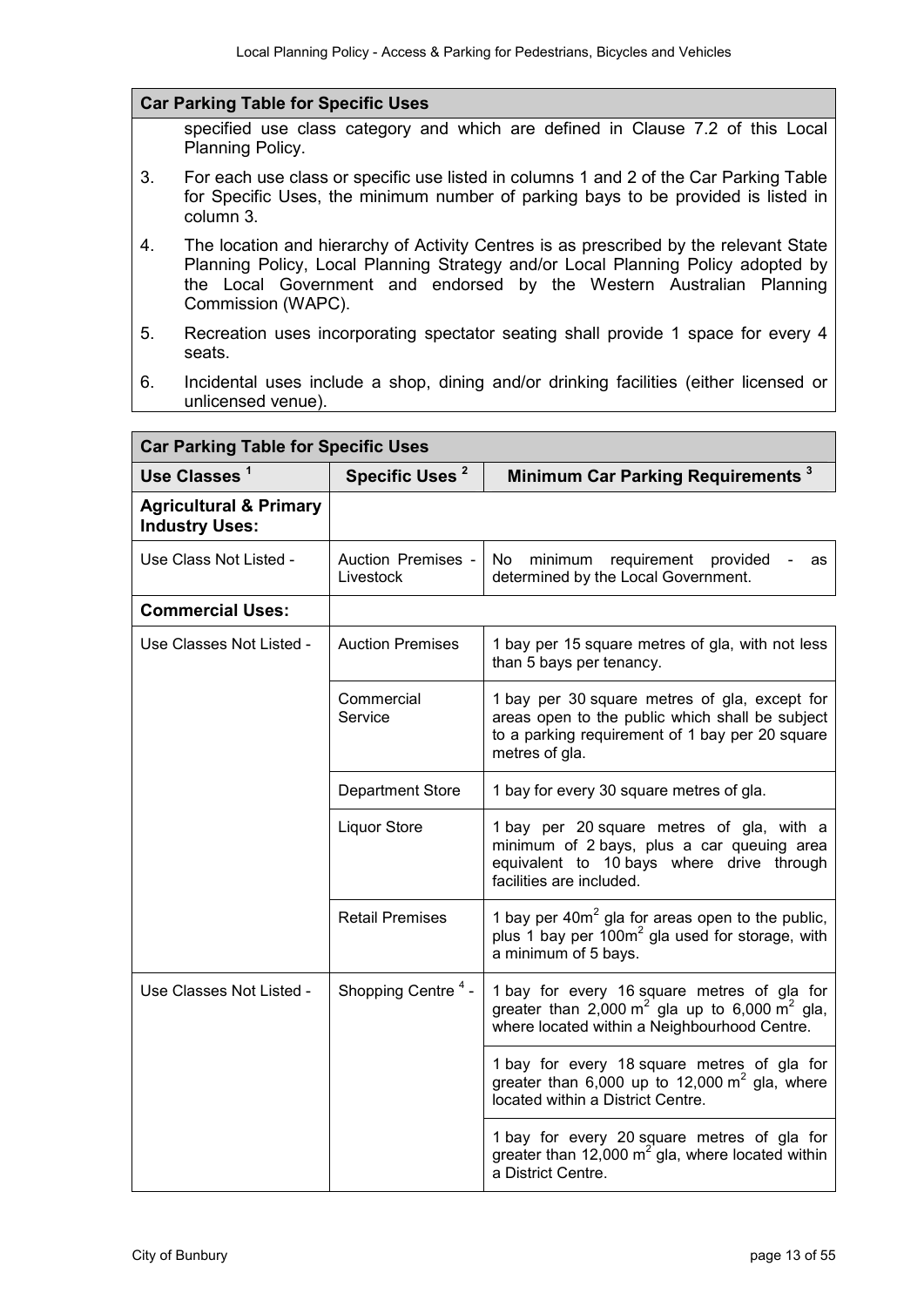| <b>Car Parking Table for Specific Uses</b>       |                            |                                                                                                                                                                                                                         |  |
|--------------------------------------------------|----------------------------|-------------------------------------------------------------------------------------------------------------------------------------------------------------------------------------------------------------------------|--|
| Use Classes <sup>1</sup>                         | Specific Uses <sup>2</sup> | Minimum Car Parking Requirements <sup>3</sup>                                                                                                                                                                           |  |
|                                                  | Supermarket                | 1 bay for every 30 square metres of gla.                                                                                                                                                                                |  |
|                                                  | <b>Video Hire Outlet</b>   | 1 bay per 20 square metres of gla, with a<br>minimum of 5 bays.                                                                                                                                                         |  |
| <b>Community Uses:</b>                           |                            |                                                                                                                                                                                                                         |  |
| Educational<br>Establishment -                   | Pre-primary                | 1 bay per employee, plus parking and set down<br>areas for students as determined by the Local<br>Government with consideration of the number of<br>students<br>premises<br>is<br>designed<br>the<br>to<br>accommodate. |  |
|                                                  | Primary                    | 1 bay per employee, plus parking and set down<br>areas for students as determined by the Local<br>Government with consideration of the number of<br>students<br>the<br>premises<br>designed<br>is<br>to<br>accommodate. |  |
|                                                  | Secondary                  | 1 bay per employee, plus student parking in<br>addition to set down areas as determined by the<br>Local Government with consideration of the<br>number of students the premises is designed to<br>accommodate.          |  |
|                                                  | Tertiary                   | 1 bay per employee, plus 1 bay per four<br>students - or as determined by the Local<br>Government with consideration of the number of<br>students<br>the<br>premises<br>designed<br>is<br>to<br>accommodate.            |  |
| &<br><b>Dining</b><br><b>Entertainment Uses:</b> |                            |                                                                                                                                                                                                                         |  |
| Use Class Not Listed -                           | Small Bar                  | 1 bay per 2 square metres of gla used for bar<br>area, plus                                                                                                                                                             |  |
|                                                  |                            | 1 bay per 4 seats or 1 bay per 5 square metres<br>of gla used for dining or reception/assembly<br>area, whichever is the greater, plus                                                                                  |  |
|                                                  |                            | 1 bay per 15 square metres of gla used for<br>food<br>storage,<br>preparation,<br>services<br>and<br>administration.                                                                                                    |  |
| &<br><b>Medical</b><br><b>Health</b><br>Uses:    |                            |                                                                                                                                                                                                                         |  |
| Nil                                              | Nil                        | Not applicable.                                                                                                                                                                                                         |  |
| Home<br><b>Based</b><br><b>Business Uses:</b>    |                            |                                                                                                                                                                                                                         |  |
| Nil                                              | Nil                        | Not applicable.                                                                                                                                                                                                         |  |
| <b>Industrial Uses:</b>                          |                            |                                                                                                                                                                                                                         |  |
| Use Classes Not Listed -                         | Salvage Yard               | 4 bays for up to the first 200m <sup>2</sup> gla, plus 1 bay<br>for every additional $100m^2$ gla or part thereof;<br>with not less than 5 bays.                                                                        |  |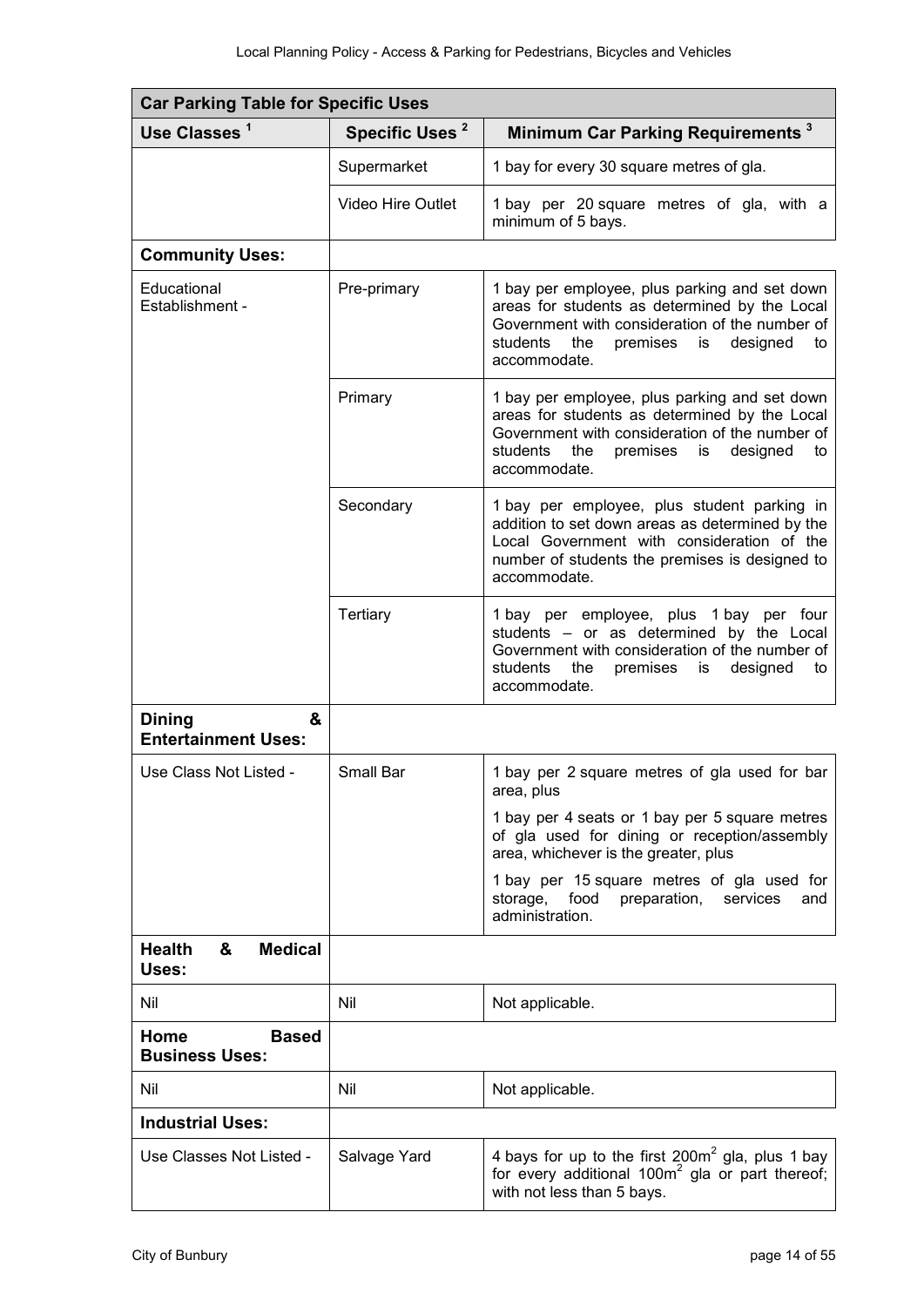| <b>Car Parking Table for Specific Uses</b>                                      |                                        |                                                                                                                                                                                                                                                                                 |  |
|---------------------------------------------------------------------------------|----------------------------------------|---------------------------------------------------------------------------------------------------------------------------------------------------------------------------------------------------------------------------------------------------------------------------------|--|
| Use Classes <sup>1</sup>                                                        | Specific Uses <sup>2</sup>             | Minimum Car Parking Requirements <sup>3</sup>                                                                                                                                                                                                                                   |  |
|                                                                                 | Painting<br>Spray<br>Premises          | 1 bay per $100m^2$ gla or 1 bay per employee,<br>whichever is the greater.                                                                                                                                                                                                      |  |
| <b>Infrastructure</b><br>&<br><b>Transportation Uses:</b>                       |                                        |                                                                                                                                                                                                                                                                                 |  |
| Use Class Not Listed -                                                          | <b>Transit Centre</b>                  | No l<br>requirement<br>provided<br>minimum<br>as<br>determined by the Local Government.                                                                                                                                                                                         |  |
| &<br><b>Leisure</b><br><b>Recreational Uses:</b>                                |                                        |                                                                                                                                                                                                                                                                                 |  |
| Recreation -<br>Private<br>Community Purpose <sup>5</sup> -                     | <b>Bowling Alley</b>                   | 4 bays for every bowling lane, plus 1 bay per<br>employee.                                                                                                                                                                                                                      |  |
|                                                                                 | Gymnasium                              | 1 bay for every 10 square metres of gla.                                                                                                                                                                                                                                        |  |
|                                                                                 | <b>Indoor Sports</b>                   | 1 bay for every four persons the building is<br>designed to accommodate - as determined by<br>the Local Government with consideration of the<br>applicable sporting activity in relation to the<br>number of players and spectators.                                            |  |
|                                                                                 | Squash Centre                          | 3 bays per court, plus 1 bay per employee.                                                                                                                                                                                                                                      |  |
|                                                                                 | Swimming Pool                          | 1 bay for every 20 square metres pool area.                                                                                                                                                                                                                                     |  |
|                                                                                 | <b>Skating Rink</b>                    | 1 bay for every 20 square metres of skating<br>area.                                                                                                                                                                                                                            |  |
|                                                                                 | <b>Tennis Court</b>                    | 4 bays per tennis court.                                                                                                                                                                                                                                                        |  |
|                                                                                 | Stadium                                | No l<br>requirement provided<br>minimum<br>as<br>determined by the Local Government with<br>consideration of the availability of public<br>transport and proximity of public transport stops,<br>time of events and availability of reciprocal or<br>shared parking facilities. |  |
| <b>Residential Uses:</b>                                                        |                                        |                                                                                                                                                                                                                                                                                 |  |
| Grouped<br><b>Dwelling</b><br>$\prime$<br>Multiple Dwelling / Single<br>House - | Aged or Dependent<br>Person's Dwelling | In accordance with the Residential<br>Design<br>Codes.                                                                                                                                                                                                                          |  |
|                                                                                 | Bedroom<br>Single<br>Dwelling          | 1 bay per dwelling, plus 1 bay per two dwellings<br>for visitor parking.                                                                                                                                                                                                        |  |
| <b>Residential</b><br><b>Other</b><br>Uses:                                     |                                        |                                                                                                                                                                                                                                                                                 |  |
| Use Classes Not Listed -                                                        | Aged or Dependent<br>Person's Complex  | Where independent accommodation is provided<br>dwellings - in accordance with<br>the<br>as<br>Residential Design Codes.                                                                                                                                                         |  |
|                                                                                 |                                        | Where supported accommodation or hospital<br>facilities is provided - 1 bay per 4 beds, plus<br>1 bay per employee - as determined by the<br>Local Government.                                                                                                                  |  |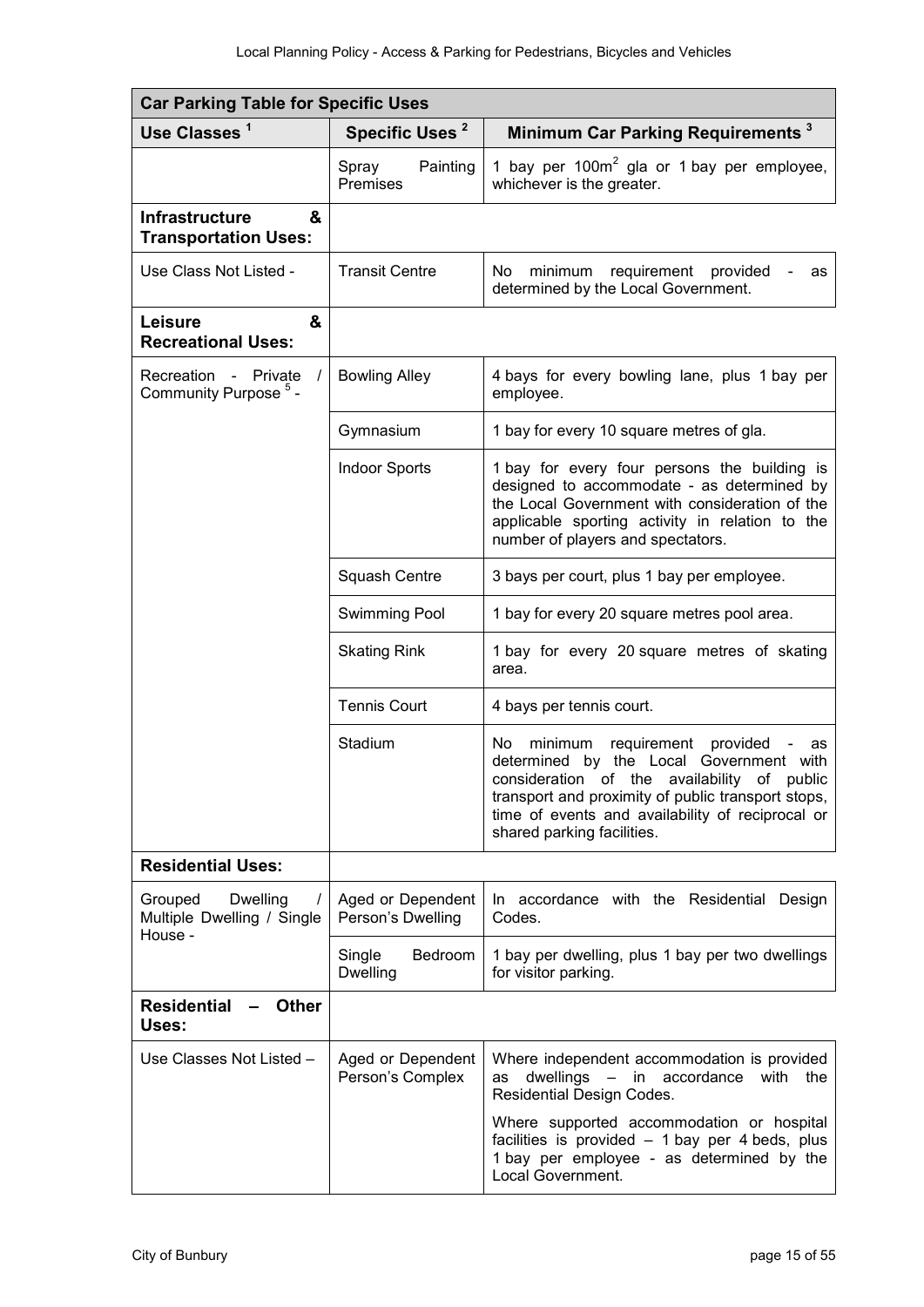| <b>Car Parking Table for Specific Uses</b>         |                                              |                                                                                                                                                                                                                                                     |  |
|----------------------------------------------------|----------------------------------------------|-----------------------------------------------------------------------------------------------------------------------------------------------------------------------------------------------------------------------------------------------------|--|
| Use Classes <sup>1</sup>                           | Specific Uses <sup>2</sup>                   | Minimum Car Parking Requirements <sup>3</sup>                                                                                                                                                                                                       |  |
|                                                    | <b>Residential Building</b><br>- Permanent   | bedroom, plus<br>1 bay per four<br>1 bay per<br>bedrooms for visitor parking.                                                                                                                                                                       |  |
|                                                    | <b>Residential Building</b><br>- Short-stay  | No.<br>requirement<br>provided<br>minimum<br>as<br>determined<br>by the Local Government with<br>consideration of the primary activity.                                                                                                             |  |
| &<br><b>Storage</b><br><b>Warehousing Uses:</b>    |                                              |                                                                                                                                                                                                                                                     |  |
| Nil                                                | Nil                                          | Not applicable.                                                                                                                                                                                                                                     |  |
| <b>Tourism</b><br><b>Accommodation</b><br>Uses:    |                                              |                                                                                                                                                                                                                                                     |  |
| Use Classes Not Listed -                           | Short-stay Grouped<br>Unit                   | 1 bay per unit.                                                                                                                                                                                                                                     |  |
|                                                    | Short-stay Multiple<br>Unit                  | 1 bay per unit.                                                                                                                                                                                                                                     |  |
|                                                    | Unrestricted<br>Residential<br>Accommodation | In accordance with the Residential Design<br>Codes.                                                                                                                                                                                                 |  |
| <b>Incidental, Occasional</b><br>& Temporary Uses: |                                              |                                                                                                                                                                                                                                                     |  |
| Use Classes Not Listed -                           | Incidental Use <sup>6</sup>                  | No.<br>minimum<br>requirement<br>provided<br>as<br>determined by the Local Government.                                                                                                                                                              |  |
|                                                    | Occasional Use                               | No<br>minimum<br>requirement provided<br>as<br>determined by the Local Government<br>with<br>consideration<br>of the<br>most<br>applicable<br>or<br>equivalent use class type and the frequency and<br>duration of the use.                         |  |
|                                                    | <b>Temporary Use</b>                         | No<br>minimum requirement provided<br>as<br>determined by the Local Government with<br>consideration of most applicable or equivalent<br>use class type and the duration of the use.                                                                |  |
| <b>All Other Uses Not Listed:</b>                  |                                              | No.<br>minimum<br>requirement provided<br>as<br>determined by the Local Government with<br>consideration of the<br>most<br>applicable<br>or<br>equivalent use class type, subject to the<br>Scheme and any other relevant Local Planning<br>Policy. |  |

8.4.6 An application for planning approval for a use class that does not have a minimum requirement for parking specified under the Scheme and/or this Local Planning Policy is to be accompanied by a Development Impact Statement (Traffic & Parking), which demonstrates that a proposed development or use of a premises incorporates sufficient parking supply to service the proposed development or use.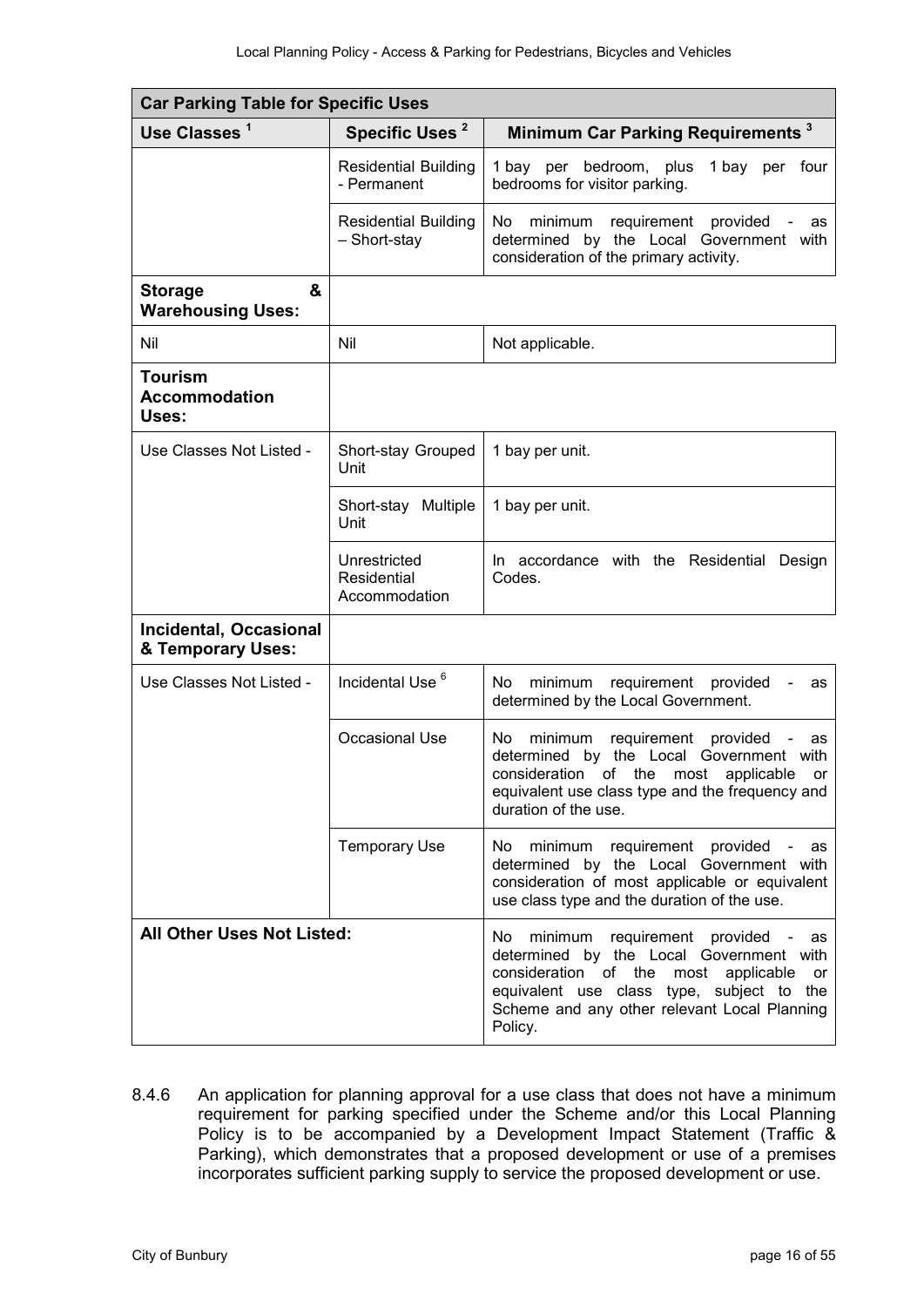#### **8.5 Existing Vehicle Parking Areas**

- 8.5.1 All existing private and public car parking areas are to be retained and managed in a way that ensures appropriate access, signage, drainage, surfaces, landscaping (where applicable), lighting and surveillance. Monitoring and reporting on the adequacy and condition of the parking assets in the Central Business District Parking Area shall be undertaken on a regular basis or as required.
- 8.5.2 Where changes to existing parking areas are proposed that result in the loss of parking, then a comprehensive Development Impact Statement (Traffic & Parking) must be prepared for the Local Government's consideration that addresses the implications and ramifications of such changes on the overall provision of parking in the Central Business District Parking Area, and associated costs (if any) to the Local Government.

#### **8.6 Existing Development (as part of a New Development or Change of Use)**

- 8.6.1 Where a change of use occurs on part of a lot/development site, in addition to an existing permitted use and associated building(s), the additional parking bays to meet the requirements of the new use shall be provided in respect of the area subject to the change of use only, provided that –
	- (a) there is adequate provision of on-street and/or off-street parking bays servicing the existing use/development and any existing area of parking is not reduced, or if disturbed, any existing parking bays are replaced in the new development; and
	- (b) the total area of use/development remains the same.
- Note: In circumstances where there is a proposed new use on a floor of an existing building, the determination of the need for additional parking requirements will only apply to the floor that is the subject of the change of use.
- 8.6.2 Where an existing permitted use and associated building(s) on a lot/development site is enlarged or intensified, such as construction of an additional building or an extension of an existing building, additional parking bays to meet the requirements of the new development shall be provided in respect of the additional building or extension of the existing building only, provided that –
	- (a) there is adequate provision of on-street and/or off-street parking bays servicing the existing use/development and any existing area of parking is not reduced, or if disturbed, any existing parking bays are replaced in the new development; and
	- (b) the use of the land remains the same.

#### **8.7 New Development or Change of Use (overall Building)**

- 8.7.1 Subject to the Scheme and this Local Planning Policy, car parking bays shall be provided in relation to any use or development as off-street, and subject further to the provisions of section 9 of this Local Planning Policy, shall be provided on the land on which the development is proposed. On-street (or 'kerbside') parking may be approved by the Local Government in accordance with provisions of section 8.14 of this Local Planning Policy.
- 8.7.2 Subject to Local Government approval, where there is a deficiency in the number of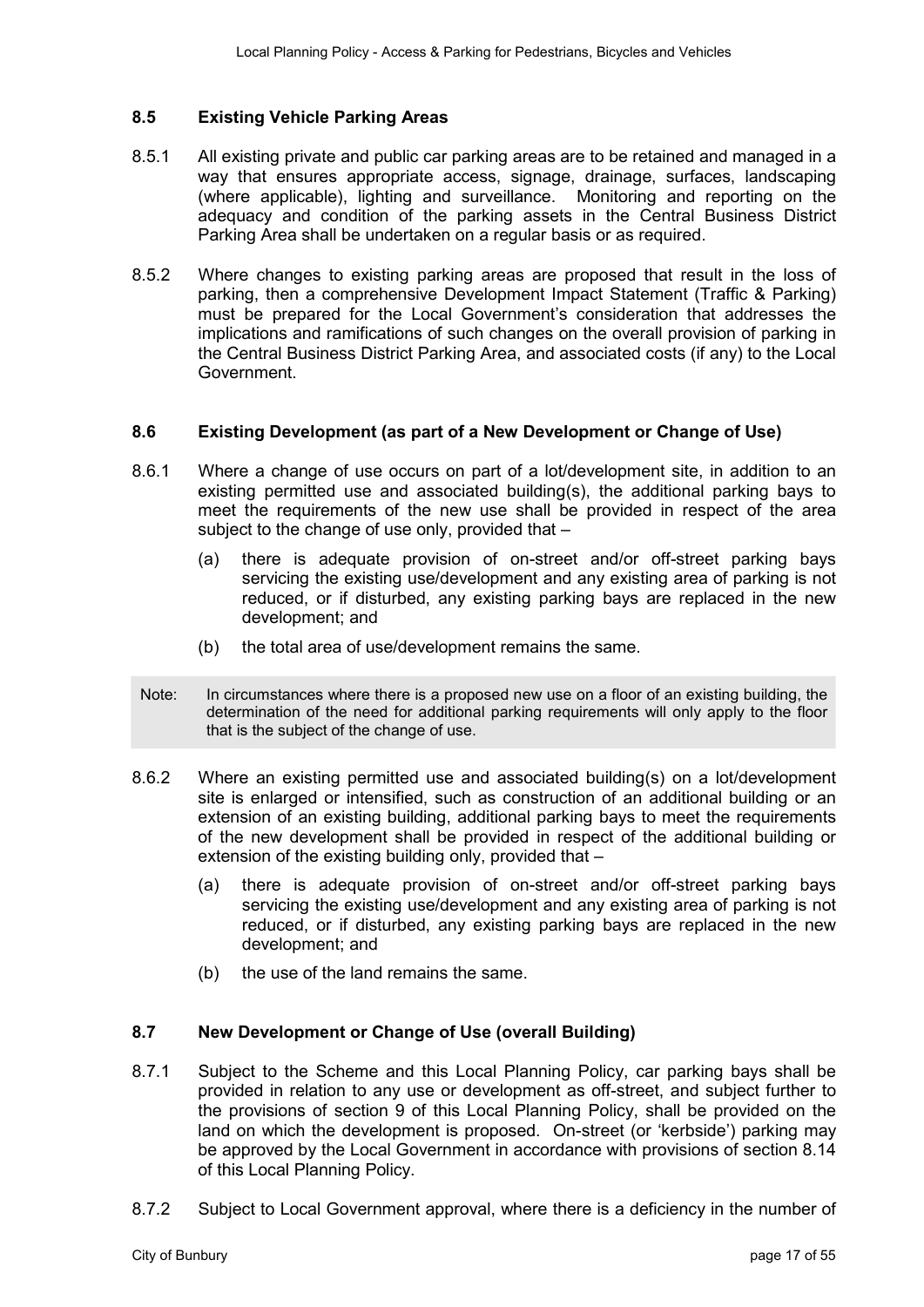vehicle parking bays provided to service a premises, off-site parking shall be provided in accordance with section 10 of this Local Planning Policy; whereby parking bays for a use/development on a lot/development site may be provided jointly with any one or more other premises, subject to the satisfaction of the Local Government and in accordance with the standards and requirements of the Scheme and this Local Planning Policy.

- 8.7.3 No building or land the subject of an application for planning approval to commence development shall be occupied until all required parking and loading facilities have been provided to the satisfaction of the Local Government.
- 8.7.4 When the use of any premises is changed to a use class that under the Scheme requires a greater number of parking bays, additional parking bays shall, unless otherwise approved by the Local Government, be provided to meet the requirements of the new use.
- 8.7.5 Any off-street parking or loading facility which is permitted but not required by the Scheme, shall comply with the Scheme and this local Planning Policy with respect to the location, design, construction and operation of such facilities.
- 8.7.6 Parking bays shall remain accessible and be used solely for the purpose of parking vehicles at all times, and shall not be used for the storage of -
	- (a) unregistered vehicles; or
	- (b) recreational vehicles; or
	- (c) commercial vehicles, trucks or trailers (unless the parking facilities used to store such commercial vehicles trucks or trailers are in excess of the minimum requirement); or
	- (d) vehicles under repair; or
	- (e) bins or waste materials; or
	- (f) any other goods, materials for display or sale.
- 8.7.7 Where land is set aside as an off-street parking area, no buildings or structures shall be erected, placed or allowed to remain on such land unless they have received relevant approval and are solely to accommodate parked vehicles. If part of a parking area is not immediately required for parking, the Local Government may approve its use temporarily for open storage, lawns and gardens or trade display provided that such use does not contravene any other provision of the Scheme.

#### **8.8 Vehicle Parking for People with a Disability**

- 8.8.1 Provision for disabled parking shall be assessed taking into account the proposed land use, gross leasable area, lot area, location and the specific needs of the intended occupants / users. The overall amount of car parking bays that must be allocated to disabled parking shall be in accordance with Australian Standards AS2890.1 Parking Facilities - Part 1: Off-street Car Parking and AS2890.6 Parking Facilities - Part 6: Off-Street Parking for People with Disabilities. As a minimum, two percent (2%) of the overall amount of car parking bays for retail/commercial land uses must be allocated to disabled parking.
- 8.8.2 The Local Government may require an increase in the overall provision and level of disabled parking facilities for a particular development if the Local Government determines that such a requirement would be justified to address the required level of service.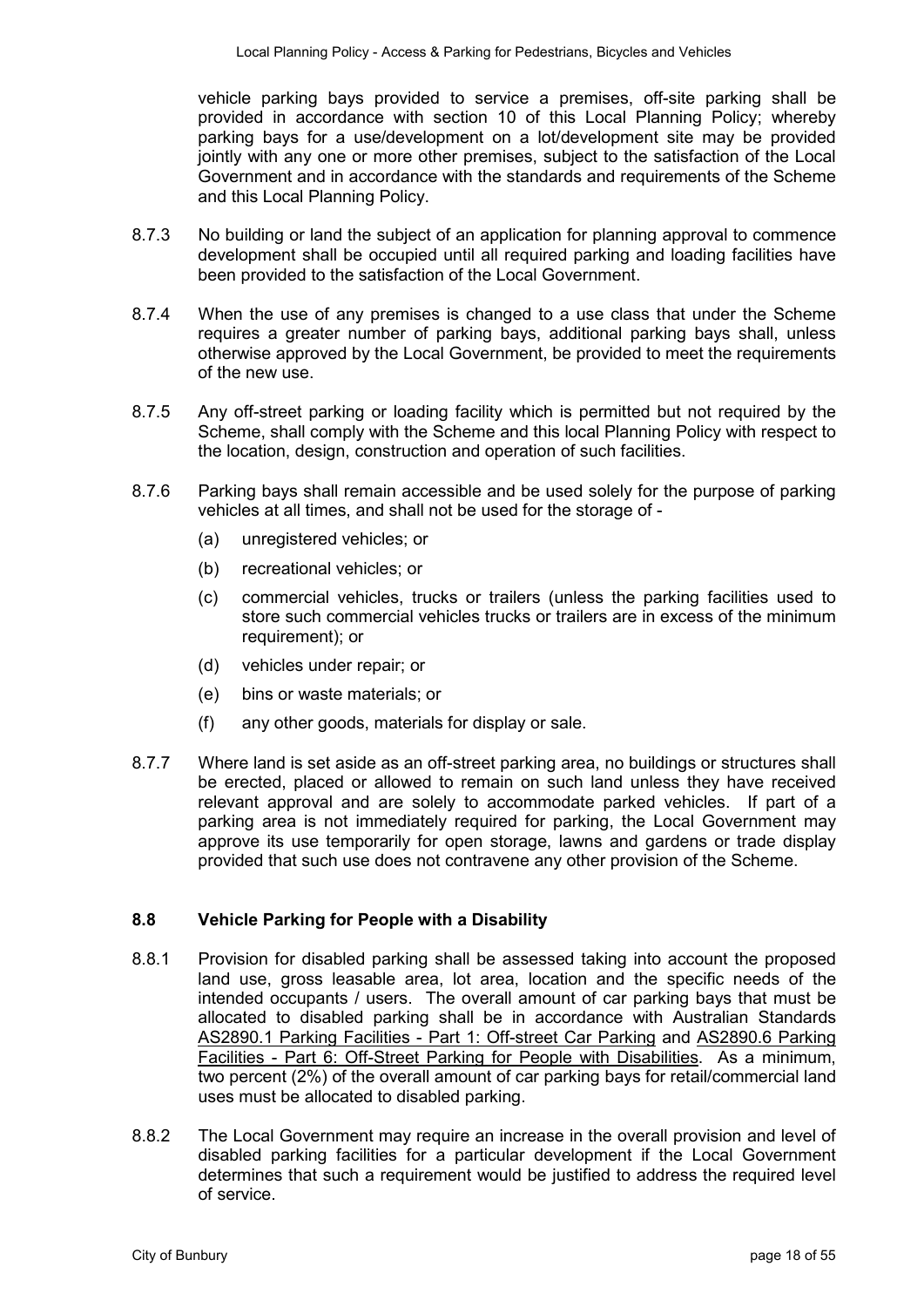8.8.3 Disabled car parking bays shall be designed in accordance with Australian Standards AS2890.1 Parking Facilities - Part 1: Off-street Car Parking, AS2890.6 Parking Facilities - Part 6: Off-Street Parking for People with Disabilities, AS1428.1 Design for Access and Mobility, and any other relevant standard adopted by the Local Government.

#### **8.9 Cultural Heritage**

Where a proposed development, redevelopment, or change of use involves a heritage area, place or building (as established by inclusion on the State Register of Heritage Places or the Heritage List under the Scheme), the Local Government may not require additional parking to that which is currently provided, subject to the heritage values of the heritage area, place or building being conserved to the satisfaction of the Local Government.

#### **8.10 Floorspace Discretionary Thresholds (within City Centre Zone)**

- 8.10.1 Subject to the Scheme and section 9 of this Local Planning Policy, the car parking requirement may, at the discretion of the Local Government, be reduced if the overall total gross floor area (gfa), including existing premises/buildings, of a proposed new development, extension or change of use on a lot is less than  $2,000$  m<sup>2</sup> within the "City Centre Zone".
- 8.10.2 Subject to the Scheme and section 9 of this Local Planning Policy, the provision of car parking bays within the "City Centre Zone" may be varied according to the following gross floor area (gfa) thresholds where the Local Government has exercised its discretion in granting planning approval -
	- (a) development/use of less than 500  $m^2$  gfa on a lot, shall not require parking to be provided on site (i.e. 100% concession);
	- (b) development/use of between 500  $m^2$  and 1,000  $m^2$  gfa on a lot, the concession may be to a maximum of 50%;
	- (c) development/use of between 1,000  $m^2$  and 1,500  $m^2$  gfa on a lot, the concession may be up to a maximum of 33%; and
	- (d) development/use of between 1,500  $m^2$  and 2,000  $m^2$  gfa on a lot, the concession may be up to a maximum of 25%.
- 8.10.3 Where a proposed development/use within the "City Centre Zone" has a minor variation that would exceed a threshold that substantially reduces the concession (e.g. 501  $\text{m}^2$  gfa), the Local Government may exercise its discretion in granting planning approval with a maximum variation of up to five percent (5%).

#### **8.11 Mixed Use Discretionary Threshold**

Subject to the Local Government exercising its discretion in granting planning approval, where greater than 50 percent (50%) of the gross floor area (gfa) of a premises is used for residential purposes, and where the balance of the gross floor area is used predominantly between the hours of 9.00 a.m. and 5.00 p.m., the total number of car parking bays required to be provided under the Car Parking Table of the Scheme may be reduced by up to a maximum of 25 percent (25%).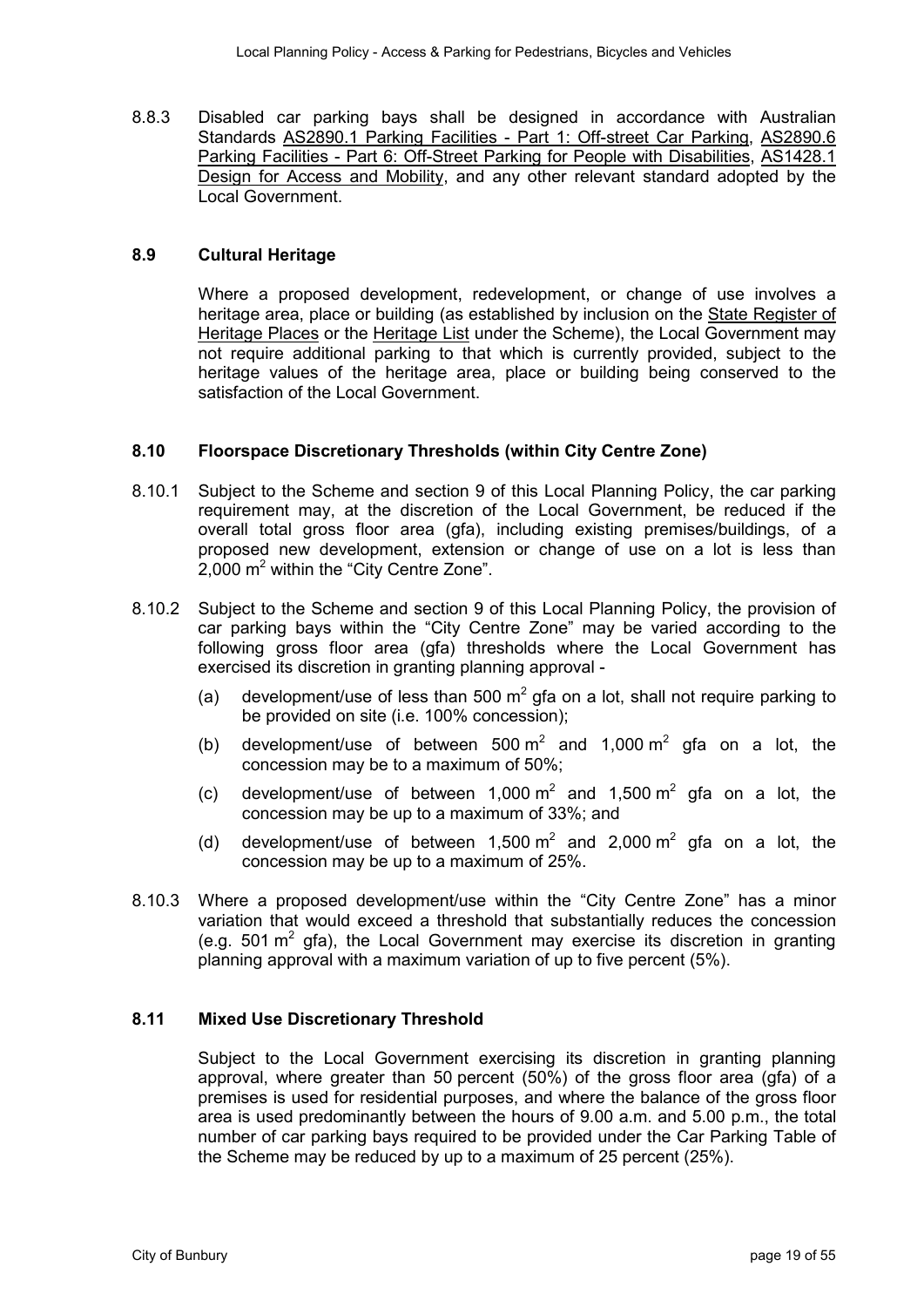#### **8.12 Appropriate Distance Criteria to Off-site Vehicle Parking Areas**

- 8.12.1 Subject to the Local Government exercising its discretion in granting planning approval, premises utilised for an office or commercial use with no public access permitted do not require off-street car parking to be located within the boundaries of the use/premises. In such circumstances, an appropriate off-street car parking facility may be located up to a maximum of 250 metres away from the use/premises.
- 8.12.2 Subject to the Local Government exercising its discretion in granting planning approval, premises utilised for a retail, office or commercial use with public access permitted may be located up to a maximum of 100 metres away from an appropriate area for a car parking facility.
- 8.12.3 Subject to the Local Government exercising its discretion in granting planning approval, premises that operate out of normal trading hours (i.e. after 6 pm, such as hotel, night club, restaurant, tavern, theatre, or any other use as determined by the Local Government) may be located up to a maximum of 200 metres away from an appropriate area for a car parking facility. Subject to the discretion of the Local Government, the appropriate area for a car parking facility may be located at a greater distance than 200 metres from the use/development site where amenity, security and safety issues are adequately addressed.
- 8.12.4 The provisions of clause 8.12.1 to 8.12.3 do not affect the requirement for landowners/developers to provide adequate off-street disabled car parking within the boundaries of the use/premises.

#### **8.13 Alternative Transport Modes**

- 8.13.1 For a use/development greater than 3,000  $m^2$  in gfa, the Local Government may exercise its discretion in granting planning approval by reducing the car parking requirement by up to 10 percent (10%) where the development provides for a practicable and convenient alternative transport mode to the private motor vehicle. Consideration shall be given, but not limited to, bus parking and access for people or groups with special needs and bicycle storage and access to the satisfaction of the Local Government.
- 8.13.2 A concession in respect of car parking requirements under clause 8.13.1 should not be granted in respect of a land use or development that is also subject to any other relaxation of car parking provision or standard under the Scheme or this Local Planning Policy.

#### **8.14 On-Street Vehicle Parking**

- 8.14.1 The Local Government may grant planning approval for the development and use of parking bays/areas within a road reserve (on the road verge), subject to -
	- (a) The submission of a Development Impact Statement (Traffic & Parking) report that is to be submitted for assessment as part of an application for planning approval in accordance with section 15 of this Local Planning Policy and section 9.4 of the Scheme. The Development Impact Statement (Traffic & Parking) report is to be prepared to the specifications and satisfaction of the Local Government in accordance with section 16 of this Local Planning Policy, and is to be undertaken by an appropriately qualified person or body at the applicant's expense.
	- (b) The on-street parking bay/area development making a substantive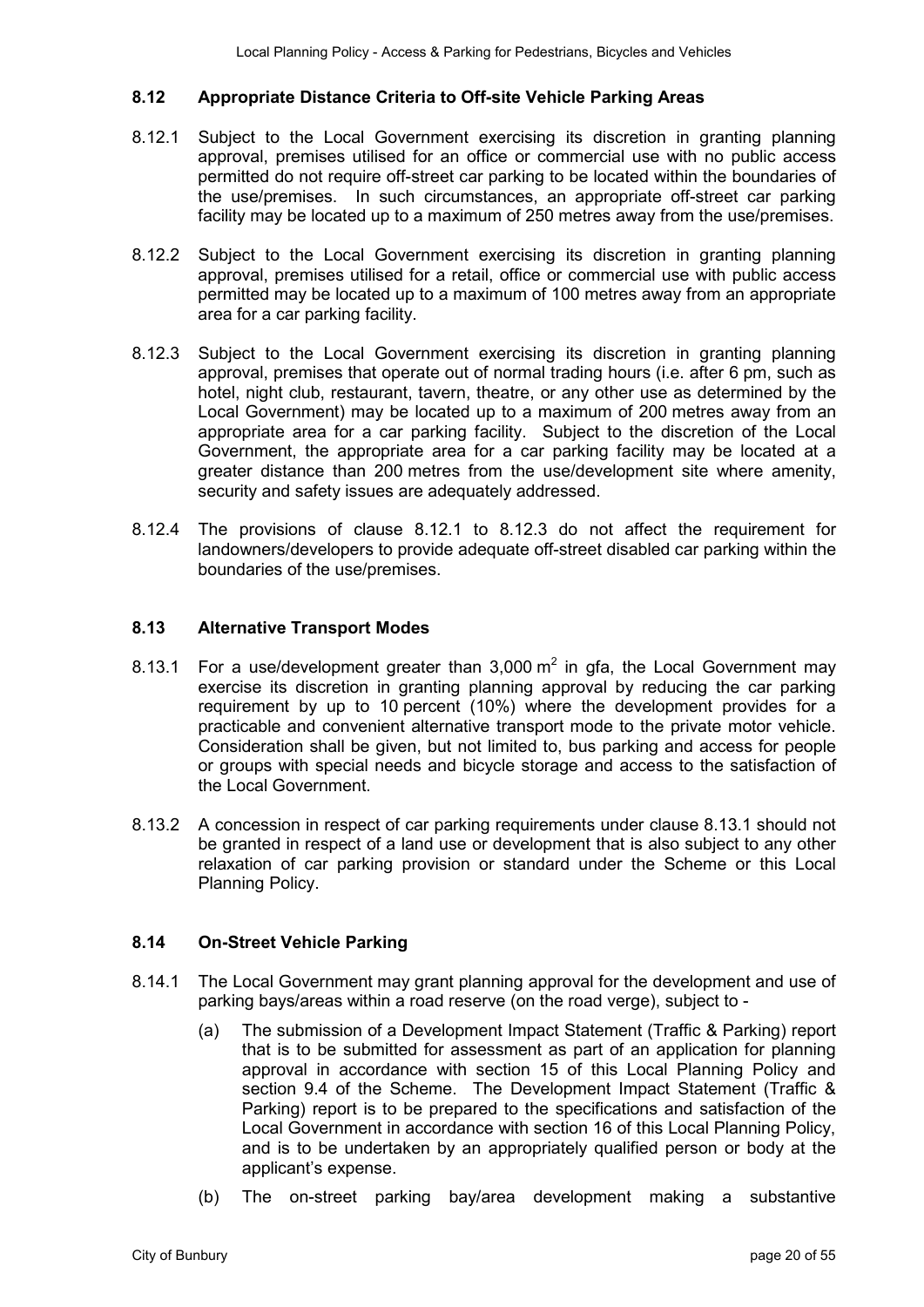improvement to the amenity of the locality, as determined by the Local Government.

- (c) The following items shall be constructed or upgraded, as determined by the Local Government, as part of an application for on-street parking
	- i landscaping as required;
	- ii street lighting as required;
	- iii drainage as required;
	- iv traffic management infrastructure items as required;
	- v signage and line marking as required;
	- vi disabled parking bays as required; and
	- vii pedestrian pathway connecting to the municipal pathway network for the full frontage of the property, or where there is an existing slab path, the pathway shall be upgraded to a concrete path.
- 8.14.2 A requirement for on-street parking is to be additional to any applicable requirement for the provision of off-street and/or on-site parking of all development and/or use of land.
- 8.14.3 The Local Government may at its discretion remove on-street parking bays at a later date if required for any reason.
- 8.14.4 On-street parking bays/areas are to be available for the general public's use at all times. The applicant may not restrict access to or use of the parking bay/area in any way.
- 8.14.5 On-street parking shall be wholly contained within the road reserve in accordance with dimensions specified by the development standards and requirements of this Local Planning Policy.
- 8.14.6 On-street parking bays/areas are to be designed and constructed to the satisfaction of the Local Government in accordance with the following (as amended) -
	- (a) Austroads, Part 11 Parking;
	- (b) Australian Standard AS2890.5 Parking Facilities Part 5: On-street Parking; and
	- (c) the Local Government's road works construction specifications.
- 8.14.7 On-street parking bays/areas shall be sealed, kerbed, drained and finished in asphalt or brick paving to the satisfaction of the Local Government. The design of on-street parking bays/areas must be approved by the City Engineer prior to the commencement of construction and operation.
- 8.14.8 The application is to be made in the form of an application for planning approval in accordance with Part 9 of the Scheme.
- 8.14.9 Subject to the Scheme, all applications for car parking bays/areas within road reserves shall be advertised in accordance with Part 9 of the Scheme and the requirements of section 3.51 of the Local Government Act 1995.
- 8.14.10 The applicant shall pay an application fee, as determined by the Local Government, to cover the administration, assessment/approval and inspections of works. The fee shall be paid prior to the issuing of any approval. The applicant shall meet all costs for design, assessment/approval, construction and maintenance of the on-street parking facility.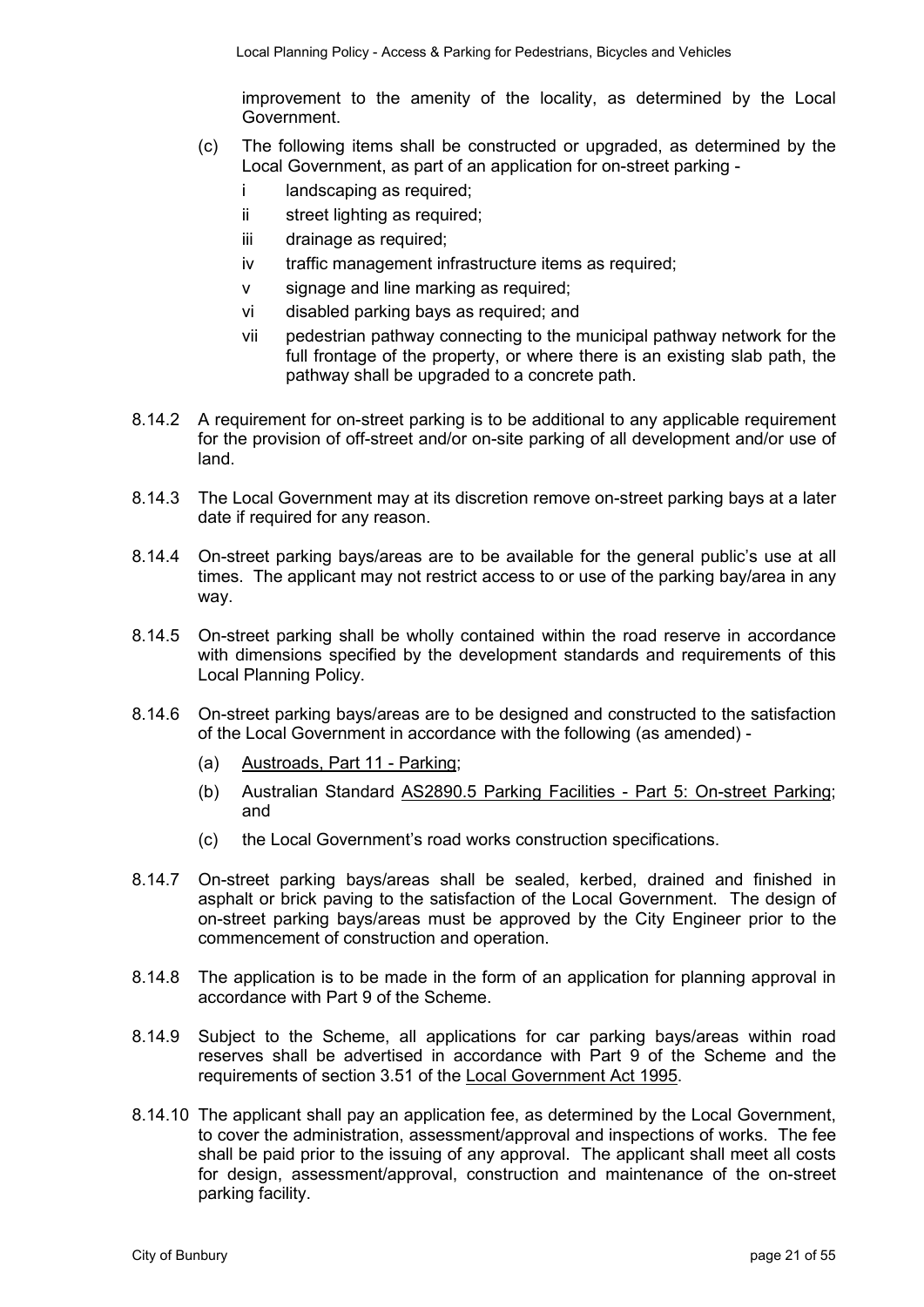#### **8.15 Verge Crossovers**

- 8.15.1 All developments/uses requiring vehicle access to the lot/premises shall have a constructed verge crossover to a minimum standard as prescribed by the Local Government's standard conditions, drawings and specifications for concrete, brick paved and asphalt driveways respectively. Alternative materials may be used for the construction of vehicle crossovers subject to the approval of the Local Government.
- 8.15.2 Verge crossovers are to be approved and constructed prior to occupancy of premises to the satisfaction of the Local Government.
- 8.15.3 The Local Government may bear one half of the cost of a standard verge crossover, subject to the crossover being -
	- (a) the first constructed to that lot; and
	- (b) located, designed and constructed to the satisfaction of the Local Government in accordance with its standard conditions, drawings and specifications.
- Note: The Local Government's specific requirements regarding the procedure for making application for approval and refund for a verge crossover are detailed in its Verge Crossover Application and Standard Conditions for All Crossover Types documentation, as amended from time to time.
- 8.15.4 The Local Government may refuse to permit more than one vehicle entrance or exit to or from any lot, may require separate entrances and exits, and may require that entrances and exits be placed in positions nominated by the Local Government, if it considers such provision necessary or desirable to avoid or to reduce traffic hazards, or otherwise to assist in planning for vehicular traffic.

#### **9 CASH CONTRIBUTION IN LIEU OF PROVIDING PARKING BAYS**

- 9.1 Subject to the Scheme and the provisions of this Local Planning Policy, the Local Government may require an applicant for planning approval to provide, or may otherwise agree to accept, a cash contribution in lieu of the provision of a proportion of the total number of car parking bays required under the Scheme in accordance with following requirements -
	- (a) A cash in lieu contribution for car parking shall only be considered in locations where:
		- i. the Local Government has planned to provide a public car park that may adequately service the parking demands of both the general public and the proposed use/development; and/or
		- ii. a public car park exists (including the decking of an existing car parking area) that may adequately service the parking demands of both the general public and the proposed use/development; and
		- iii. the proposed development/use is situated in the locality of a planned or existing public car park in accordance with the requirements of the Appropriate Distance Criteria to Off-site Car Parking Areas under clause 8.12 of this Local Planning Policy.
	- (b) The cash in lieu contribution being in accordance with the Local Government's adopted Schedule of Fees and Charges for the relevant designated area, or where not otherwise specified is not less than the sum total of the following: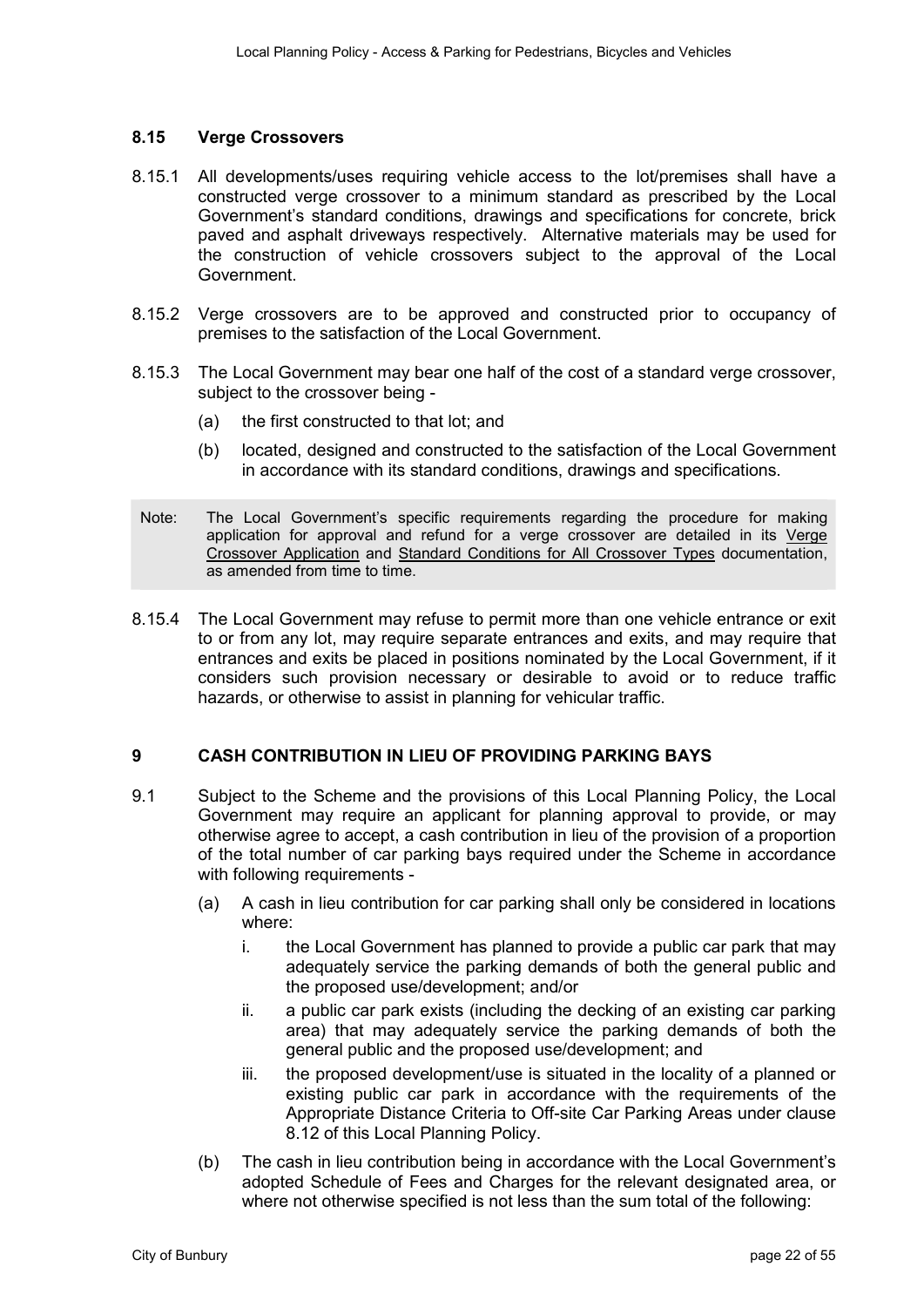- i. The fair market value of the car parking bay area, as determined by the Valuer General. In addition to the parking bay itself, the parking bay area includes the turning area required for each bay (30  $m^2$  per bay), and may include additional areas required for access, manoeuvring and landscaping, as determined in accordance with the provisions of the Scheme and any relevant Local Planning Policy.
- ii. The estimated cost of providing and constructing the car parking bay area for the number of bays approved for the making of a cash in lieu contribution, either ground or decked parking, as determined by Local Government.
- iii. All costs incurred in obtaining the valuation to be borne by the applicant for planning approval.
- Note: Cash in lieu for parking is an item of the Schedule of Fees and Charges, as amended from time to time, adopted under the City of Bunbury's Annual Budget pursuant to the *Local Government Act 1995*. The cash in lieu contribution rate specified in the Local Government's adopted Schedule of Fees and Charges applies within the relevant designated area (e.g. Central Business District Parking Area).
- (c) The cost of providing and constructing paved car parking bays may include, but not limited to
	- i. the cost of construction, sealing, draining and curbing, line marking, landscaping, fencing, signage, illumination and pathways to the specifications and satisfaction of the Local Government; and
	- ii. unless otherwise determined by the Local Government, shall also include any other matters relevant to parking in the locality as determined by the Local Government.
- (d) A cash in lieu contribution for car parking received by the Local Government shall be paid into a trust fund and shall only be used for the acquisition and/or development of land as a public car park in the locality of the land the subject of the development proposal, or to reimburse the Local Government any expenses it has incurred in respect thereof including loan repayments. The parking bays provided as a result of cash in lieu contributions shall remain available to the public, be administered by the Local Government and may be subject to such fee structure as the Local Government form time to time may adopt.
- (e) The Local Government may prior to accepting cash in lieu contribution for car parking, adopt a programme to acquire and develop land as a public car park (including decking of an existing public car park) in accordance with (d) above.
- (f) The Local Government may prior to accepting a cash in lieu contribution for car parking, adopt a Local Planning Policy designating areas within which it will give consideration to requiring or accepting a cash in lieu contribution for car parking bays.
- 9.2 Subject to the agreement of the Local Government, a cash contribution in lieu of car parking may be permitted to a maximum of -
	- (a) 100% of the overall on-site parking requirements for a development/use with a gross floor area of up to 2,000  $m^2$ ; and
	- (b) 50% of the overall on-site parking requirements for a development/use with a gross floor area of greater than 2,000  $m^2$ ,

subject to the proposal meeting the requirements of the Appropriate Distance Criteria to Off-site Car Parking Areas under clause 8.12 of this Local Planning Policy.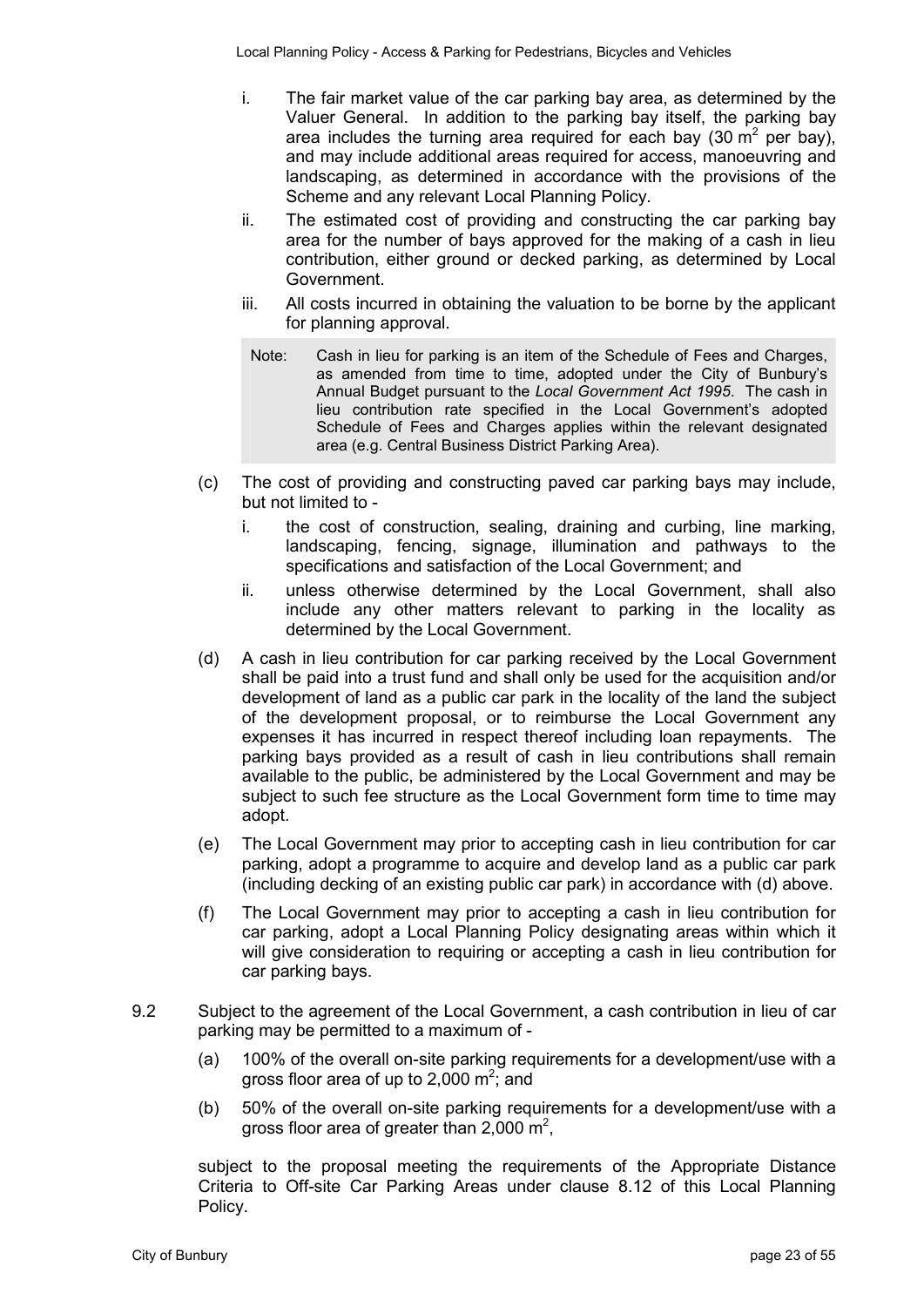9.3 Subject to the Scheme and the provisions of this Local Planning Policy, the Local Government may agree to accept a cash contribution in lieu of the provision of a proportion of the total number of car parking bays required under the Scheme as onstreet parking bays constructed to the Local Government's specifications and satisfaction, in locations where the Local Government has not provided or is not intending to provide a public car park (including decking of an existing public car park), or where a public car park exists that inadequately services parking demands of both the general public and the proposed development.

Subject to the agreement of the Local Government, a cash in lieu contribution may be made by either -

- (a) as a one off cash payment of the total lump sum made to the Local Government; or
- (b) as staged lump sum payments to the Local Government; or
- (c) as an agreed annual fixed rate contribution made to the Local Government; or
- (d) as a combination of (b) and (c).

#### **10 RECIPROCAL PARKING (PRIVATE) & SHARED PARKING (LOCAL GOVERNMENT)**

- 10.1 Subject to the Scheme and the provisions of this Local Planning Policy, where there is a deficiency in the number of parking bays provided to serve a development/use, the Local Government may exercise its discretion in granting planning approval to permit the parking bays for that development/use to be provided jointly with any one or more other premises, subject to the applicant providing evidence to the satisfaction of the Local Government that -
	- (a) reciprocal or shared off-street parking facilities are available in appropriate areas, as defined in clause 8.12, to accommodate the deficit in car parking required under the Scheme for the development/use; and/or
	- (b) the peak hours of operation of developments/uses so sharing are different and do not substantially overlap, whether or not the premises providing reciprocating car parking separately have the prescribed number of parking bays; and
	- (c) that a legal agreement has been made to enable those reciprocal or shared off-street parking facilities to be used for that purpose. Where a reciprocal or shared parking arrangement is proposed as part of an application for planning approval, the written consent of the property owner of the reciprocal or shared parking facility must be in the form of a legally binding agreement between both parties that is prepared to the satisfaction of the Local Government, and at the applicant's own cost.
- 10.2 An application for planning approval for a development/use that proposes a reciprocal or shared parking arrangement shall comply with the following requirements -
	- (a) evidence shall be provided sufficient to satisfy the Local Government that no substantial conflict will exist in the peak hours or operation of the developments/uses for which the joint use of parking bays or the reciprocal access and circulation arrangements is proposed; and
	- (b) an agreement is to be prepared by a solicitor to the satisfaction of the Local Government and at the expense of the applicant seeking to take advantage of the provisions for reciprocal or shared parking arrangement under this Local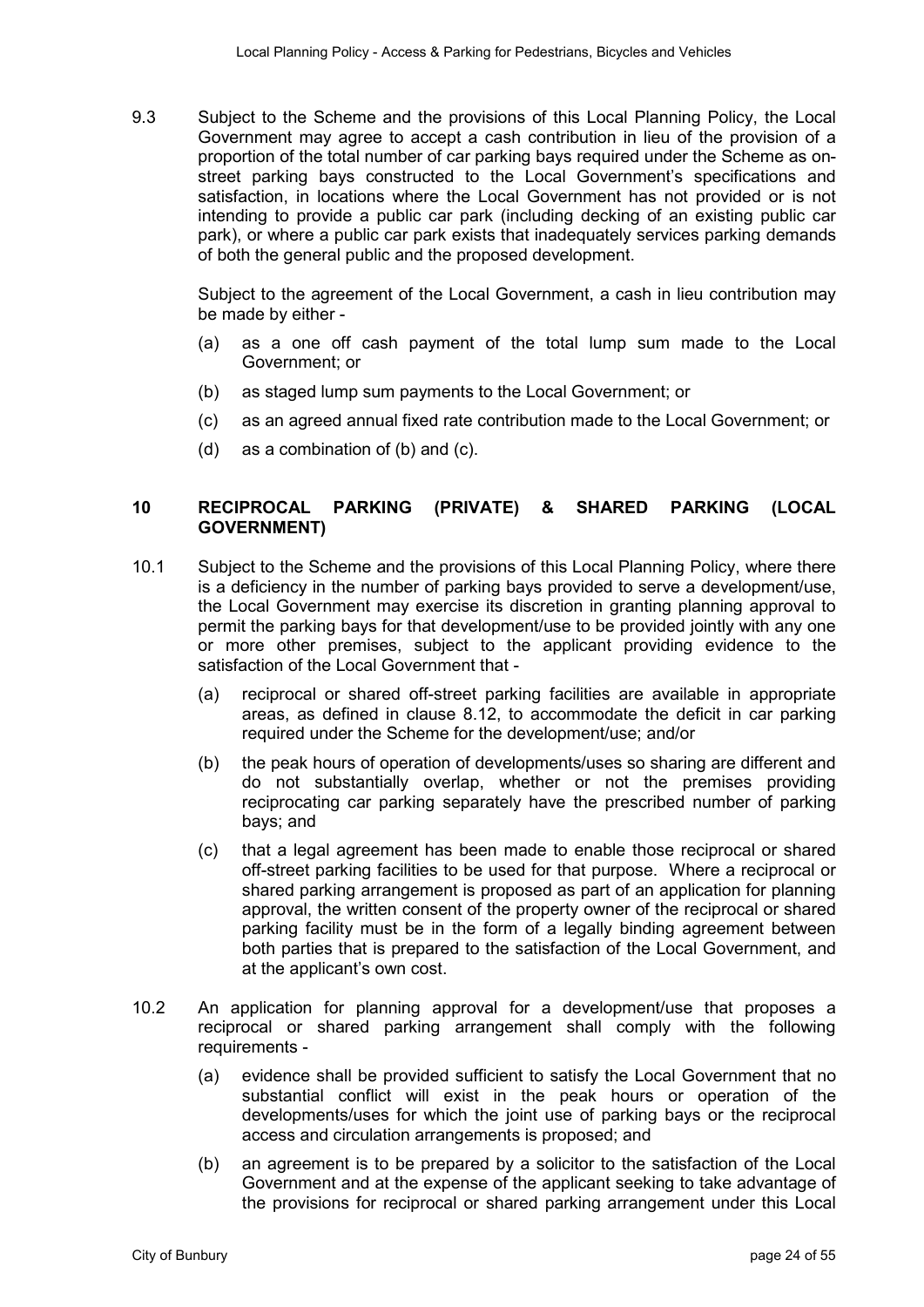Planning Policy, detailing the relevant issues of the joint usage, and executed by all parties concerned.

- 10.3 Any such agreement may, at the discretion of the Local Government, be in the form  $of -$ 
	- (a) a strata operating as an easement; or
	- (b) strata by-law; or
	- (c) an easement; or
	- (d) an easement in gross; and/or
	- (e) a restrictive covenant,

against any land providing parking bays, reciprocal access or circulation arrangements and shall ensure that where the easement or restriction is made expressly in favour of an adjacent landowner other than the Local Government, that the restraint cannot be removed without the consent of the Local Government upon the Local Government being satisfied that the joint use of parking facilities is no longer required.

- 10.4 Subject to the Local Government exercising its discretion in granting planning approval, reciprocal or shared car parking arrangements for a development/use may be provided -
	- (a) by one owner or user in respect of separate premises in appropriate areas; or
	- (b) jointly by two or more owners or users of a premises,

subject to the proposal meeting the requirements of the Appropriate Distance Criteria to Off-site Car Parking Areas under clause 8.11 of this Local Planning Policy.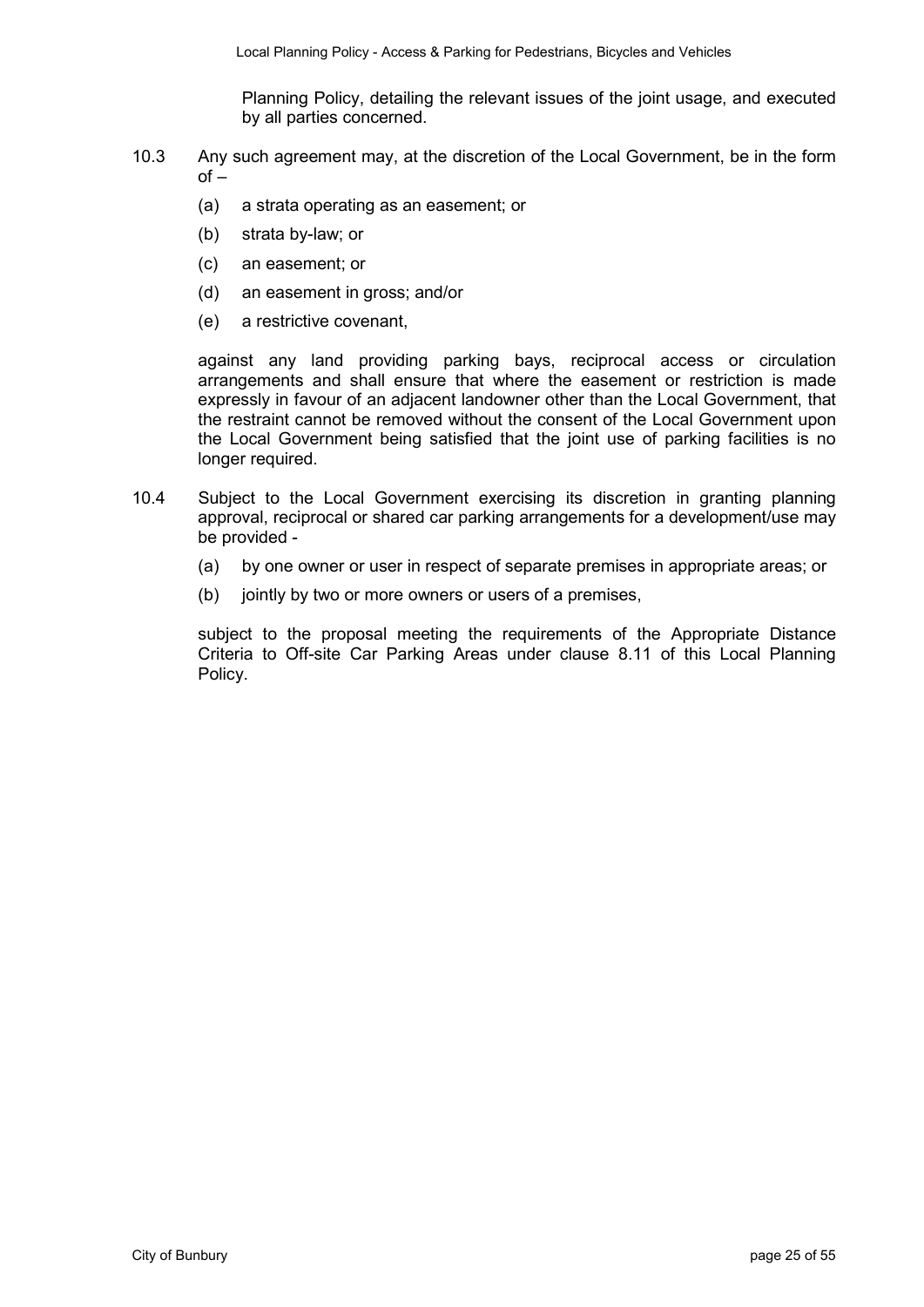- Note: Figures 3 and 4 give examples of how different reciprocal car parking arrangements may be applied.
- Figure 3: Example of where one premise (Lot 3) provides car parking facilities for two other separate premises (Lots 1 and 2).



Figure 4: Example of where two premises (Lots 3 and 4) provide joint car parking facilities.

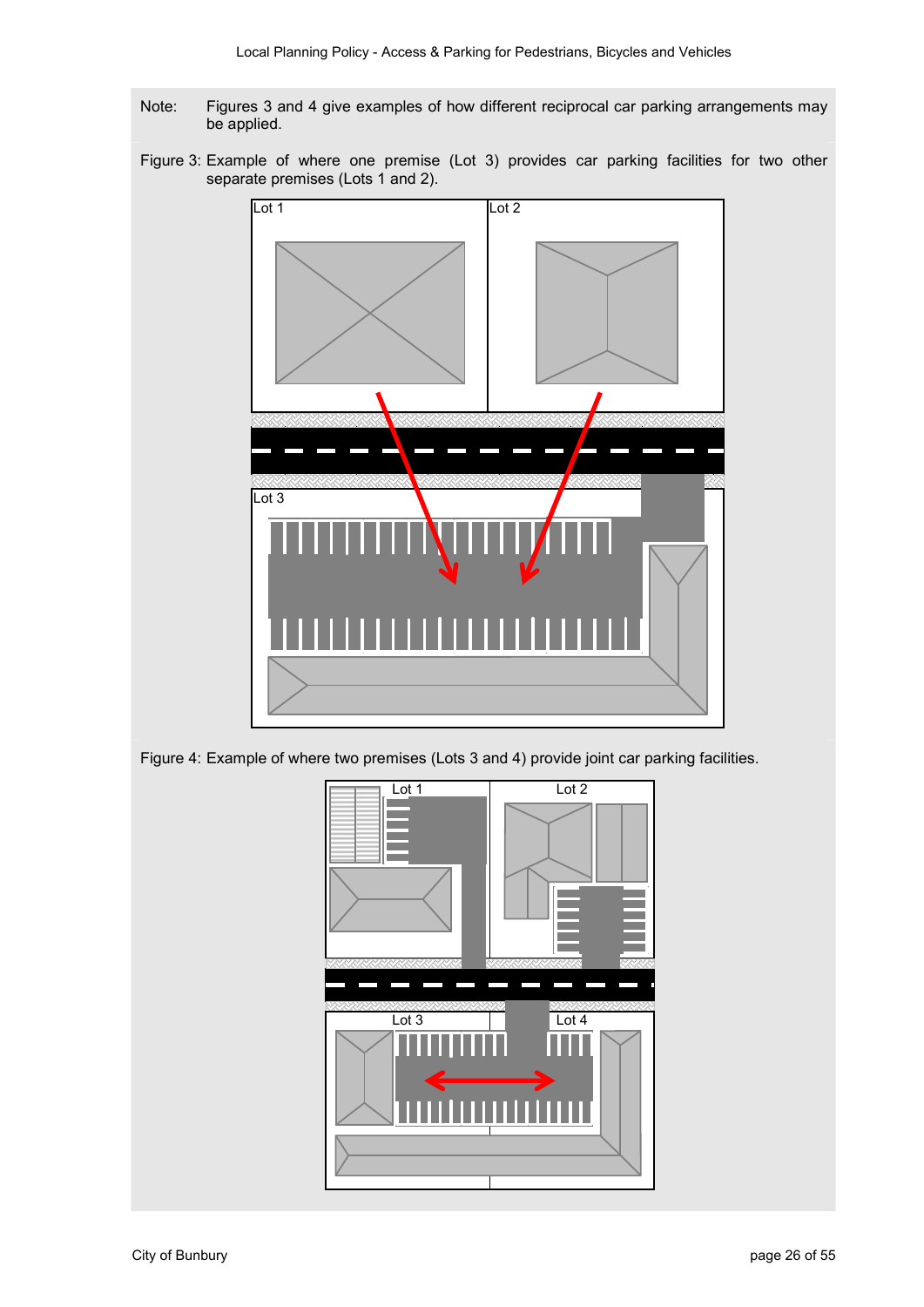- 10.5 Where reciprocal car parking arrangements are proposed as part of an application for planning approval in accordance with clauses 10.1 and 10.2, the Local Government may require a Development Impact Statement (Traffic & Parking) to be prepared and submitted in accordance with section 15 of this Local Planning Policy for assessment as part of the application for planning approval.
- 10.6 The Local Government may require that reciprocal access and circulation arrangements are provided for any development/uses affected by a reciprocal or shared parking arrangement, where such arrangements are deemed necessary to improve design or amenity.
- 10.7 Subject to the Local Government exercising its discretion in granting planning approval, up to a maximum of 20 percent (20%) of the required number of parking bays may be provided as a reciprocal or shared parking arrangement for a commercial use (i.e. office and/or retail) where a reciprocal or shared parking facility is located within an appropriate location, as prescribed by the Appropriate Distance Criteria to Off-site Car Parking Areas under clause 8.12 of this Local Planning Policy.
- 10.8 For a use operating after six o'clock post meridiem (6 pm) (e.g. hotel, night club, restaurant, tavern, theatre, or any other use as determined by the Local Government as predominantly operating after 6 pm), up to a maximum of 60 percent (60%) of the required number of parking bays may be provided as a reciprocal or shared parking arrangement where a reciprocal or shared parking facility is located within an appropriate location, as prescribed by the Appropriate Distance Criteria to Off-site Car Parking Areas under clause 8.12 of this Local Planning Policy.
- 10.9 Where the Local Government has exercised its discretion in granting planning approval for a development/use with a reciprocal or shared parking arrangement and the development on and/or use of the land changes, any car parking requirements must be met on-site or in accordance with the Cash or Land Contribution in Lieu of Providing Parking Bays requirements under section 9 of this Local Planning Policy.
- 10.10 Subject to the agreement of the Local Government, should the landowner who is the subject of either a reciprocal or shared parking arrangement wish to withdraw their consent due to a change in land use of the reciprocating premises, then the landowner of the dependent premises shall meet the deficit in car parking required under the Scheme for the development/use, either by the making of a cash in lieu contribution to the Local Government in accordance with section 9 or securing an alternate reciprocal car parking arrangement in an appropriate area in accordance with section 13 of this Local Planning Policy.
- 10.11 Where an application for planning approval proposes a reciprocal car parking arrangement in an appropriate area, as defined in clause 8.12, the proposal shall not reduce the minimum amount of car parking required under the Scheme and/or provided in accordance with this Local Planning Policy on the reciprocating premises.

#### **11 ON-STREET VEHICLE PARKING MANAGEMENT & PRICING**

- 11.1 On-street parking (or 'kerbside') parking bays shall be allocated in the following order of priority -
	- (a) bus zones, loading and unloading zones and taxi stands;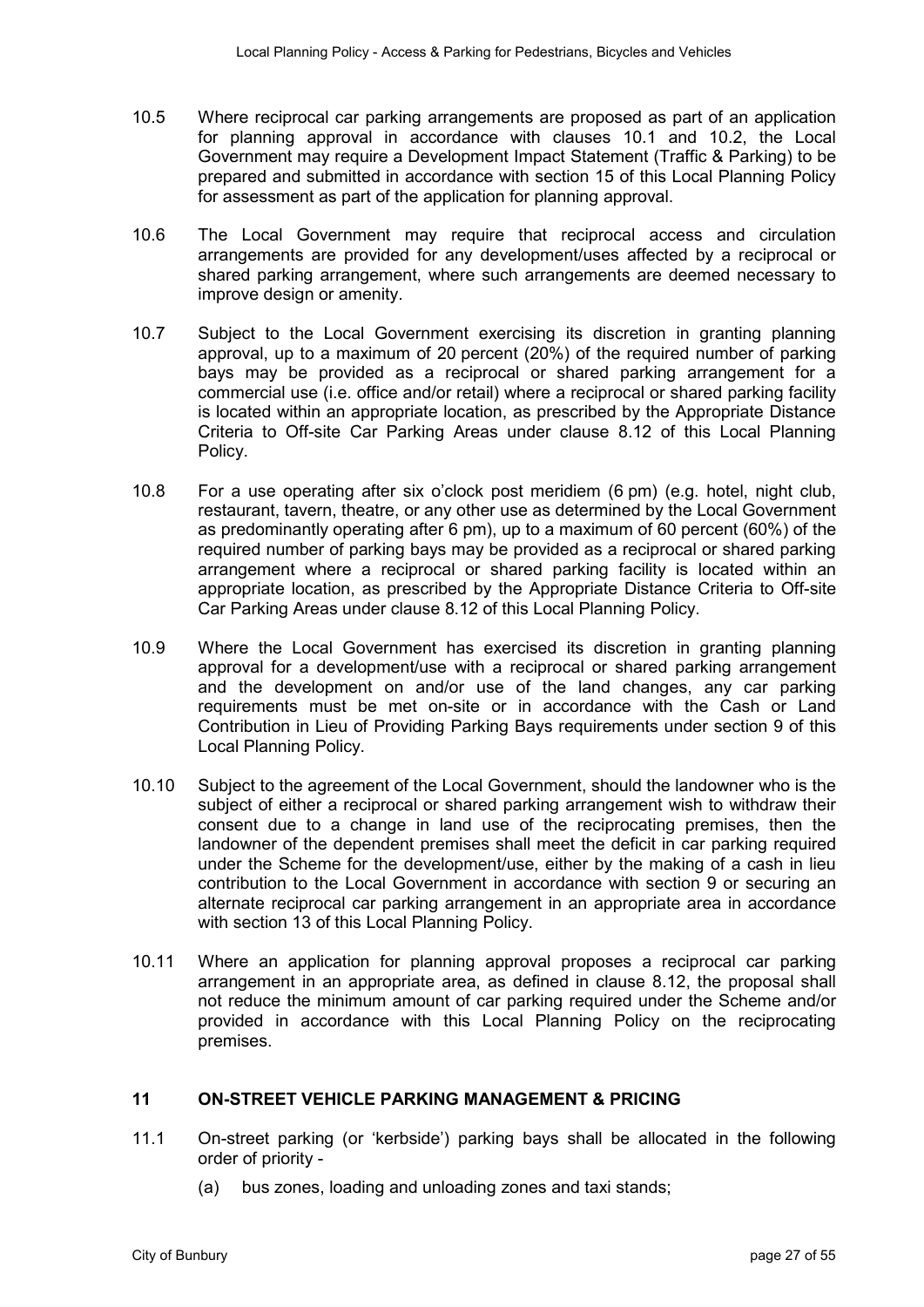- (b) special purposes including people with a disability, bicycle storage and streetscaping; and
- (c) private cars and motorcycles.
- 11.2 Introduce on-street metered car parking in areas determined by the Local Government, and provide price incentives for motorists to use designated off-street parking areas for longer duration parking periods.
- 11.3 Pricing for off-street parking should be set at a level that ensures that public transport is significantly cheaper than the private car for accessing the Central Business District.

#### **12 FUNDING**

- 12.1 Funding for the planning, management and development of parking infrastructure shall be through the Specified Area Rate, fees charges and fines, cash in lieu of parking and General Rate Revenue in the short term (i.e. five years). The percentage of revenue allocated to parking in the Central Business District from the Specified Area Rate is to increase to a dedicated 50% per annum over this short term period.
- 12.2 The Local Government shall annually review the adequacy of the Specified Area Rate to support the parking policy and it may consider an increase above that which applies to the General Rate.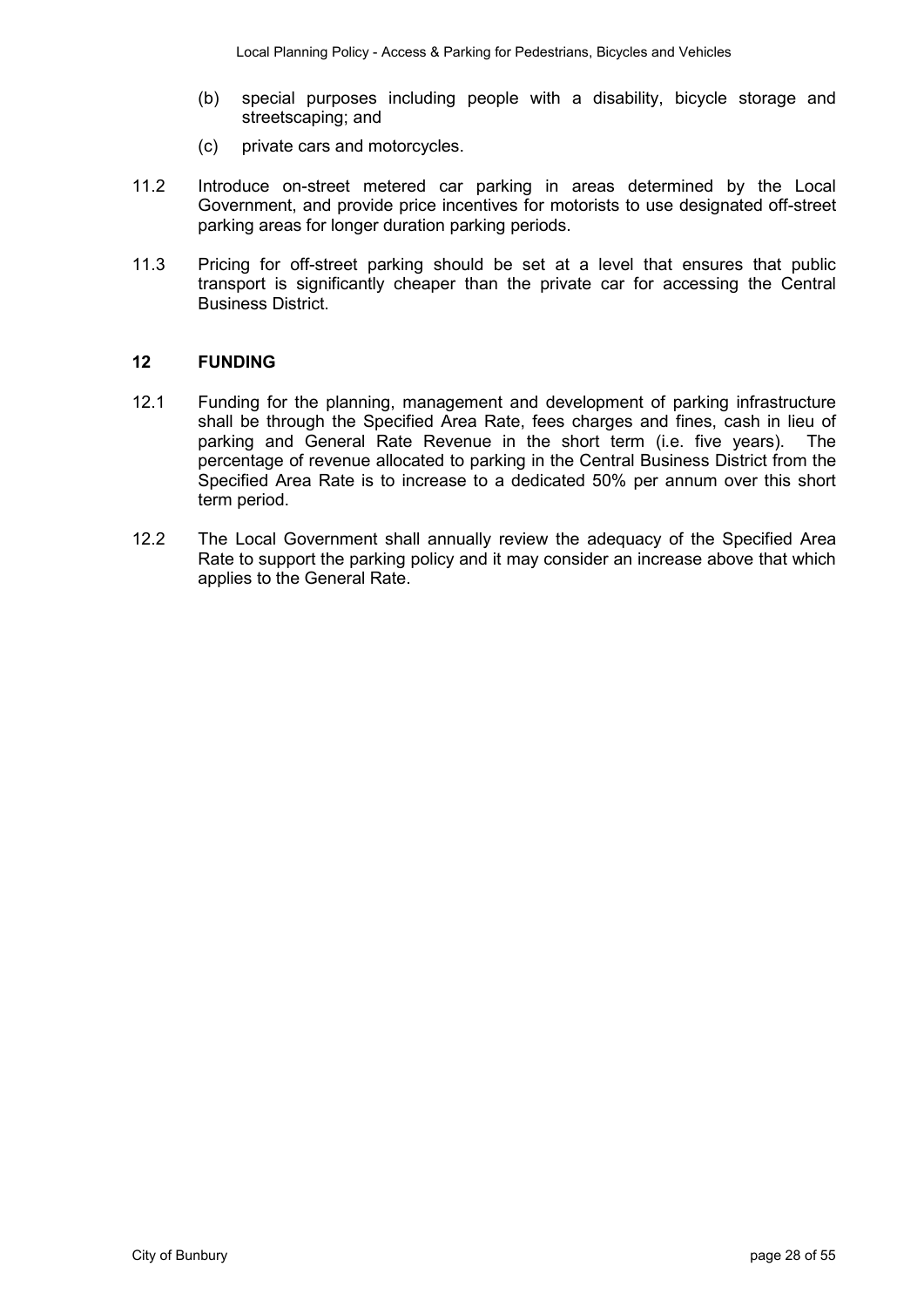## **PART C**

#### **13 DEVELOPMENT REQUIREMENTS FOR PROVISION OF ACCESS AND PARKING**

The development and use of land for the purposes of access & parking for pedestrians, bicycles and vehicles is to be in accordance with the general requirements and standards for land use and development [section 5.7] of the Scheme, and the following development requirements of this Local Planning Policy.

|        | <b>Performance Criteria</b>                                                                                                                                                                               |    | <b>Acceptable Development</b>                                                                                                                                                                                                                                                                                                                                                                                                                                                                                                         |
|--------|-----------------------------------------------------------------------------------------------------------------------------------------------------------------------------------------------------------|----|---------------------------------------------------------------------------------------------------------------------------------------------------------------------------------------------------------------------------------------------------------------------------------------------------------------------------------------------------------------------------------------------------------------------------------------------------------------------------------------------------------------------------------------|
| Notes: |                                                                                                                                                                                                           |    |                                                                                                                                                                                                                                                                                                                                                                                                                                                                                                                                       |
| 1.     | Scheme Area.                                                                                                                                                                                              |    | Section 13 of this Local Planning Policy sets out the performance-based provisions by<br>which car parking is to be assessed as part of any land use and development within the                                                                                                                                                                                                                                                                                                                                                       |
| 2.     | Pursuant to Part 4 and Part 5 of the<br>Scheme, development must meet the<br>following Performance Criteria.                                                                                              | 3. | Pursuant to Part 4 and Part 5 of the<br>Scheme, development that complies<br>with<br>the<br>following<br>Acceptable<br>Development is deemed to have met<br>the relevant Performance Criteria.                                                                                                                                                                                                                                                                                                                                        |
|        |                                                                                                                                                                                                           | 4. | Acceptable<br><b>The</b><br>Development<br>provisions illustrate<br>one way of<br>meeting the associated Performance<br>Criteria.                                                                                                                                                                                                                                                                                                                                                                                                     |
| 13.1   | <b>Provision of Vehicle Parking Bays</b>                                                                                                                                                                  |    |                                                                                                                                                                                                                                                                                                                                                                                                                                                                                                                                       |
| PC1.1  | Tandem car parking bays should<br>not create an inconvenience from<br>their use by visitors, and may only<br>be used in circumstances where<br>vehicle parking is provided for<br>residents or employees. |    | AD1.1.1 Tandem parking bays (i.e. a bay for<br>two car parking spaces aligned<br>nose to tail) are counted as 1 bay,<br>except in the following cases -<br>development<br>for<br>the<br>(a)<br>is.<br>residential purposes, and<br>the tandem bays are to be<br>used by the residents of the<br>lot/development site in one<br>tenancy; or<br>the tandem bays are to be<br>(b)<br>used by staff/employees of a<br>non-residential use in one<br>tenancy.<br>AD1.1.2 The minimum length of the tandem<br>car parking bay is 10 metres. |
|        |                                                                                                                                                                                                           |    | AD1.1.3 Tandem garages have a minimum<br>internal length of 11 metres.                                                                                                                                                                                                                                                                                                                                                                                                                                                                |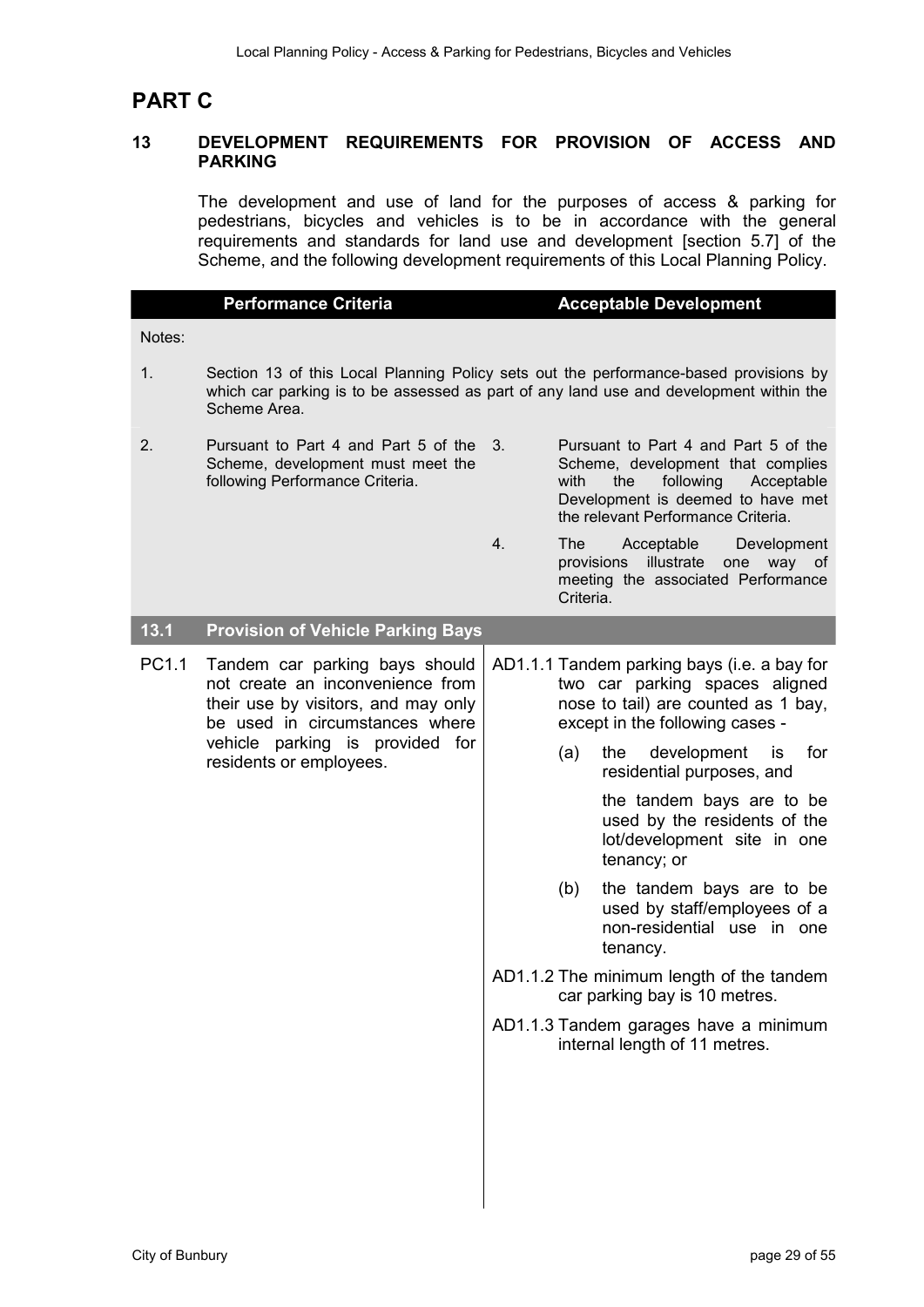|       | <b>Performance Criteria</b>                                                                                                                                                                                                                                                                                                                                                                                        | <b>Acceptable Development</b>                                                                                                                                                                                                                                                                                                                                                                                                                                                                                                                                                                                                                                  |
|-------|--------------------------------------------------------------------------------------------------------------------------------------------------------------------------------------------------------------------------------------------------------------------------------------------------------------------------------------------------------------------------------------------------------------------|----------------------------------------------------------------------------------------------------------------------------------------------------------------------------------------------------------------------------------------------------------------------------------------------------------------------------------------------------------------------------------------------------------------------------------------------------------------------------------------------------------------------------------------------------------------------------------------------------------------------------------------------------------------|
| 13.2  | Design of Off Street Vehicle Parking Areas                                                                                                                                                                                                                                                                                                                                                                         |                                                                                                                                                                                                                                                                                                                                                                                                                                                                                                                                                                                                                                                                |
| PC2.1 | Parking areas (bays and aisles)<br>must be designed and constructed<br>of appropriate materials and to<br>adequate dimensions to permit<br>adequate internal circulation where<br>necessary, and to avoid the use of<br>roadways<br>for<br>public<br>vehicle<br>manoeuvring<br>and<br>movement<br>between different<br>parking and<br>vehicle service areas.                                                       | AD2.1.1 All<br>non-residential development<br>must provide for vehicular traffic to<br>enter and leave premises in a<br>forward direction (gear).                                                                                                                                                                                                                                                                                                                                                                                                                                                                                                              |
| PC2.2 | On-site parking is designed and<br>located to service the needs of the<br>development in a manner that -<br>is sympathetic<br>with<br>the<br>$\bullet$<br>amenity<br>desired<br>and<br>streetscape character of the<br>local area; and<br>ensures that the total area<br>of vehicle<br>parking<br>and<br>manoeuvring<br>does<br>not<br>dominate<br>street<br>the<br>the<br>frontage<br>of<br>lot/development site. | AD2.2.1 On-site parking bays and internal<br>circulation areas for non-residential<br>and mixed use development in the<br>"City Centre Zone" and "Residential<br>$Zone" -$<br>are located to the side or rear<br>(a)<br>of the primary building on the<br>lot/development site, where<br>provided at ground level; and<br>(b)<br>the entrance to parking areas<br>is clearly visible from the<br>primary street or signalled in<br>the layout and design of the<br>development.<br><b>ALTERNATIVELY</b><br>Vehicle parking areas<br>do<br>not<br>exceed 50 percent (50%) of the<br>primary street frontage width of the<br>lot/development site, where located |
| PC2.3 | Vehicle<br>parking<br>structures<br>are<br>designed<br>and<br>constructed<br><b>of</b><br>materials<br>that<br>will<br>complement<br>and/or enhance both the dwelling<br>and local streetscape character<br>and amenity.                                                                                                                                                                                           | in the front setback area.<br>AD2.3.1 A parking structure, where forward<br>of the building line, is designed and<br>constructed<br>materials<br>and<br>οf<br>finishes that are matching with the<br>style and character of existing or<br>proposed development and in<br>accordance with any relevant Local<br>Planning Policy.                                                                                                                                                                                                                                                                                                                               |
| 13.3  | <b>Pedestrian Access &amp; Mobility</b>                                                                                                                                                                                                                                                                                                                                                                            |                                                                                                                                                                                                                                                                                                                                                                                                                                                                                                                                                                                                                                                                |
| PC3.1 | Pedestrian access is provided in a<br>manner that is convenient, safe<br>and clearly visible from building<br>entrances, on-site vehicle parking<br>areas and the primary street.                                                                                                                                                                                                                                  | AD3.1.1 Separate<br>pedestrian<br>access<br>is<br>with a minimum path<br>provided<br>width:<br>the<br>accordance<br>with<br>(a)<br>in.<br>Residential Design Codes for<br>residential development; or<br>1.5 metres<br>of<br>for<br>(b)<br>non-<br>residential and<br>mixed<br>use                                                                                                                                                                                                                                                                                                                                                                             |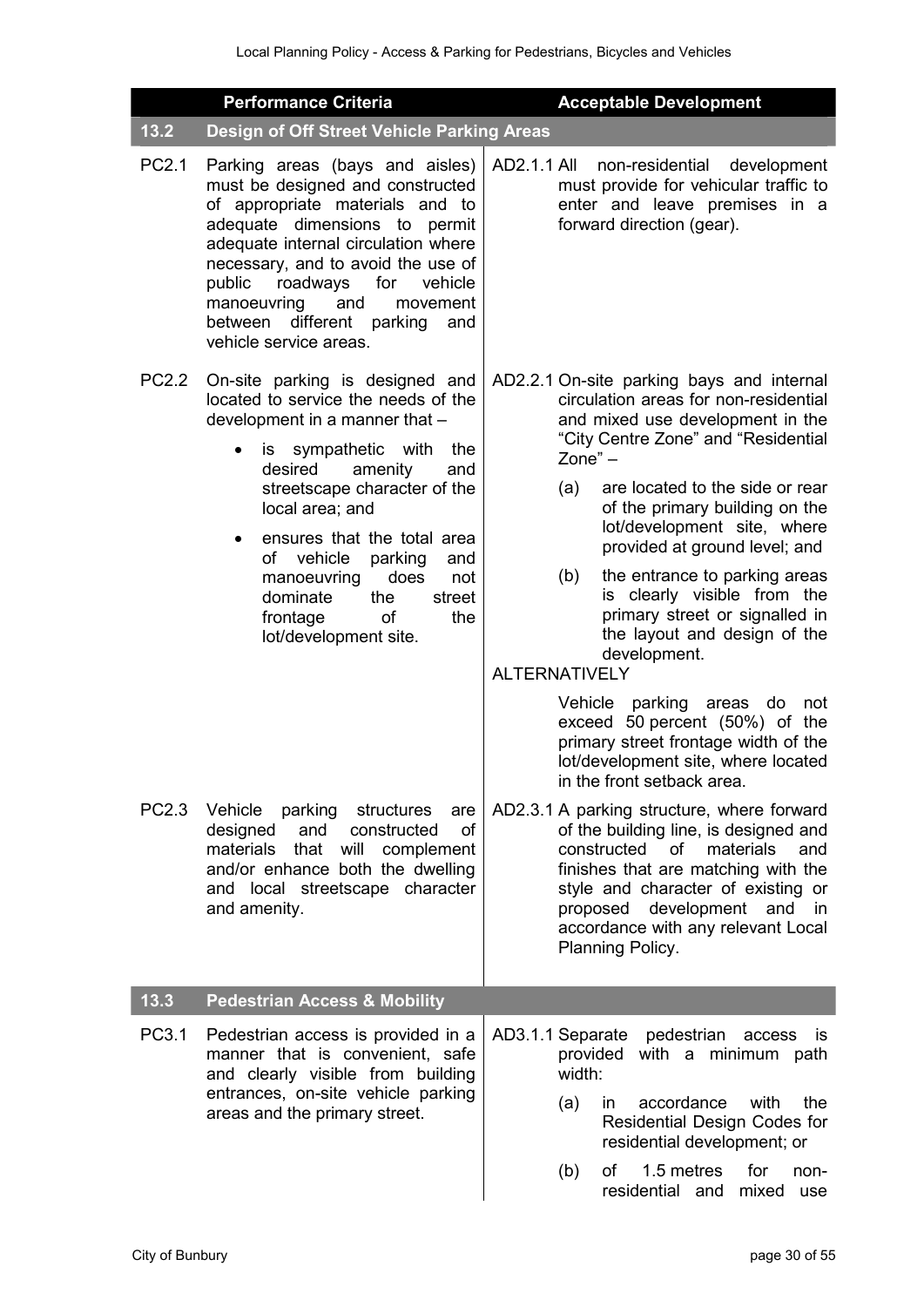|              | <b>Performance Criteria</b>                                                                                                                                                                                                                                                                                                    | <b>Acceptable Development</b>                                                                                                                                                                                                                                                                                                                                                                                                                                                                                                                                                                                                                                                                                                                                                                                   |
|--------------|--------------------------------------------------------------------------------------------------------------------------------------------------------------------------------------------------------------------------------------------------------------------------------------------------------------------------------|-----------------------------------------------------------------------------------------------------------------------------------------------------------------------------------------------------------------------------------------------------------------------------------------------------------------------------------------------------------------------------------------------------------------------------------------------------------------------------------------------------------------------------------------------------------------------------------------------------------------------------------------------------------------------------------------------------------------------------------------------------------------------------------------------------------------|
|              |                                                                                                                                                                                                                                                                                                                                | developments,                                                                                                                                                                                                                                                                                                                                                                                                                                                                                                                                                                                                                                                                                                                                                                                                   |
|              |                                                                                                                                                                                                                                                                                                                                | to the site/building (main building<br>entrance) from the primary road<br>frontage and/or from on-site vehicle<br>parking areas.                                                                                                                                                                                                                                                                                                                                                                                                                                                                                                                                                                                                                                                                                |
| PC3.2        | Public transport stops, vehicle<br>and<br>pick-up/set-down<br>parking<br>areas must allow for the separation<br>of vehicles and pedestrians in<br>provide<br>safe<br>order<br>to<br>and<br>comfortable<br>pedestrian<br>access<br>between parking areas or public<br>streets and main entranceways of<br>individual buildings. | AD3.2.1 Parking areas are integrated as<br>part of the overall design of any<br>development, and must ensure that<br>priority is given to direct pedestrian<br>linkages between building<br>main<br>entrances and to adjoining public<br>transport services where available.<br>AD3.2.2 Illumination of parking areas and<br>pedestrian<br>paths are<br>provided<br>where appropriate.<br><b>AND</b><br>The use of solid walls and fences<br>are avoided in locations adjacent to<br>and<br>parking areas<br>pedestrian<br>walkways, in order to improve<br>visual permeability from<br>street<br>frontages and buildings.<br>AD3.2.3 Car parking areas are designed<br>and located to provide passive<br>surveillance from buildings and<br>public spaces in order to enhance<br>the personal safety of users. |
| 13.4         | <b>Vehicular Access to Parking Areas</b>                                                                                                                                                                                                                                                                                       |                                                                                                                                                                                                                                                                                                                                                                                                                                                                                                                                                                                                                                                                                                                                                                                                                 |
| PC4.1        | safe, orderly<br>ensures<br>and<br>convenient movement of vehicles<br>having regard to the scale of<br>operation.                                                                                                                                                                                                              | The configuration of vehicle access   AD4.1.1 Vehicle access for non-residential<br>purposes is configured so that<br>unrestricted service vehicle access<br>is available to the service area(s).                                                                                                                                                                                                                                                                                                                                                                                                                                                                                                                                                                                                               |
| <b>PC4.2</b> | developments must<br>All<br>make<br>provision for safe and convenient<br>vehicle access to/from an adjacent<br>road or street frontage by means of<br>crossovers designed, located, and<br>constructed<br>standard<br>to<br>a<br>consistent with<br>the<br>maximum<br>requirements for<br>all vehicles<br>visiting the site.   | AD4.2.1 Crossovers are located to ensure<br>that their position and use does not<br>conflict with that of services or<br>public utilities located within the<br>and<br>adequately<br>road<br>reserve,<br>accommodate median strips and<br>other traffic management (calming)<br>devices, and streetscape design.                                                                                                                                                                                                                                                                                                                                                                                                                                                                                                |
| PC4.3        | Vehicle<br>crossovers<br>be<br>must<br>designed, located, and constructed<br>to minimise conflict with road and<br>pedestrian traffic movements, by<br>not compromising safety of road<br>users or adversely impacting on                                                                                                      | AD4.3.1 Access to developments on dual<br>carriageway roads is left in / left out<br>only.<br><b>OR</b><br>Subject<br>Government<br>Local<br>to<br>new intersection is<br>approval, a                                                                                                                                                                                                                                                                                                                                                                                                                                                                                                                                                                                                                           |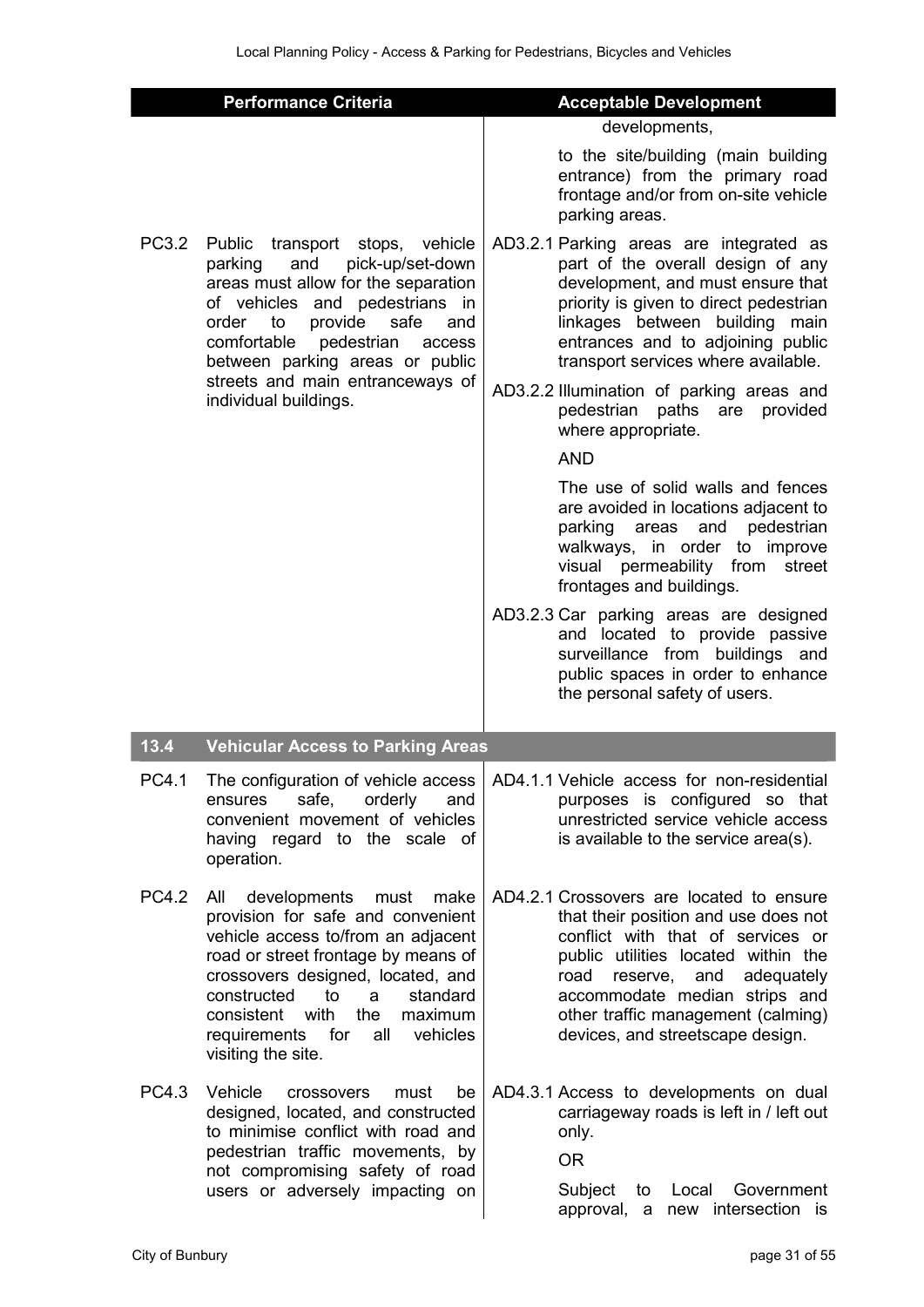|              | <b>Performance Criteria</b>                                                                                                                                                                                                                                              | <b>Acceptable Development</b>                                                                                                                                                                                                                                                                                                                                                                                   |
|--------------|--------------------------------------------------------------------------------------------------------------------------------------------------------------------------------------------------------------------------------------------------------------------------|-----------------------------------------------------------------------------------------------------------------------------------------------------------------------------------------------------------------------------------------------------------------------------------------------------------------------------------------------------------------------------------------------------------------|
|              | the efficiency of the road network.                                                                                                                                                                                                                                      | provided between the accessway<br>and the dual carriageway.                                                                                                                                                                                                                                                                                                                                                     |
|              |                                                                                                                                                                                                                                                                          | AD4.3.2 Premises with more than one road<br>frontage, of which the primary<br>"District Distributor<br>street is a<br>Road" or greater in local road<br>hierarchy - access is gained by<br>means of the secondary or minor<br>road in<br>order to concentrate<br>driveway traffic onto roads with<br>lower traffic volumes, with traffic<br>distributed to major roads by the<br>use of existing intersections. |
| <b>PC4.4</b> | Access arrangements to parking<br>areas must be located and design<br>to ensure that vehicle queuing into<br>the road system is minimised, and<br>that vehicles are not required to<br>reverse into the road system in<br>order to egress from parking bays<br>or areas. | AD4.4.1 Boundary fences and gates at<br>crossovers to premises are set<br>back to allow sufficient space to<br>temporarily<br>accommodate<br>stationary vehicles, of a size and<br>type normally associated<br>with<br>visiting the development or use,<br>without any part of the vehicle<br>protruding into the road reserve.                                                                                 |
|              |                                                                                                                                                                                                                                                                          | <b>ALTERNATIVELY</b>                                                                                                                                                                                                                                                                                                                                                                                            |
|              |                                                                                                                                                                                                                                                                          | Where the driveway within the road<br>verge is of insufficient length to<br>wholly accommodate a stationary<br>vehicle, the gate is set back a<br>sufficient distance into the property,<br>and any boundary fencing is<br>truncated to permit adequate sight<br>lines for safe traffic movements<br>(ingress and egress) to the<br>lot/development site.                                                       |
| PC4.5        | Vehicular access to premises is<br>provided so as to minimize the<br>number of crossovers, to be safe in                                                                                                                                                                 | AD4.5.1 The maximum number of crossover<br>permitted<br>points<br>to<br>access<br>premises is limited to -                                                                                                                                                                                                                                                                                                      |
|              | use and not detract from the<br>streetscape; and                                                                                                                                                                                                                         | crossover for each lot<br>(a)<br>$\mathbf{1}$<br>within the "City Centre Zone"<br>and "Mixed Business Zone".                                                                                                                                                                                                                                                                                                    |
|              | driveways and crossovers from<br>parking areas or developments<br>must be minimised in order to<br>reduce interference with vehicle,<br>bicycle, and<br>pedestrian<br>traffic                                                                                            | 2 crossovers for each lot<br>(b)<br>within the "Industry Zone"<br>and "Shopping Centre Zone".                                                                                                                                                                                                                                                                                                                   |
|              | movements on public roads, and to                                                                                                                                                                                                                                        | <b>ALTERNATIVELY</b>                                                                                                                                                                                                                                                                                                                                                                                            |
|              | ensure safe and efficient flow of<br>traffic within the road system.                                                                                                                                                                                                     | Two crossovers may be permitted<br>within the "City Centre Zone" where<br>provision is made for a right-of-way<br>rights-of-carriageway<br><b>or</b><br>arrangement.                                                                                                                                                                                                                                            |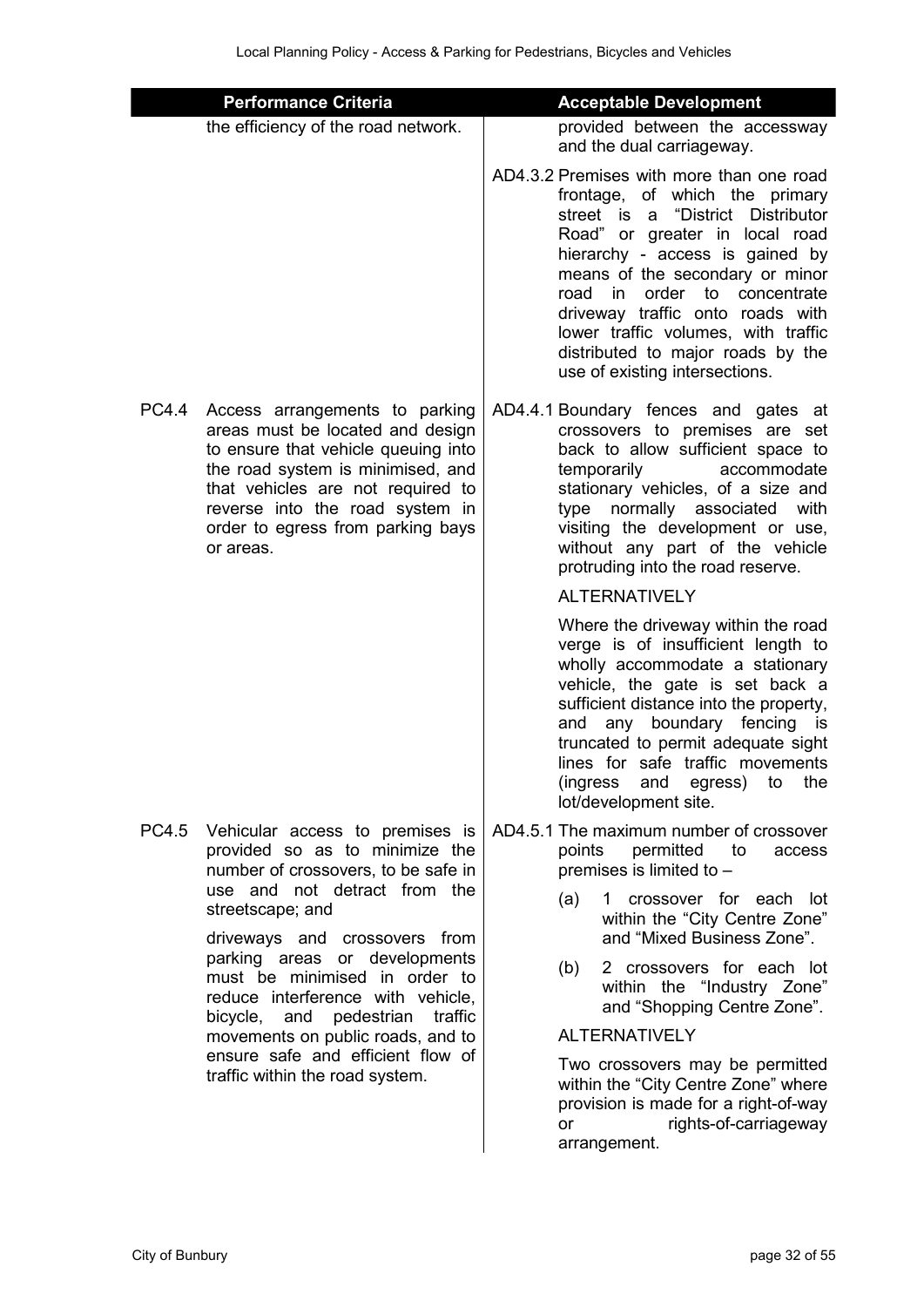|       | <b>Performance Criteria</b>                                                                                                                                                                                      | <b>Acceptable Development</b>                                                                                                                                                                                                                                                                                                                                              |
|-------|------------------------------------------------------------------------------------------------------------------------------------------------------------------------------------------------------------------|----------------------------------------------------------------------------------------------------------------------------------------------------------------------------------------------------------------------------------------------------------------------------------------------------------------------------------------------------------------------------|
|       |                                                                                                                                                                                                                  | AD4.5.2 The creation of additional vehicle<br>points<br>will<br>not<br>be<br>crossover<br>permitted on primary roads where<br>an acceptable alternative access<br>point is, or could be, made<br>available to either an -                                                                                                                                                  |
|       |                                                                                                                                                                                                                  | (a)<br>existing cross over; or                                                                                                                                                                                                                                                                                                                                             |
|       |                                                                                                                                                                                                                  | secondary road via a public<br>(b)<br>right-of-way or by rights-of-<br>carriageway arrangements to<br>a nominated crossover.                                                                                                                                                                                                                                               |
| 13.5  | <b>Internal Circulation</b>                                                                                                                                                                                      |                                                                                                                                                                                                                                                                                                                                                                            |
| PC5.1 | developments must provide<br>All<br>internal circulation to avoid use of<br>public<br>system<br>for<br>the<br>road<br>movement between different car<br>parking and vehicle service areas<br>in the development. | AD5.1.1 Aisle design does not include cross<br>intersections.<br>AD5.1.2 Car parking<br>bay(s)<br>is/are<br>not<br>for<br>located<br>in<br>areas<br>used<br>manoeuvring of heavy vehicles.<br>AD5.1.3 Car parks are designed so that<br>vehicles do not reverse across<br>pedestrian crossings.<br>AD5.1.4 Speed humps are not provided in<br>entry or exit queuing areas. |
|       |                                                                                                                                                                                                                  |                                                                                                                                                                                                                                                                                                                                                                            |
| 13.6  | <b>Service Vehicle Parking</b>                                                                                                                                                                                   |                                                                                                                                                                                                                                                                                                                                                                            |
| PC6.1 | Service vehicle parking areas and<br>accessways are readily accessible<br>interference<br>avoid<br>with<br>and<br>pedestrian and car parking areas.                                                              | AD6.1.1 Service vehicle parking areas and<br>configured<br>accessways<br>are<br>to<br>provide -                                                                                                                                                                                                                                                                            |
|       |                                                                                                                                                                                                                  | (a)<br>loading<br>separate<br>and<br>unloading<br>from<br>areas<br>car<br>parking<br>pedestrian<br>and<br>access areas;                                                                                                                                                                                                                                                    |
|       |                                                                                                                                                                                                                  | loading and unloading areas<br>(b)<br>located to the rear or the side<br>of the primary building;                                                                                                                                                                                                                                                                          |
|       |                                                                                                                                                                                                                  | (c)<br>adequate height clearance<br>for driveways, loading bays,<br>building roof and canopies<br>associated<br>with<br>the<br>appropriate service vehicle;<br>and                                                                                                                                                                                                         |
|       |                                                                                                                                                                                                                  | the<br>(d)<br>separation<br>from<br>residential component of a<br>mixed-use development.                                                                                                                                                                                                                                                                                   |
| PC6.2 | Service and commercial vehicle<br>parking in association with a non-<br>residential use must not adversely<br>impact on traffic movement within                                                                  | AD6.2.1 The parking of any service or<br>commercial vehicles is on-site and<br>is entirely contained within the<br>lot/development site boundary.                                                                                                                                                                                                                          |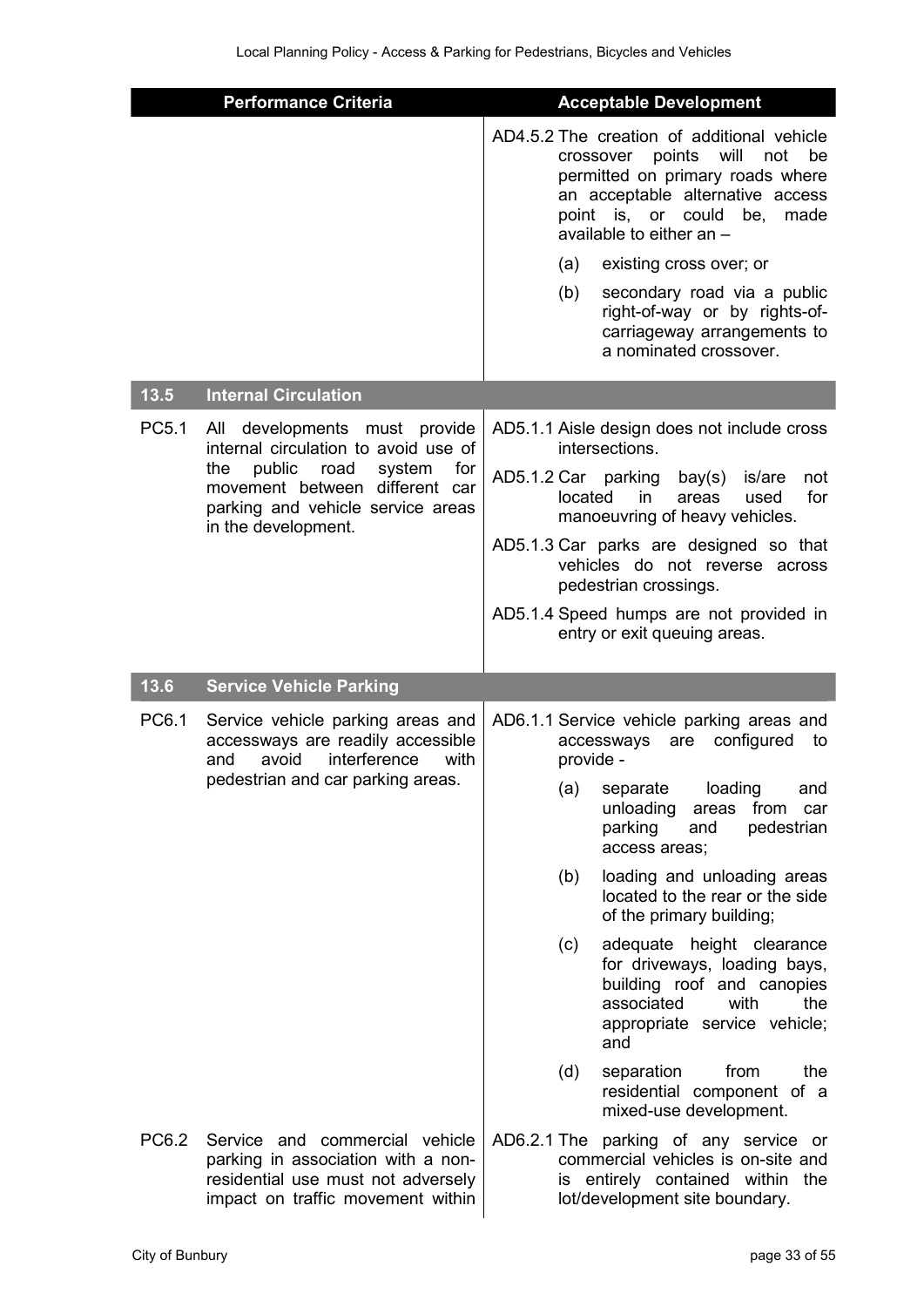| <b>Performance Criteria</b>                                                                                                                                                                                                                                                               | <b>Acceptable Development</b>                                                                                                                                                                                                                                                                                           |
|-------------------------------------------------------------------------------------------------------------------------------------------------------------------------------------------------------------------------------------------------------------------------------------------|-------------------------------------------------------------------------------------------------------------------------------------------------------------------------------------------------------------------------------------------------------------------------------------------------------------------------|
| off-street parking areas,<br>road<br>network, or the availability of on-<br>street parking; and<br>The site layout, design of buildings,<br>parking and internal circulation<br>areas must provide for the required<br>number (frequency of visits) and<br>type of service vehicles to be | AI TERNATIVEI Y<br>Where there is a deficiency in the<br>number of parking bays provided<br>for service vehicles, off-site parking<br>is provided in accordance with<br>section 10 Reciprocal Parking<br>(Private) & Shared Parking (Local<br>Government), subject<br>to<br>the                                         |
| serviced by a development.                                                                                                                                                                                                                                                                | the<br>satisfaction<br>of<br>Local<br>Government and the standards and<br>requirements of this Local Planning<br>Policy.                                                                                                                                                                                                |
|                                                                                                                                                                                                                                                                                           | AD6.2.2 Provision is made for parking and<br>manoeuvring of service vehicles<br>on-site in accordance with the<br>Table to Acceptable Development<br>AD6.2.2: Service Vehicle Parking<br>Table, for developments requiring<br>access by service vehicles, to the<br>satisfaction<br>of c<br>the<br>Local<br>Government. |

#### **Table to Acceptable Development AD6.2.2: Service Vehicle Parking Table**

#### **Interpretation and application of Table to Acceptable Development AD6.2.2: Service Vehicle Parking Table**

- 1. This table sets out the minimum number of service vehicle parking bays required according to the use of the land.
- 2. For each Use Class listed in column 1, the type of service vehicle is listed in column 2, and the minimum number of service vehicle parking bays to be provided is listed in column 3.
- 3. The meaning of Vehicle Type is as follows:
	- (a) "Small Rigid Vehicle" ("SRV");
	- (b) "Medium Rigid Vehicle" ("MRV");
	- (c) "Heavy Rigid Vehicle" ("HRV");
	- (d) "Articulated Vehicle" ("AV");

as defined in Australian Standard AS2890.2 Off-street Parking - Part 2: Commercial Vehicle Facilities (as amended).

4. Where the number of service vehicle parking bays calculated, using column 3, is not a whole number, the number of car parking bays required must be the next highest whole number.

| Lots/sites less than<br>1,000 $m^2$ | <b>Minimum Requirements</b>                                                                                                                                             |
|-------------------------------------|-------------------------------------------------------------------------------------------------------------------------------------------------------------------------|
| All Use Classes                     | Demonstrate that the development can accommodate the<br>(a)<br>required service vehicle, but a separate parking bay and<br>associated manoeuvring area is not required. |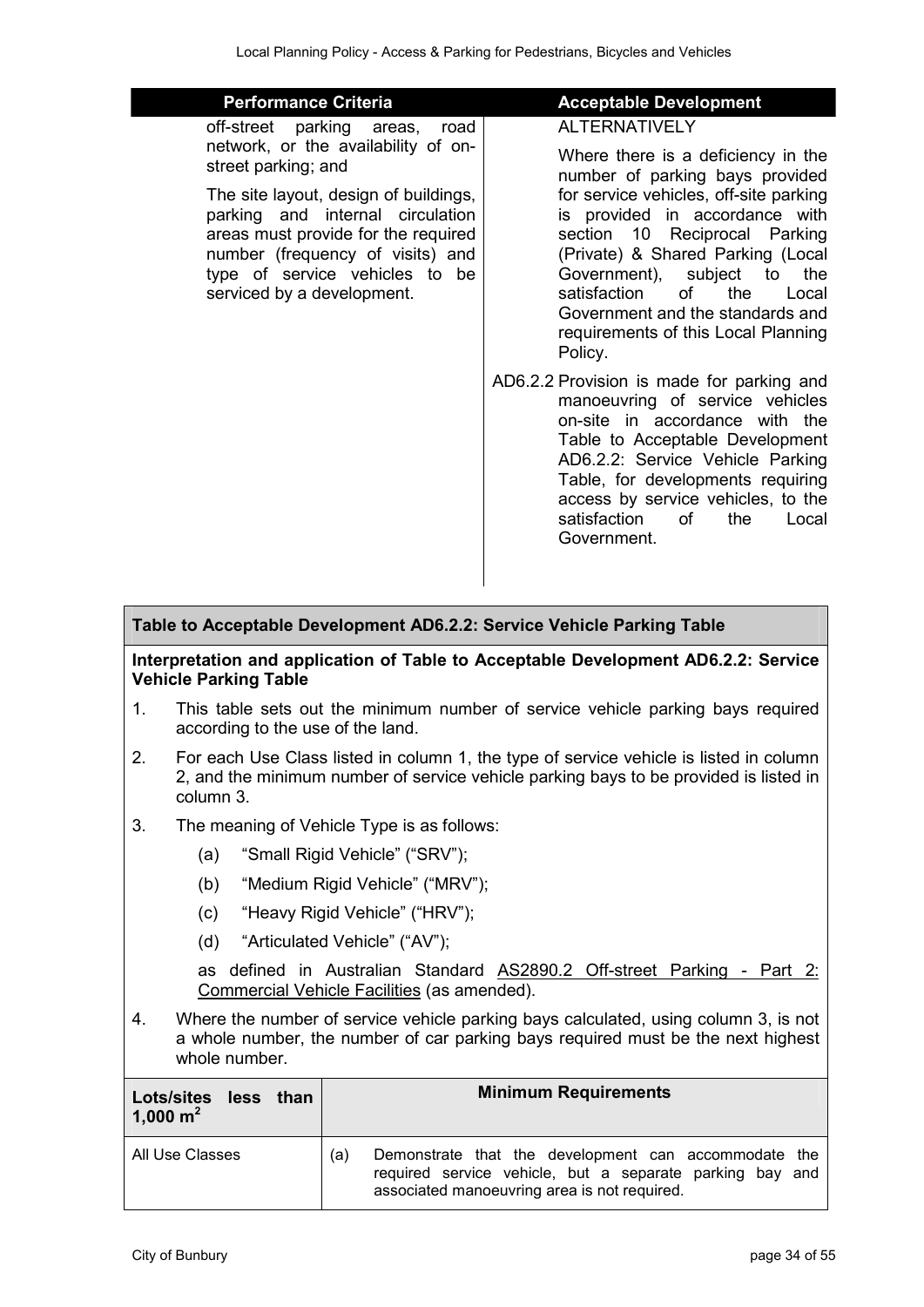|                                                            | (b)<br>HRV and AV access is not required where it can<br>be<br>demonstrated that loading and unloading can take place within<br>the road reserve, without impacting on the safe and efficient<br>operation of traffic and with no detrimental impact on amenity. |                                                                                        |
|------------------------------------------------------------|------------------------------------------------------------------------------------------------------------------------------------------------------------------------------------------------------------------------------------------------------------------|----------------------------------------------------------------------------------------|
| Lots/sites from 1,000<br>to 2,000 $m^2$                    |                                                                                                                                                                                                                                                                  | <b>Minimum Requirements</b>                                                            |
| All Use Classes                                            | 1 bay for SRV as required.<br>(a)                                                                                                                                                                                                                                |                                                                                        |
|                                                            | (b)                                                                                                                                                                                                                                                              | Restricted manoeuvring on-site for HRV as required.                                    |
|                                                            | (c)<br>vehicle is required.                                                                                                                                                                                                                                      | Full manoeuvring on-site for SRV and other classes of service                          |
| Lots/sites<br>greater                                      |                                                                                                                                                                                                                                                                  | <b>Minimum Service Vehicle Requirements</b>                                            |
| than 2,000 $m^2$                                           | Vehicle Type <sup>3</sup>                                                                                                                                                                                                                                        | <b>Bays &amp; Manoeuvring Area<sup>4</sup></b>                                         |
| <b>Agricultural &amp; Primary</b><br><b>Industry Uses:</b> |                                                                                                                                                                                                                                                                  |                                                                                        |
| Agriculture - Extensive                                    | AV                                                                                                                                                                                                                                                               | No.<br>minimum<br>requirement<br>provided<br>as<br>determined by the Local Government. |
|                                                            |                                                                                                                                                                                                                                                                  | Full manoeuvring on-site is required.                                                  |
| Agriculture - Intensive                                    | AV                                                                                                                                                                                                                                                               | minimum<br>requirement<br>No.<br>provided<br>as<br>determined by the Local Government. |
|                                                            |                                                                                                                                                                                                                                                                  | Full manoeuvring on-site is required.                                                  |
| Agroforestry                                               | AV                                                                                                                                                                                                                                                               | No.<br>minimum<br>requirement<br>provided<br>as<br>determined by the Local Government. |
|                                                            |                                                                                                                                                                                                                                                                  | Full manoeuvring on-site is required.                                                  |
| <b>Animal Establishment</b>                                | MRV or HRV or AV<br>as required                                                                                                                                                                                                                                  | bay for visiting service vehicles with full<br>manoeuvring on-site.                    |
| Animal<br>Husbandry<br>Intensive                           | HRV or AV as<br>required                                                                                                                                                                                                                                         | No<br>minimum<br>requirement<br>provided<br>as<br>determined by the Local Government.  |
|                                                            |                                                                                                                                                                                                                                                                  | Full manoeuvring on-site is required.                                                  |
| Premises<br>Auction<br>Livestock                           | HRV or AV as<br>required                                                                                                                                                                                                                                         | 1 bay per $500m^2$ gla, with full manoeuvring on-<br>site.                             |
| Plantation                                                 | AV                                                                                                                                                                                                                                                               | No.<br>minimum<br>requirement<br>provided<br>as<br>determined by the Local Government. |
|                                                            |                                                                                                                                                                                                                                                                  | Full manoeuvring on-site is required.                                                  |
| <b>Rural Pursuit</b>                                       | Not Applicable                                                                                                                                                                                                                                                   | No minimum requirement provided.                                                       |
| Winery                                                     | MRV or HRV as<br>required                                                                                                                                                                                                                                        | 1 bay for visiting service vehicles, with full<br>manoeuvring on-site.                 |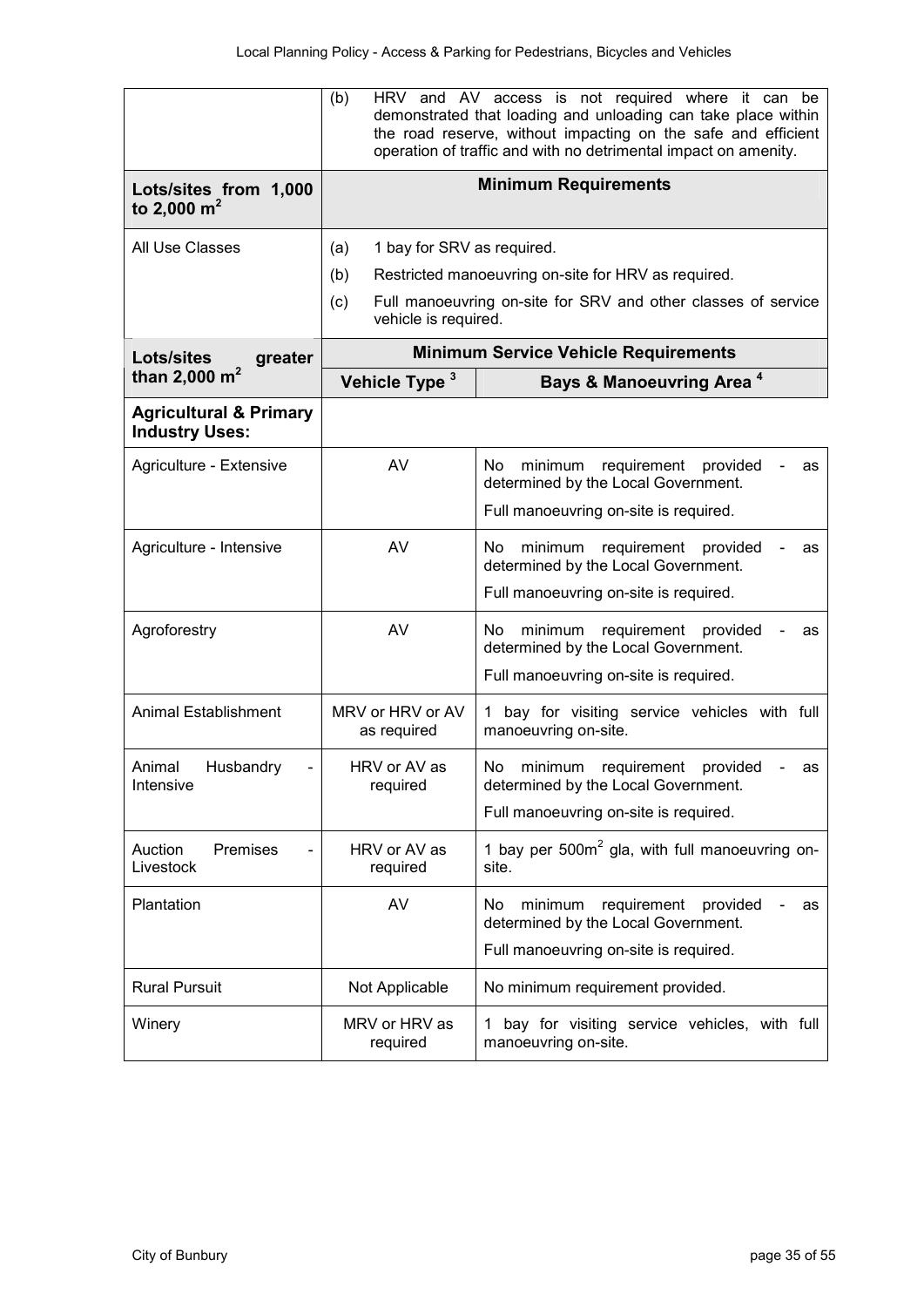| Table to Acceptable Development AD6.2.2: Service Vehicle Parking Table                     |                                             |                                                                                                                                       |  |
|--------------------------------------------------------------------------------------------|---------------------------------------------|---------------------------------------------------------------------------------------------------------------------------------------|--|
| <b>Lots/sites</b><br>greater                                                               | <b>Minimum Service Vehicle Requirements</b> |                                                                                                                                       |  |
| than 2,000 $m^2$                                                                           | Vehicle Type <sup>3</sup>                   | Bays & Manoeuvring Area <sup>4</sup>                                                                                                  |  |
| <b>Commercial Uses:</b>                                                                    |                                             |                                                                                                                                       |  |
| <b>Auction Premises</b>                                                                    | <b>HRV</b>                                  | 1 bay per 500m <sup>2</sup> gla, with full manoeuvring on-<br>site.                                                                   |  |
| <b>Commercial Service</b>                                                                  | SRV or MRV as<br>required                   | 1 bay for visiting service vehicles, with full<br>manoeuvring on-site.                                                                |  |
| <b>Convenience Store</b>                                                                   | SRV or MRV as<br>required                   | 1 bay for visiting service vehicles with full<br>manoeuvring on-site.                                                                 |  |
| <b>Department Store</b>                                                                    | <b>HRV</b>                                  | 1 bay for visiting service vehicles with full<br>manoeuvring on-site.                                                                 |  |
| <b>Exhibition Centre</b>                                                                   | SRV or MRV as<br>required                   | 1 bay for visiting service vehicles with full<br>manoeuvring on-site.                                                                 |  |
| <b>Liquor Store</b>                                                                        | MRV or HRV as<br>required                   | 1 bay for visiting service vehicles with full<br>manoeuvring on-site.                                                                 |  |
| Market                                                                                     | MRV or HRV as<br>required                   | 1 bay per 5 stalls less than $100m^2$ , plus 1 bay<br>per 2 stalls greater than 100m <sup>2</sup> , with full<br>manoeuvring on-site. |  |
| Motor Vehicle, Boat or<br>Caravan Sales                                                    | AV                                          | 1 bay for visiting service vehicles in addition to<br>open display area, with full manoeuvring on-site.                               |  |
| Nursery                                                                                    | MRV or HRV as<br>required                   | 1 bay for visiting service vehicles, with full<br>manoeuvring on-site.                                                                |  |
| Office                                                                                     | SRV or MRV as<br>required                   | 1 bay for visiting service vehicles, with full<br>manoeuvring on-site.                                                                |  |
| <b>Restricted Premises</b>                                                                 | <b>SRV</b>                                  | 1 bay for visiting service vehicles, with full<br>manoeuvring on-site.                                                                |  |
| <b>Retail Premises</b>                                                                     | <b>HRV</b>                                  | 1 bay per 500m <sup>2</sup> gla, with full manoeuvring on-<br>site.                                                                   |  |
| Shop                                                                                       | SRV or MRV as<br>required                   | 1 bay for visiting service vehicles, with full<br>manoeuvring on-site.                                                                |  |
| Shopping Centre -                                                                          |                                             |                                                                                                                                       |  |
| within<br>located<br>a<br>Neighbourhood Centre up<br>to 6,000 $m2$ gla                     | SRV or MRV as<br>required                   | 1 bay for visiting service vehicles, with full<br>manoeuvring on-site.                                                                |  |
| located within a District<br>Centre greater than 6,000<br>up to 12,000 $m^2$ gla           | HRV or AV as<br>required                    | 1 bay for visiting service vehicles, with full<br>manoeuvring on-site.                                                                |  |
| located within a District<br>Centre<br>than<br>Centre greater<br>12,000 m <sup>2</sup> gla | HRV or AV as<br>required                    | 1 bay for visiting service vehicles, with full<br>manoeuvring on-site.                                                                |  |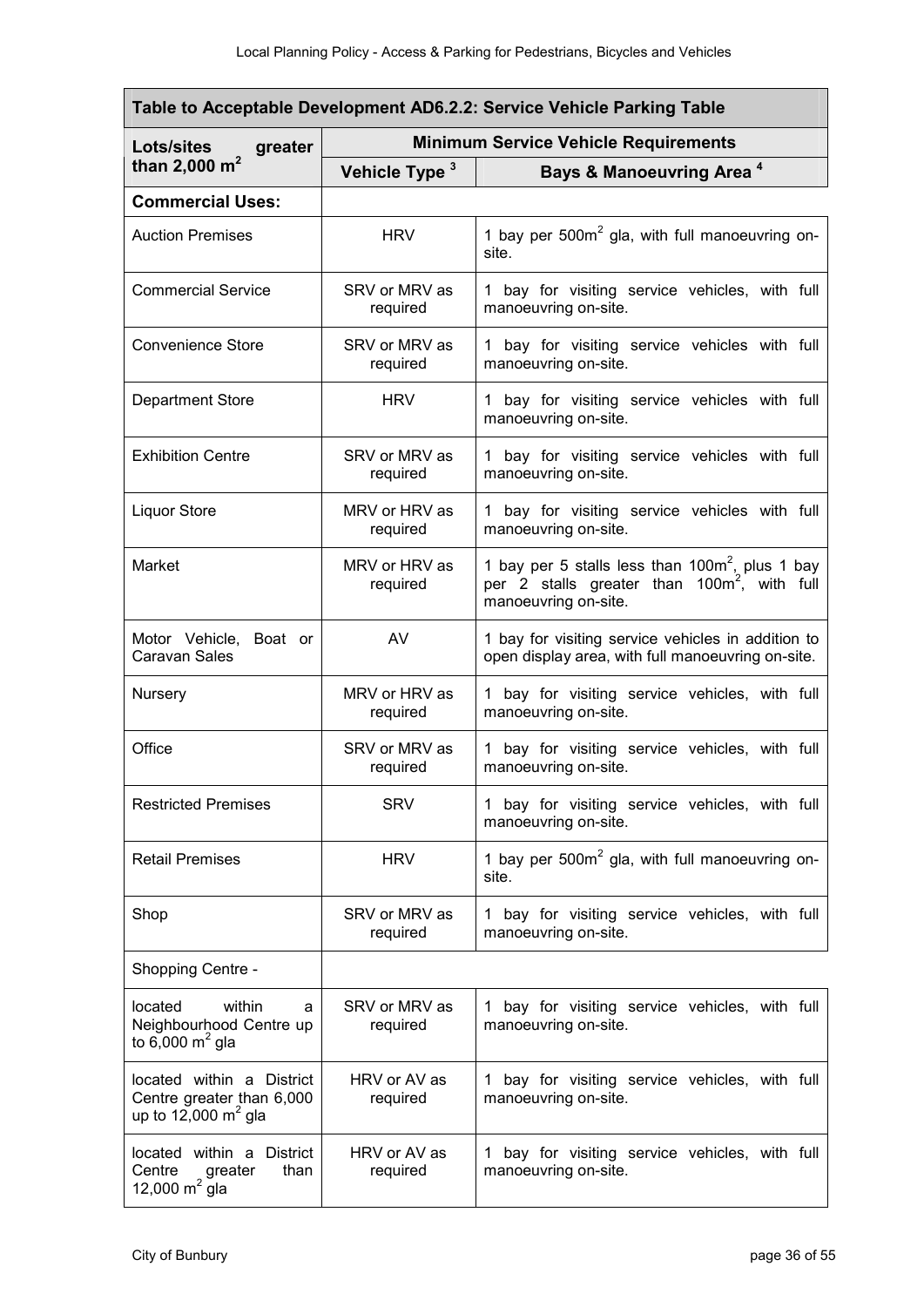| Table to Acceptable Development AD6.2.2: Service Vehicle Parking Table |                                             |                                                                                                                              |  |
|------------------------------------------------------------------------|---------------------------------------------|------------------------------------------------------------------------------------------------------------------------------|--|
| Lots/sites<br>greater                                                  | <b>Minimum Service Vehicle Requirements</b> |                                                                                                                              |  |
| than 2,000 $m^2$                                                       | Vehicle Type 3                              | <b>Bays &amp; Manoeuvring Area<sup>4</sup></b>                                                                               |  |
| Showroom                                                               | MRV or HRV as<br>required                   | 1 bay per $1,000m^2$ gfa, with full manoeuvring on-<br>site.                                                                 |  |
| Supermarket                                                            | HRV or AV as<br>required                    | 1 bay for visiting service vehicles, with full<br>manoeuvring on-site.                                                       |  |
| <b>Video Hire Outlet</b>                                               | SRV or MRV as<br>required                   | 1 bay for visiting service vehicles, with full<br>manoeuvring on-site.                                                       |  |
| <b>Community Uses:</b>                                                 |                                             |                                                                                                                              |  |
| <b>Child Care Premises</b>                                             | <b>SRV</b>                                  | 1 bay for every vehicle accommodated on-site,<br>plus 1 bay for visiting service vehicles, with full<br>manoeuvring on-site. |  |
| Civic Use                                                              | SRV or MRV as<br>required                   | 1 bay, plus 1 bay for visiting service vehicles,<br>with full manoeuvring on-site.                                           |  |
| <b>Community Purpose</b>                                               | SRV or MRV or<br>HRV as required            | minimum requirement provided<br>No<br>as<br>determined by the Local Government.<br>Full manoeuvring on-site is required.     |  |
| <b>Corrective Institution</b>                                          | <b>HRV</b>                                  | 1 bay for visiting service vehicles with full<br>manoeuvring on-site.                                                        |  |
| Educational<br>Establishment                                           | SRV or MRV or<br>HRV as required            | 1 bay for every vehicle accommodated on-site,<br>plus 1 bay for visiting service vehicles, with full<br>manoeuvring on-site. |  |
| <b>Family Day Care</b>                                                 | Not Applicable                              | No minimum requirement provided.                                                                                             |  |
| <b>Funeral Parlour</b>                                                 | <b>SRV</b>                                  | 1 bay for visiting service vehicles with full<br>manoeuvring on-site.                                                        |  |
| Place of Worship                                                       | <b>SRV</b>                                  | 1 bay for visiting service vehicles, with full<br>manoeuvring on-site.                                                       |  |
| <b>Reception Centre</b>                                                | SRV or MRV as<br>required                   | bay for visiting service vehicles, with full<br>manoeuvring on-site.                                                         |  |
| &<br><b>Dining</b><br><b>Entertainment Uses:</b>                       |                                             |                                                                                                                              |  |
| <b>Fast Food Outlet</b>                                                | MRV or HRV as<br>required                   | 1 bay for visiting service vehicles.                                                                                         |  |
| Hotel                                                                  | SRV or MRV as<br>required                   | 2 bays for visiting service vehicles, with full<br>manoeuvring on-site.                                                      |  |
| Lunch Bar                                                              | <b>SRV</b>                                  | As<br>minimum<br>requirements<br>for<br>per<br>lot/development site area.                                                    |  |
| <b>Night Club</b>                                                      | SRV or MRV as<br>required                   | 2 bays for visiting service vehicles, with full<br>manoeuvring on-site.                                                      |  |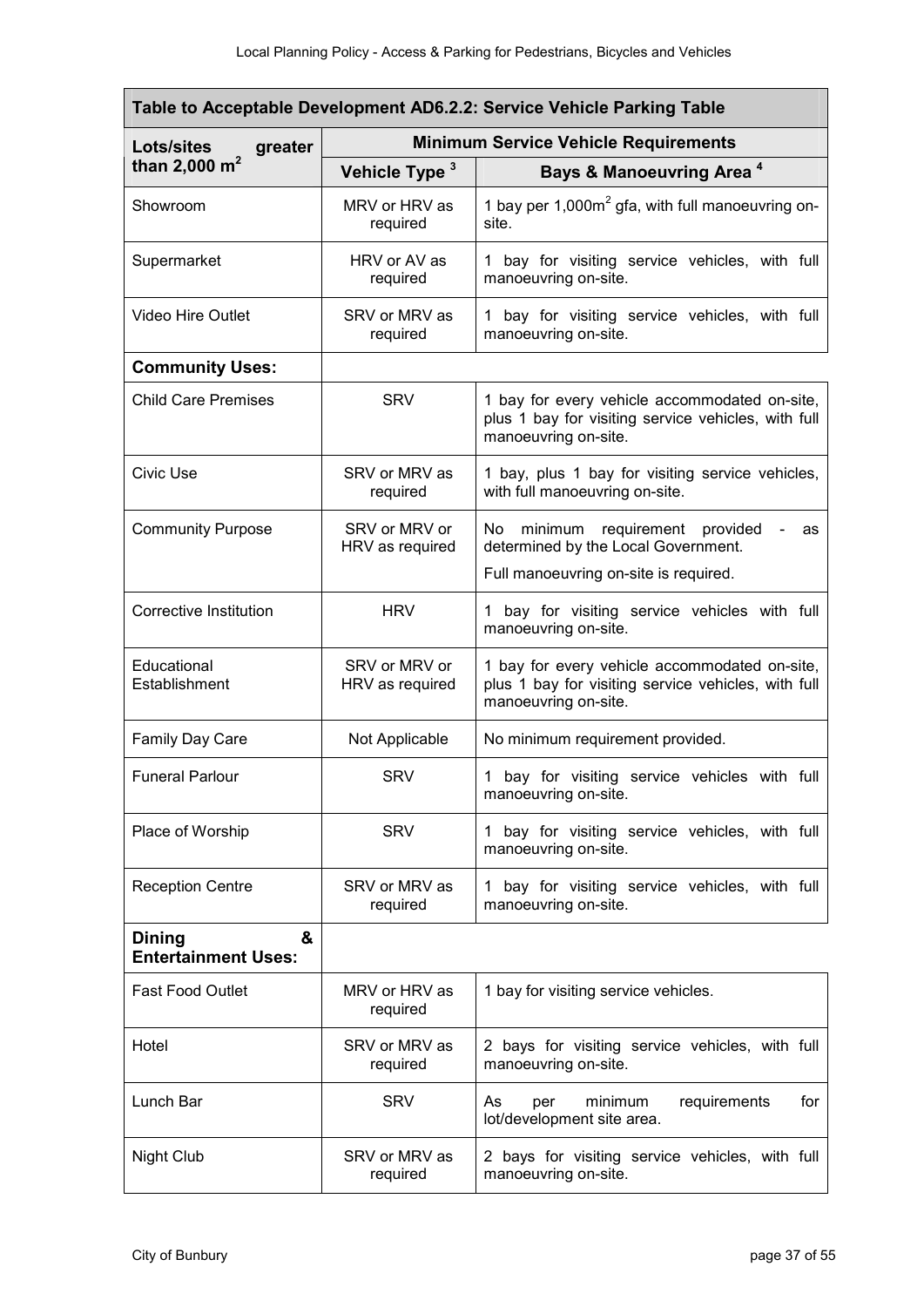| Table to Acceptable Development AD6.2.2: Service Vehicle Parking Table |                                             |                                                                                                                               |  |
|------------------------------------------------------------------------|---------------------------------------------|-------------------------------------------------------------------------------------------------------------------------------|--|
| <b>Lots/sites</b><br>greater                                           | <b>Minimum Service Vehicle Requirements</b> |                                                                                                                               |  |
| than 2,000 $m^2$                                                       | Vehicle Type <sup>3</sup>                   | Bays & Manoeuvring Area <sup>4</sup>                                                                                          |  |
| Restaurant                                                             | SRV or MRV as<br>required                   | 1 bay for visiting service vehicles, with full<br>manoeuvring on-site.                                                        |  |
| Small Bar                                                              | SRV or MRV as<br>required                   | 1 bay for visiting service vehicles, with full<br>manoeuvring on-site.                                                        |  |
| Tavern                                                                 | SRV or MRV as<br>required                   | 2 bays for visiting service vehicles, with full<br>manoeuvring on-site.                                                       |  |
| &<br><b>Medical</b><br><b>Health</b><br>Uses:                          |                                             |                                                                                                                               |  |
| <b>Consulting Rooms</b>                                                | <b>SRV</b>                                  | 1 bay for visiting service vehicles, with full<br>manoeuvring on-site.                                                        |  |
| Hospital                                                               | <b>HRV</b>                                  | 1 bay for every vehicle accommodated on-site,<br>plus 2 bays for visiting service vehicles, with full<br>manoeuvring on-site. |  |
| <b>Medical Centre</b>                                                  | SRV or MRV as<br>required                   | 1 bay for visiting service vehicles, with full<br>manoeuvring on-site.                                                        |  |
| <b>Veterinary Centre</b>                                               | SRV or MRV as<br>required                   | 1 bay for visiting service vehicles, with full<br>manoeuvring on-site.                                                        |  |
| Home<br><b>Based</b><br><b>Business Uses:</b>                          |                                             |                                                                                                                               |  |
| <b>Home Business</b>                                                   | Not Applicable                              | No minimum requirement provided.                                                                                              |  |
| Home Occupation                                                        | Not Applicable                              | No minimum requirement provided.                                                                                              |  |
| Home Office                                                            | Not Applicable                              | No minimum requirement provided.                                                                                              |  |
| Home Store                                                             | <b>SRV</b>                                  | As<br>minimum<br>requirements<br>for<br>per<br>lot/development site area.                                                     |  |
| Industry - Cottage                                                     | <b>SRV</b>                                  | for<br>As<br>minimum<br>requirements<br>per<br>lot/development site area.                                                     |  |
| <b>Industrial Uses:</b>                                                |                                             |                                                                                                                               |  |
| Industry - Extractive                                                  | HRV or AV as<br>required                    | No.<br>minimum<br>requirement<br>provided<br>as<br>determined by the Local Government.                                        |  |
|                                                                        |                                             | Full manoeuvring on-site is required.                                                                                         |  |
| Industry - General                                                     | HRV or AV as<br>required                    | minimum<br>requirement provided<br>No.<br>as<br>determined by the Local Government.                                           |  |
|                                                                        |                                             | Full manoeuvring on-site is required.                                                                                         |  |
| Industry - Hazardous                                                   | HRV or AV as<br>required                    | minimum<br>requirement<br>provided<br>No.<br>as<br>determined by the Local Government.                                        |  |
|                                                                        |                                             | Full manoeuvring on-site is required.                                                                                         |  |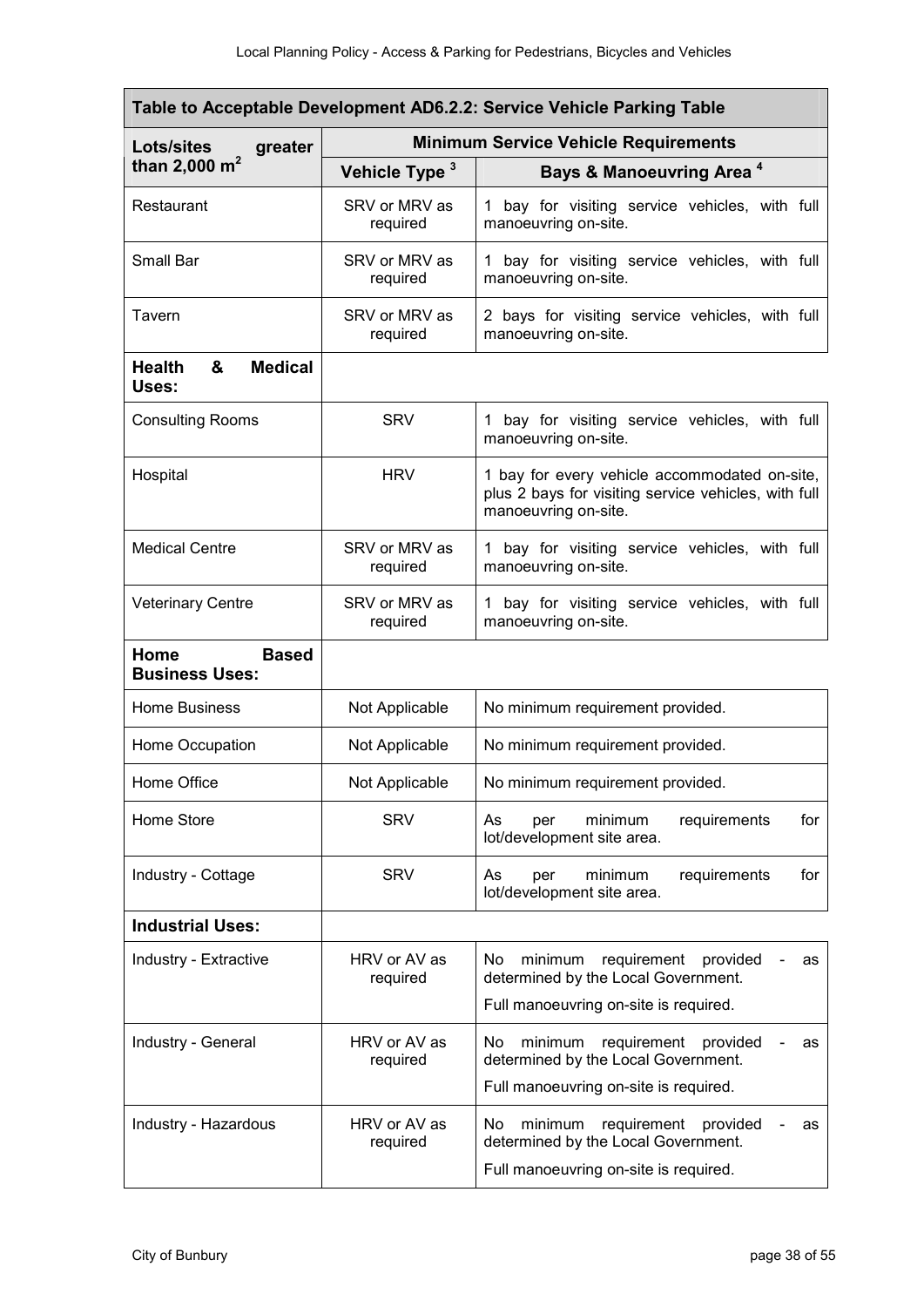| Table to Acceptable Development AD6.2.2: Service Vehicle Parking Table |                                             |                                                                                                                                 |  |
|------------------------------------------------------------------------|---------------------------------------------|---------------------------------------------------------------------------------------------------------------------------------|--|
| <b>Lots/sites</b><br>greater                                           | <b>Minimum Service Vehicle Requirements</b> |                                                                                                                                 |  |
| than 2,000 $m^2$                                                       | Vehicle Type 3                              | <b>Bays &amp; Manoeuvring Area<sup>4</sup></b>                                                                                  |  |
| Industry - Light                                                       | MRV or HRV as<br>required                   | requirement<br>provided<br>No.<br>minimum<br>as<br>determined by the Local Government.                                          |  |
|                                                                        |                                             | Full manoeuvring on-site is required.                                                                                           |  |
| Industry - Mining                                                      | HRV or AV as<br>required                    | No<br>minimum requirement provided<br>as<br>determined by the Local Government.                                                 |  |
|                                                                        |                                             | Full manoeuvring on-site is required.                                                                                           |  |
| <b>Industry - Noxious</b>                                              | HRV or AV as<br>required                    | minimum<br>requirement provided<br>No.<br>as<br>determined by the Local Government.<br>Full manoeuvring on-site is required.    |  |
| Industry - Rural                                                       | HRV or AV as<br>required                    | No.<br>minimum requirement provided<br>as<br>determined by the Local Government.<br>Full manoeuvring on-site is required.       |  |
|                                                                        |                                             |                                                                                                                                 |  |
| <b>Industry - Service</b>                                              | MRV or HRV as<br>required                   | minimum<br>requirement provided<br>No.<br>as<br>determined by the Local Government.<br>Full manoeuvring on-site is required.    |  |
|                                                                        |                                             |                                                                                                                                 |  |
| Salvage Yard                                                           | HRV or AV as<br>required                    | 1 bay for every vehicle accommodated on-site,<br>plus 1 bay for visiting service vehicles, with full<br>manoeuvring on-site.    |  |
| <b>Spray Painting Premises</b>                                         | MRV or HRV as<br>required                   | 1 bay for visiting service vehicles, with full<br>manoeuvring on-site.                                                          |  |
| <b>Infrastructure</b><br>&<br><b>Transportation Uses:</b>              |                                             |                                                                                                                                 |  |
| Car Park                                                               | <b>SRV</b>                                  | 1 bay for visiting service vehicles with full<br>manoeuvring on-site.                                                           |  |
| Marina                                                                 | MRV or HRV as<br>required                   | minimum<br>requirement<br>No.<br>provided<br>as<br>determined by the Local Government.<br>Full manoeuvring on-site is required. |  |
| <b>Marine Filling Station</b>                                          | AV                                          | 1 bay for visiting service vehicles, with full<br>manoeuvring on-site.                                                          |  |
| Motor Vehicle Repair                                                   | <b>HRV</b>                                  | 2 bays for visiting service vehicles, with full<br>manoeuvring on-site.                                                         |  |
| Motor Vehicle Wash                                                     | <b>SRV</b>                                  | 1 bay for visiting service vehicles, with full<br>manoeuvring on-site.                                                          |  |
| <b>Service Station</b>                                                 | AV                                          | 1 bay for visiting service vehicles, with full<br>manoeuvring on-site.                                                          |  |
| Telecommunications<br>Infrastructure                                   | SRV or MRV or<br>HRV as required            | 1 bay for visiting service vehicles with full<br>manoeuvring on-site.                                                           |  |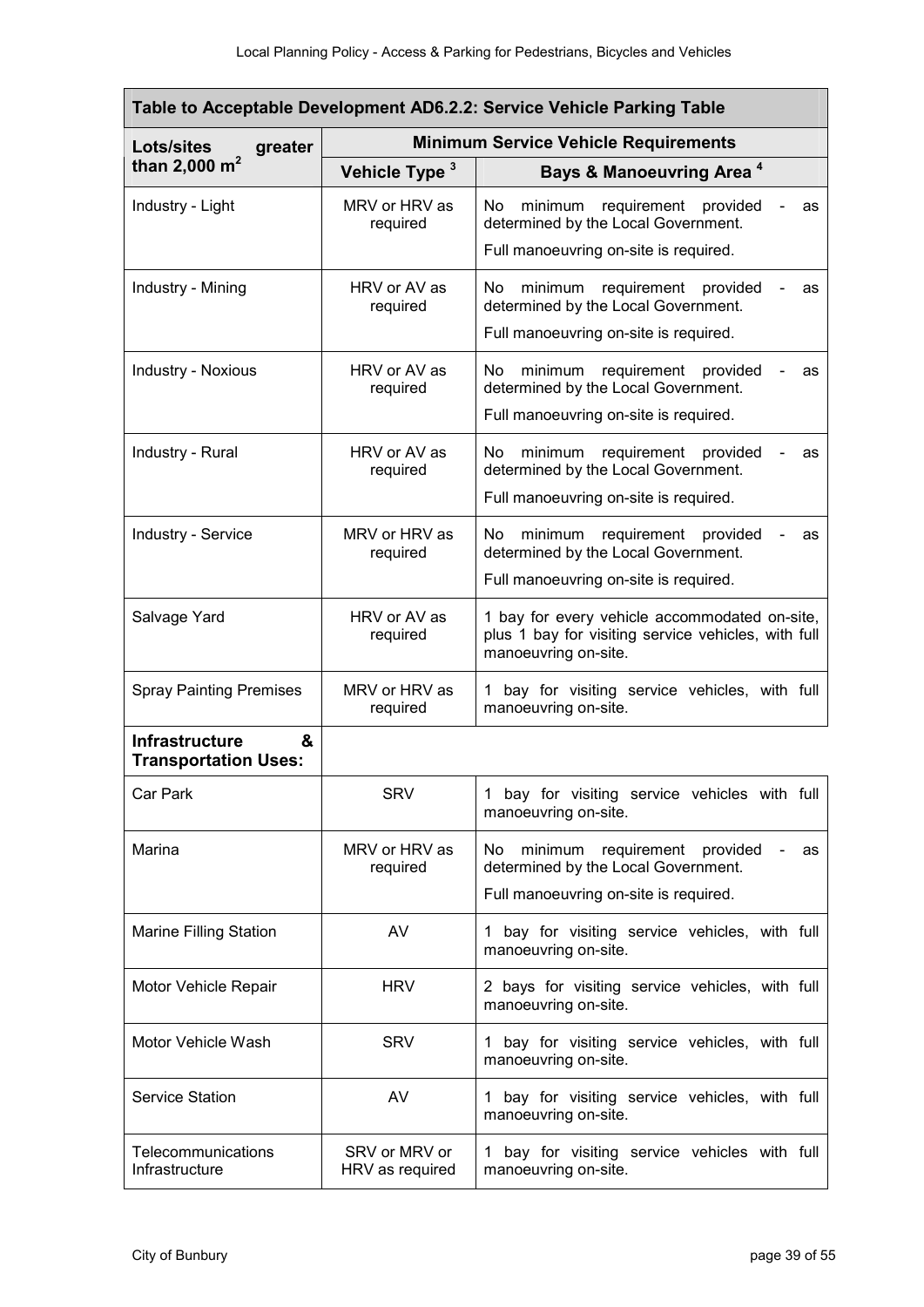| Table to Acceptable Development AD6.2.2: Service Vehicle Parking Table |                                             |                                                                                                                              |  |
|------------------------------------------------------------------------|---------------------------------------------|------------------------------------------------------------------------------------------------------------------------------|--|
| <b>Lots/sites</b><br>greater                                           | <b>Minimum Service Vehicle Requirements</b> |                                                                                                                              |  |
| than 2,000 $m^2$                                                       | Vehicle Type <sup>3</sup>                   | Bays & Manoeuvring Area <sup>4</sup>                                                                                         |  |
| <b>Transit Centre</b>                                                  | <b>HRV</b>                                  | requirement provided<br>No.<br>minimum<br>as<br>determined by the Local Government.                                          |  |
|                                                                        |                                             | Full manoeuvring on-site is required.                                                                                        |  |
| <b>Transport Depot</b>                                                 | AV                                          | 1 bay for every vehicle accommodated on-site,<br>with full manoeuvring on-site.                                              |  |
| &<br><b>Leisure</b><br><b>Recreational Uses:</b>                       |                                             |                                                                                                                              |  |
| <b>Amusement Parlour</b>                                               | <b>SRV</b>                                  | 1 bay for visiting service vehicles with full<br>manoeuvring on-site.                                                        |  |
| <b>Betting Agency</b>                                                  | <b>SRV</b>                                  | 1 bay for visiting service vehicles with full<br>manoeuvring on-site.                                                        |  |
| Cinema / Theatre                                                       | SRV or MRV as<br>required                   | bay for visiting service vehicles with full<br>manoeuvring on-site.                                                          |  |
| <b>Club Premises</b>                                                   | SRV or MRV as<br>required                   | 1 bay, plus 1 bay for visiting service vehicles,<br>with full manoeuvring on-site.                                           |  |
| <b>Recreation - Private</b>                                            | SRV or MRV as<br>required                   | 1 bay for visiting service vehicles, with full<br>manoeuvring on-site.                                                       |  |
| <b>Residential Uses:</b>                                               |                                             |                                                                                                                              |  |
| Dependent<br>Aged<br>or<br>Person's Dwelling                           | Not Applicable                              | No minimum requirement provided.                                                                                             |  |
| <b>Ancillary Accommodation</b>                                         | Not Applicable                              | No minimum requirement provided.                                                                                             |  |
| <b>Grouped Dwelling</b>                                                | Not Applicable                              | No minimum requirement provided.                                                                                             |  |
| <b>Multiple Dwelling</b>                                               | Not Applicable                              | No minimum requirement provided.                                                                                             |  |
| <b>Serviced Apartments</b>                                             | SRV or MRV as<br>required                   | bay for visiting service vehicles, with full<br>manoeuvring on-site.                                                         |  |
| Single Bedroom Swelling                                                | Not Applicable                              | No minimum requirement provided.                                                                                             |  |
| Single House                                                           | Not Applicable                              | No minimum requirement provided.                                                                                             |  |
| <b>Residential</b><br><b>Other</b><br>Uses:                            |                                             |                                                                                                                              |  |
| Dependent<br>Aged<br>or<br>Person's Complex                            | MRV or HRV as<br>required                   | 1 bay for every vehicle accommodated on-site,<br>plus 1 bay for visiting service vehicles, with full<br>manoeuvring on-site. |  |
| Caretaker's Dwelling                                                   | Not Applicable                              | No minimum requirement provided.                                                                                             |  |
| Park Home Park                                                         | <b>SRV</b>                                  | bay for visiting service vehicles with full<br>1<br>manoeuvring on-site.                                                     |  |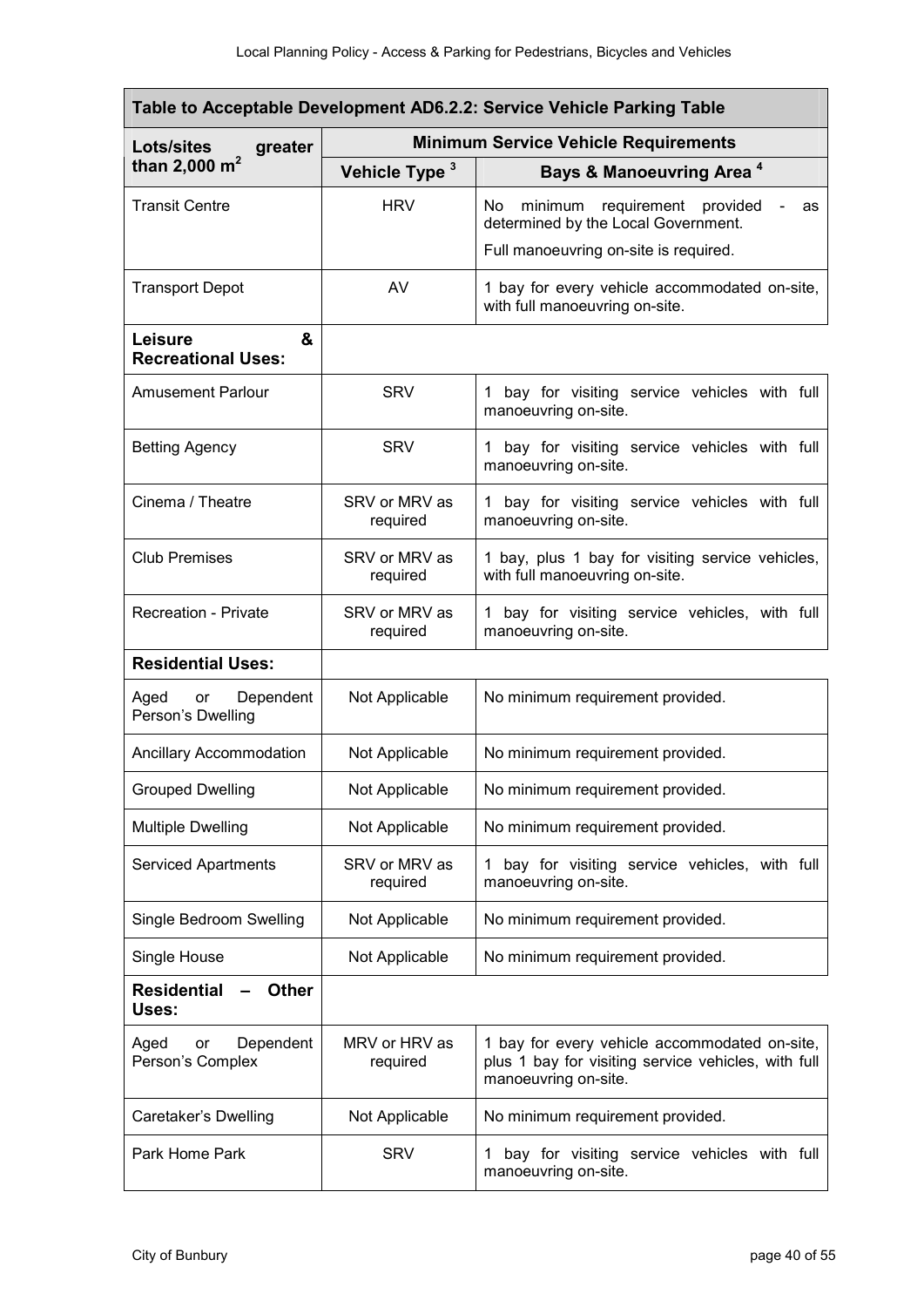| Table to Acceptable Development AD6.2.2: Service Vehicle Parking Table |                                                                                                                                                                                                    |                                                                                                                              |  |
|------------------------------------------------------------------------|----------------------------------------------------------------------------------------------------------------------------------------------------------------------------------------------------|------------------------------------------------------------------------------------------------------------------------------|--|
| <b>Lots/sites</b><br>greater                                           | <b>Minimum Service Vehicle Requirements</b>                                                                                                                                                        |                                                                                                                              |  |
| than 2,000 $m^2$                                                       | Vehicle Type <sup>3</sup>                                                                                                                                                                          | Bays & Manoeuvring Area <sup>4</sup>                                                                                         |  |
| Residential<br><b>Building</b><br>Permanent                            | Not Applicable                                                                                                                                                                                     | No minimum requirement provided.                                                                                             |  |
| &<br><b>Storage</b><br><b>Warehousing Uses:</b>                        |                                                                                                                                                                                                    |                                                                                                                              |  |
| <b>Fuel Depot</b>                                                      | AV                                                                                                                                                                                                 | 1 bay for every vehicle accommodated on-site,<br>plus 1 bay for visiting service vehicles, with full<br>manoeuvring on-site. |  |
| Storage                                                                | <b>MRV</b>                                                                                                                                                                                         | 1 bay for visiting service vehicles, with full<br>manoeuvring on-site.                                                       |  |
| <b>Trade Display</b>                                                   | <b>HRV</b>                                                                                                                                                                                         | 1 bay for visiting service vehicles, with full<br>manoeuvring on-site.                                                       |  |
| Warehouse                                                              | MRV or HRV as<br>required                                                                                                                                                                          | 1 bay per $1,000m^2$ gfa, with full manoeuvring on-<br>site.                                                                 |  |
| <b>Tourism</b><br><b>Accommodation</b><br>Uses:                        |                                                                                                                                                                                                    |                                                                                                                              |  |
| <b>Bed and Breakfast</b>                                               | Not Applicable                                                                                                                                                                                     | No minimum requirement provided.                                                                                             |  |
| Caravan Park                                                           | <b>SRV</b>                                                                                                                                                                                         | 1 bay for visiting service vehicles with full<br>manoeuvring on-site.                                                        |  |
| <b>Holiday Cottages</b>                                                | Not Applicable                                                                                                                                                                                     | No minimum requirement provided.                                                                                             |  |
| Motel                                                                  | SRV or MRV as<br>required                                                                                                                                                                          | 2 bays for visiting service vehicles, with full<br>manoeuvring on-site.                                                      |  |
| Short-stay Grouped Unit                                                | Not Applicable                                                                                                                                                                                     | No minimum requirement provided.                                                                                             |  |
| Short-stay Multiple Unit                                               | Not Applicable                                                                                                                                                                                     | No minimum requirement provided.                                                                                             |  |
| Residential<br>Unrestricted<br>Accommodation                           | Not Applicable                                                                                                                                                                                     | No minimum requirement provided.                                                                                             |  |
| <b>Incidental, Occasional</b><br>& Temporary Uses:                     |                                                                                                                                                                                                    |                                                                                                                              |  |
| <b>Incidental Use</b>                                                  | No minimum requirement provided - as determined by the Local<br>Government.                                                                                                                        |                                                                                                                              |  |
|                                                                        | Full manoeuvring on-site is required.                                                                                                                                                              |                                                                                                                              |  |
| Occasional Use                                                         | No minimum requirement provided - as determined by the Local<br>Government with consideration of the most applicable or<br>equivalent use class type and the frequency and duration of the<br>use. |                                                                                                                              |  |
|                                                                        | Full manoeuvring on-site is required.                                                                                                                                                              |                                                                                                                              |  |
| <b>Temporary Use</b>                                                   | No minimum requirement provided - as determined by the Local                                                                                                                                       |                                                                                                                              |  |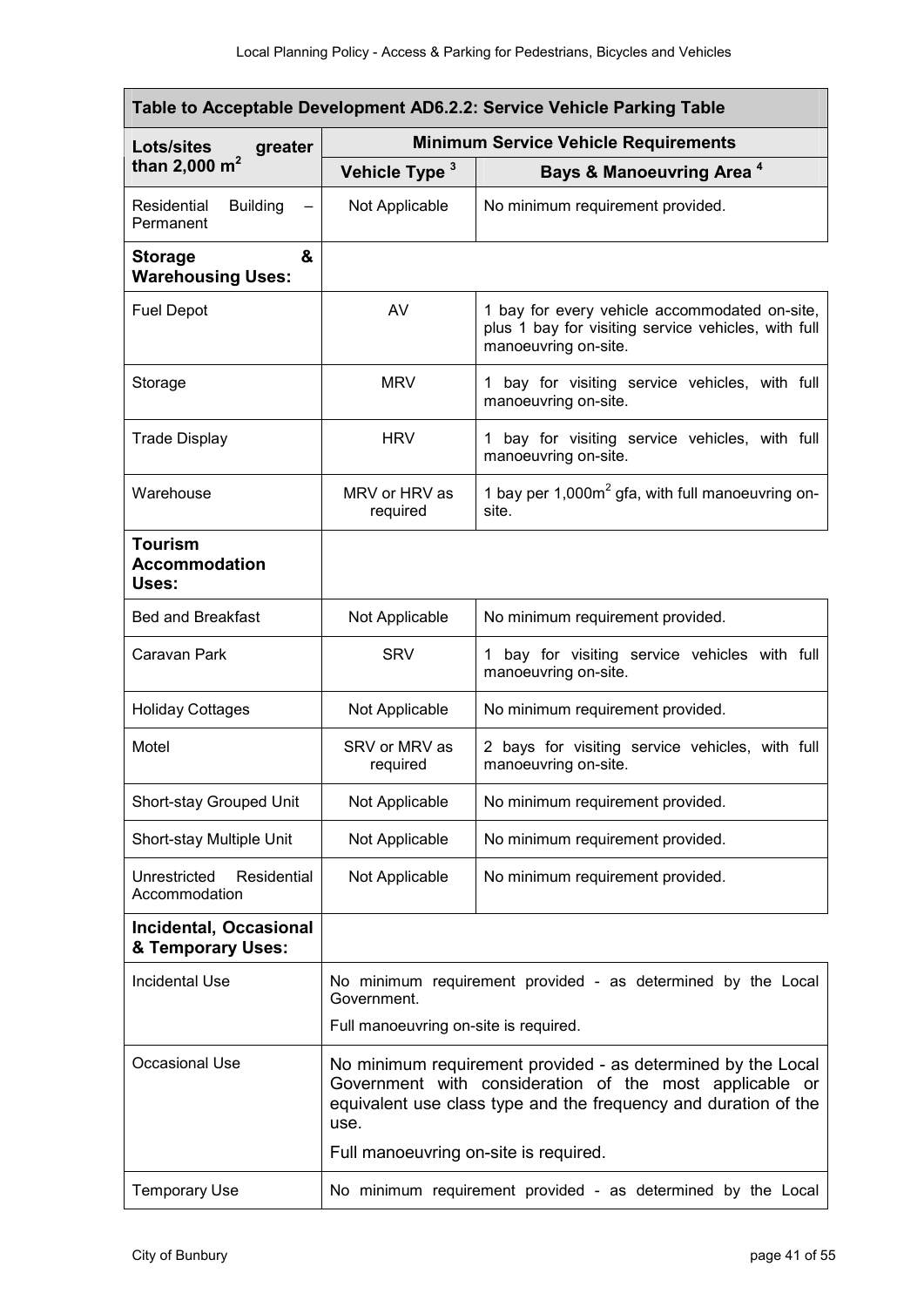| Table to Acceptable Development AD6.2.2: Service Vehicle Parking Table |         |                                                                                                                                                                                                                              |                                      |
|------------------------------------------------------------------------|---------|------------------------------------------------------------------------------------------------------------------------------------------------------------------------------------------------------------------------------|--------------------------------------|
| Lots/sites                                                             | greater | <b>Minimum Service Vehicle Requirements</b>                                                                                                                                                                                  |                                      |
| than 2,000 $m^2$                                                       |         | Vehicle Type <sup>3</sup>                                                                                                                                                                                                    | Bays & Manoeuvring Area <sup>4</sup> |
|                                                                        |         | Government.                                                                                                                                                                                                                  |                                      |
|                                                                        |         | Full manoeuvring on-site is required.                                                                                                                                                                                        |                                      |
| <b>All Other Uses:</b>                                                 |         | No minimum requirement provided - as determined by the Local<br>Government with consideration of the most applicable or equivalent<br>use class type, subject to the Scheme and any other relevant Local<br>Planning Policy. |                                      |

| <b>Performance Criteria</b> |                                                                                                                                                                                                                                                                                                                                                                                                                                                                                                                                                                                                                                                                                                                                               | <b>Acceptable Development</b>                                                                                                                                                                                                                                                                                                                                                                                                                                                                                                                                                                                                                             |
|-----------------------------|-----------------------------------------------------------------------------------------------------------------------------------------------------------------------------------------------------------------------------------------------------------------------------------------------------------------------------------------------------------------------------------------------------------------------------------------------------------------------------------------------------------------------------------------------------------------------------------------------------------------------------------------------------------------------------------------------------------------------------------------------|-----------------------------------------------------------------------------------------------------------------------------------------------------------------------------------------------------------------------------------------------------------------------------------------------------------------------------------------------------------------------------------------------------------------------------------------------------------------------------------------------------------------------------------------------------------------------------------------------------------------------------------------------------------|
| 13.7                        | <b>Loading Bay &amp; Set Down Areas</b>                                                                                                                                                                                                                                                                                                                                                                                                                                                                                                                                                                                                                                                                                                       |                                                                                                                                                                                                                                                                                                                                                                                                                                                                                                                                                                                                                                                           |
| PC7.1                       | Loading bays and set-down areas<br>must be provided as required by<br>the nature of the development<br>and/or use class for the following<br>purposes -<br>passenger pick-up and set-                                                                                                                                                                                                                                                                                                                                                                                                                                                                                                                                                         | AD7.1.1 Loading bays and pick-up/set-down<br>areas are accommodated on site<br>as part of any development in<br>addition<br>to vehicle parking<br>requirements where required.                                                                                                                                                                                                                                                                                                                                                                                                                                                                            |
|                             | down;                                                                                                                                                                                                                                                                                                                                                                                                                                                                                                                                                                                                                                                                                                                                         |                                                                                                                                                                                                                                                                                                                                                                                                                                                                                                                                                                                                                                                           |
|                             | loading and unloading of<br>$\bullet$<br>goods;                                                                                                                                                                                                                                                                                                                                                                                                                                                                                                                                                                                                                                                                                               |                                                                                                                                                                                                                                                                                                                                                                                                                                                                                                                                                                                                                                                           |
|                             | temporary service vehicle<br>$\bullet$<br>parking; and                                                                                                                                                                                                                                                                                                                                                                                                                                                                                                                                                                                                                                                                                        |                                                                                                                                                                                                                                                                                                                                                                                                                                                                                                                                                                                                                                                           |
|                             | temporary trailer parking.<br>$\bullet$                                                                                                                                                                                                                                                                                                                                                                                                                                                                                                                                                                                                                                                                                                       |                                                                                                                                                                                                                                                                                                                                                                                                                                                                                                                                                                                                                                                           |
| 13.8                        | <b>Provision of Bicycle Parking Facilities</b>                                                                                                                                                                                                                                                                                                                                                                                                                                                                                                                                                                                                                                                                                                |                                                                                                                                                                                                                                                                                                                                                                                                                                                                                                                                                                                                                                                           |
| PC8.1                       | Bicycle parking facilities<br>are<br>provided on premises developed<br>for public purposes, community<br>uses, or commercial activities<br>located within a "Public Purpose<br>Reserve", "City Centre Zone" or<br>"Shopping Centre Zone".<br>Bicycle parking and end of trip<br>facilities must be sited, designed<br>and constructed to ensure that they<br>are safe, useable and readily<br>accessible.<br>Subject to the Scheme and this<br>Local Planning Policy,<br>the<br>car<br>parking requirement may<br>be<br>reduced by 1 car parking bay per<br>lot when bicycle parking facilities<br>are provided in accordance with<br>AD8.1.1 provided that the gross<br>of a proposed<br>area<br>floor<br>development is at least $2,000m^2$ | AD8.1.1 Development and use of premises<br>within $a -$<br>"Public Purpose Reserve"; or<br>(a)<br>"City Centre Zone"; or<br>(b)<br>"Shopping Centre Zone",<br>(c)<br>for sufficient on-site<br>provides<br>bicycle parking and end of trip<br>facilities<br>where practicable<br>in<br>with<br>Table<br>accordance<br>to<br>Acceptable Development AD8.1.1:<br>Bicycle Parking Table, according to<br>the use of the land and the scale of<br>development.<br><b>AND</b><br>Where more than one use is<br>permitted on a lot/development<br>site, the total number of bicycle<br>parking bays is determined by the<br>accumulated<br>number<br>of<br>bays |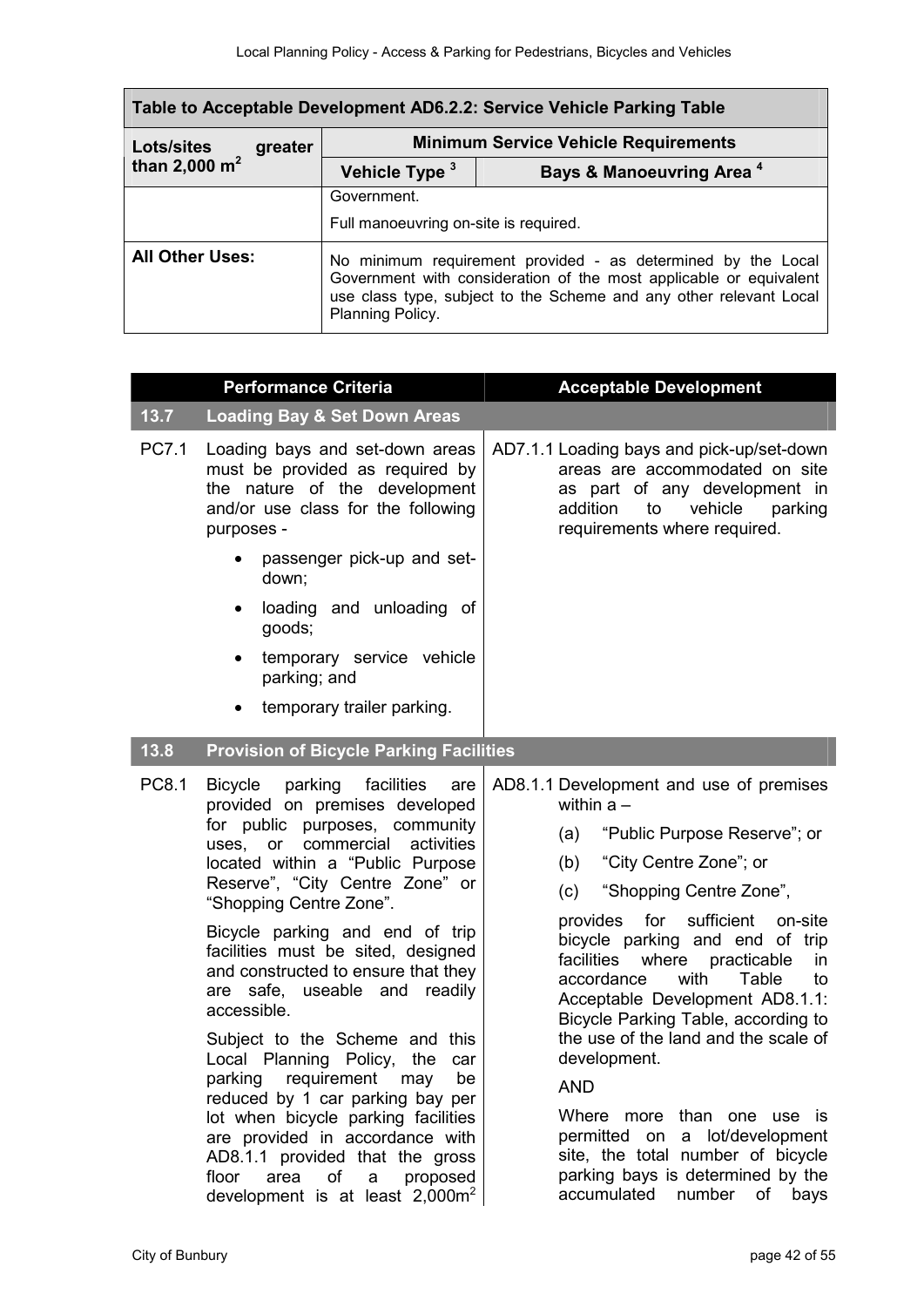| <b>Performance Criteria</b>                                                                              | <b>Acceptable Development</b>                                                                                                                                                    |
|----------------------------------------------------------------------------------------------------------|----------------------------------------------------------------------------------------------------------------------------------------------------------------------------------|
| is located within a "Public<br>and<br>Purpose Reserve", "City Centre<br>Zone" or "Shopping Centre Zone". | required for each use component<br>as a proportion of the total area of<br>the premises.                                                                                         |
|                                                                                                          | AD8.1.2 Bicycle parking bays<br>may<br>be<br>incorporated into the setback area<br>of a premise, and may be included<br>as part of landscaped area of a<br>lot/development site. |

#### **Table to Acceptable Development AD8.1.1: Bicycle Parking Table**

**Interpretation and application of Table to Acceptable Development AD8.1.1: Bicycle Parking Table** 

- 1. The Bicycle Parking Table provides a minimum recommended number and type of bicycle parking spaces.
- 2. The number of bicycle parking bays provided for uses not listed in the Bicycle Parking Table [AD8.1.1: Bicycle Parking Table], are determined for each site with regard to the likely demand.
- 3. "\*" denotes that reference must be made to the Australian Standard AS2890.3 Parking Facilities Part 3: Bicycle Parking Facilities (as amended) for details regarding:
	- (a) Class 1 fully enclosed individual lockers;
	- (b) Class 2 locked compounds with communal access using duplicate keys; and
	- (c) Class 3 facilities to which the bicycle frame and both wheels can be locked.
- 4. "-" denotes that there is no minimum requirement provided, as determined by the Local Government.

| <b>Land Use Classes</b>                                  | <b>Number of bicycle spaces</b><br>(add together) |                | <b>Class of bicycle</b><br>spaces* |                |
|----------------------------------------------------------|---------------------------------------------------|----------------|------------------------------------|----------------|
|                                                          | Occupant /<br><b>Employee</b>                     | <b>Visitor</b> | Occupant /<br><b>Employee</b>      | <b>Visitor</b> |
| <b>Agriculture &amp;</b><br><b>Primary</b><br>Industry - |                                                   |                |                                    |                |
| Agriculture - Extensive                                  | No minimum requirement provided.                  |                |                                    |                |
| Agriculture - Intensive                                  | No minimum requirement provided.                  |                |                                    |                |
| Agroforestry                                             | No minimum requirement provided.                  |                |                                    |                |
| Animal Establishment                                     | No minimum requirement provided.                  |                |                                    |                |
| Animal Husbandry - Intensive                             | No minimum requirement provided.                  |                |                                    |                |
| <b>Auction Premises - Livestock</b>                      | No minimum requirement provided.                  |                |                                    |                |
| Plantation                                               | No minimum requirement provided.                  |                |                                    |                |
| <b>Rural Pursuit</b>                                     | No minimum requirement provided.                  |                |                                    |                |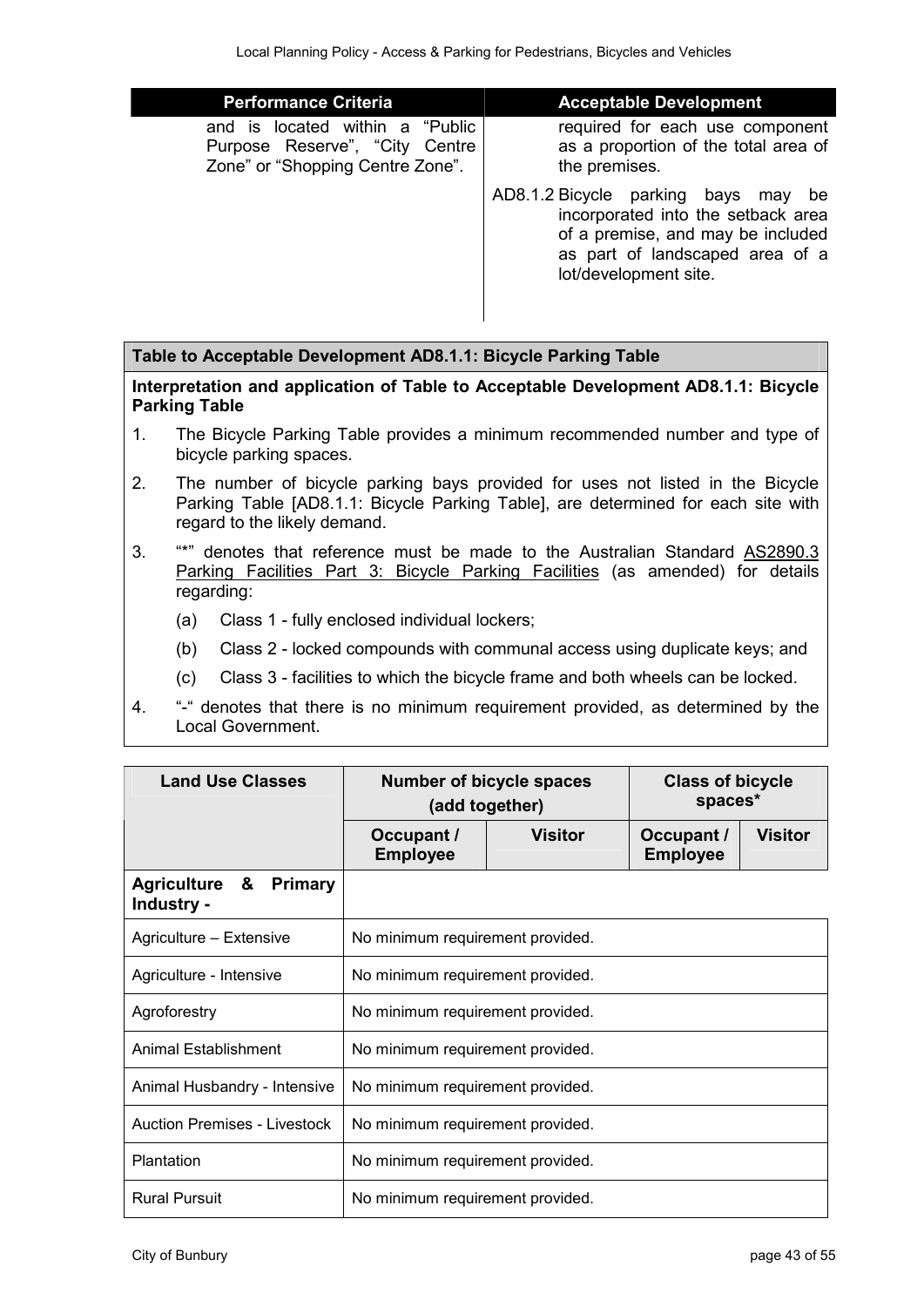| <b>Land Use Classes</b>                                                                | <b>Number of bicycle spaces</b><br>(add together) |                                                              | <b>Class of bicycle</b><br>spaces* |                |
|----------------------------------------------------------------------------------------|---------------------------------------------------|--------------------------------------------------------------|------------------------------------|----------------|
|                                                                                        | Occupant /<br><b>Employee</b>                     | <b>Visitor</b>                                               | Occupant /<br><b>Employee</b>      | <b>Visitor</b> |
| Winery                                                                                 | No minimum requirement provided.                  |                                                              |                                    |                |
| <b>Amusement Parlour</b>                                                               | $\blacksquare$                                    | 2 plus 1 per $50m^2$<br>nla                                  | 1, 2 or 3                          | 3              |
| <b>Auction Premises</b>                                                                | No minimum requirement provided.                  |                                                              |                                    |                |
| <b>Bed and Breakfast</b>                                                               | No minimum requirement provided.                  |                                                              |                                    |                |
| <b>Betting Agency</b>                                                                  | $\overline{\phantom{a}}$                          | 1 per $100m2$ nla                                            | 1, 2 or 3                          | 3              |
| Caravan Park                                                                           | No minimum requirement provided.                  |                                                              |                                    |                |
| Caretaker's Dwelling                                                                   | Not applicable.                                   |                                                              |                                    |                |
| Car Park                                                                               | Not applicable.                                   |                                                              |                                    |                |
| <b>Child Care Premises</b>                                                             | No minimum requirement provided.                  |                                                              |                                    |                |
| Cinema / Theatre                                                                       | $\blacksquare$                                    | 1 per $100m2$ nla                                            | 1, 2 or 3                          | 3              |
| <b>Use</b><br><b>Community</b><br>&<br><b>Recreation</b><br>(Public<br>I<br>Private) - |                                                   |                                                              |                                    |                |
| <b>Civic Use</b>                                                                       | 1 per 1,500 $m2$ gla                              | plus<br>$\mathbf{2}$<br>$\mathbf{1}$<br>per<br>$1,500m2$ nla | 1, 2 or 3                          | 3              |
| <b>Club Premises</b>                                                                   | No minimum requirement provided.                  |                                                              |                                    |                |
| <b>Community Purpose</b>                                                               | 1 per $1,500m^2$ gla                              | 1<br>2<br>plus<br>per<br>$1,500m2$ nla                       | 1, 2 or 3                          | 3              |
| Library                                                                                | 1 per $5002$ gla                                  | $\overline{2}$<br>plus<br>4<br>per<br>$200m2$ nla            | 1 or 2                             | 3              |
| <b>Public Hall</b>                                                                     | $\overline{\phantom{a}}$                          | 1 per 50 seats or<br>max capacity                            |                                    | $\overline{2}$ |
| Sports Ground                                                                          | 1,500<br>1<br>per<br>spectator places             | 250<br>per<br>1<br>spectator places                          | 1 or 2                             | 3              |
| Swimming Pool                                                                          | $\overline{\phantom{a}}$                          | per 20m <sup>2</sup> of<br>$\overline{2}$<br>pool area       | 1 or 2                             | 3              |
| <b>Commercial Service</b>                                                              | $\overline{\phantom{a}}$                          | 1 per 200 $m2$ nla                                           | 1, 2 or 3                          | 3              |
| <b>Consulting Rooms</b>                                                                | No minimum requirement provided.                  |                                                              |                                    |                |
| <b>Convenience Store</b>                                                               |                                                   | 1 per $100m2$ nla                                            | 1, 2 or 3                          | 3              |
| Corrective Institution                                                                 | No minimum requirement provided.                  |                                                              |                                    |                |
| Department Store                                                                       | No minimum requirement provided.                  |                                                              |                                    |                |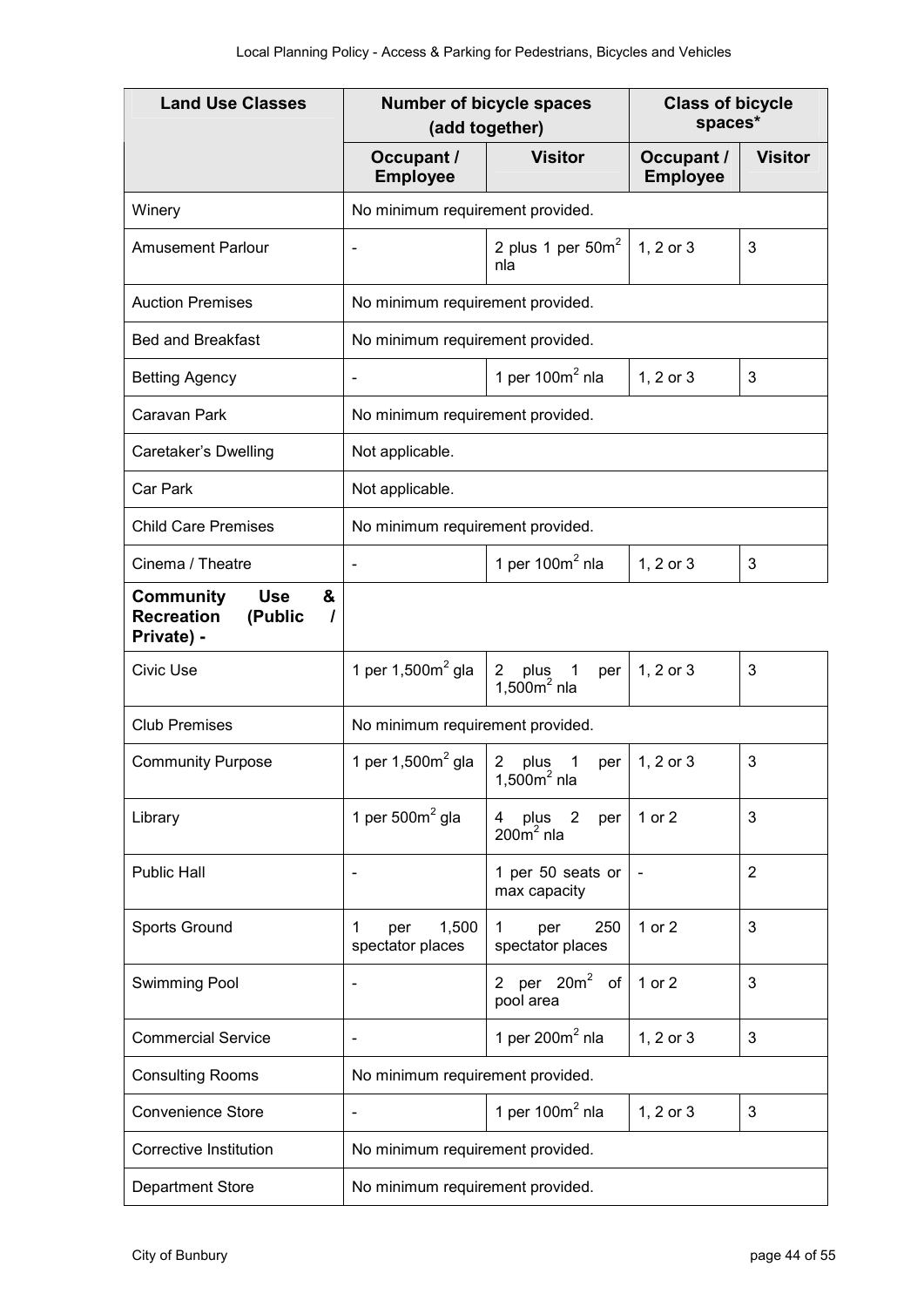| <b>Land Use Classes</b>                                       | <b>Number of bicycle spaces</b><br>(add together)                                                               |                                                                                  | <b>Class of bicycle</b><br>spaces* |                          |
|---------------------------------------------------------------|-----------------------------------------------------------------------------------------------------------------|----------------------------------------------------------------------------------|------------------------------------|--------------------------|
|                                                               | Occupant /<br><b>Employee</b>                                                                                   | <b>Visitor</b>                                                                   | Occupant /<br><b>Employee</b>      | <b>Visitor</b>           |
| <b>Educational</b><br><b>Establishment -</b>                  |                                                                                                                 |                                                                                  |                                    |                          |
| Pre-primary<br>Primary<br>$\sqrt{2}$<br>$\prime$<br>Secondary | 1 per 5 persons<br>over year 4                                                                                  | $\overline{\phantom{a}}$                                                         | $1$ or $2$                         | 3                        |
| Tertiary                                                      | 1 per 5 people                                                                                                  | $\blacksquare$                                                                   | 1 or 2                             | $\overline{\phantom{a}}$ |
| <b>Exhibition Centre</b>                                      | 1 per 1,500 $m2$ gla                                                                                            | 2<br>plus<br>$\mathbf{1}$<br>per<br>1,500 $m2$ nla                               | 1 or 2                             | 3                        |
| Family Day Care                                               | Not applicable.                                                                                                 |                                                                                  |                                    |                          |
| Fast Food Outlet                                              | 1 per 100 $m2$ gla                                                                                              | 1 per $502$ nla                                                                  | 1, 2 or 3                          | 3                        |
| <b>Fuel Depot</b>                                             | No minimum requirement provided.                                                                                |                                                                                  |                                    |                          |
| <b>Funeral Parlour</b>                                        | No minimum requirement provided.                                                                                |                                                                                  |                                    |                          |
| <b>Home Based Business -</b>                                  |                                                                                                                 |                                                                                  |                                    |                          |
| <b>Home Business</b>                                          | Not Applicable.                                                                                                 |                                                                                  |                                    |                          |
| Home Occupation                                               | Not Applicable.                                                                                                 |                                                                                  |                                    |                          |
| Home Office                                                   | Not Applicable.                                                                                                 |                                                                                  |                                    |                          |
| Home Store                                                    | Not Applicable.                                                                                                 |                                                                                  |                                    |                          |
| Hospital                                                      | 1 per 15 beds                                                                                                   | 1 per 30 beds                                                                    | 1 or 2                             | 3                        |
| Hotel                                                         | per $25m^2$ bar 1 per $25m^2$<br>1<br>floor area and 1<br>100m <sup>2</sup><br>per<br>beer<br>lounge,<br>garden | bar<br>floor area and 1<br>100m <sup>2</sup><br>per<br>lounge,<br>beer<br>garden | 1 or 2                             | 3                        |
| Industry -                                                    |                                                                                                                 |                                                                                  |                                    |                          |
| Extractive                                                    | No minimum requirement provided.                                                                                |                                                                                  |                                    |                          |
| General                                                       | 1 per $750m2$ gla                                                                                               | $\blacksquare$                                                                   | 1 or 2                             | 3                        |
| Hazardous                                                     | Not applicable.                                                                                                 |                                                                                  |                                    |                          |
| Light                                                         | 1 per $750m2$ gla                                                                                               |                                                                                  | 1 or 2                             | 3                        |
| Mining                                                        | No minimum requirement provided.                                                                                |                                                                                  |                                    |                          |
| <b>Noxious</b>                                                | No minimum requirement provided.                                                                                |                                                                                  |                                    |                          |
| Rural                                                         | No minimum requirement provided.                                                                                |                                                                                  |                                    |                          |
| Service                                                       | 1 per $200m^2$ gla                                                                                              | $\blacksquare$                                                                   | 1, 2 or 3                          | 3                        |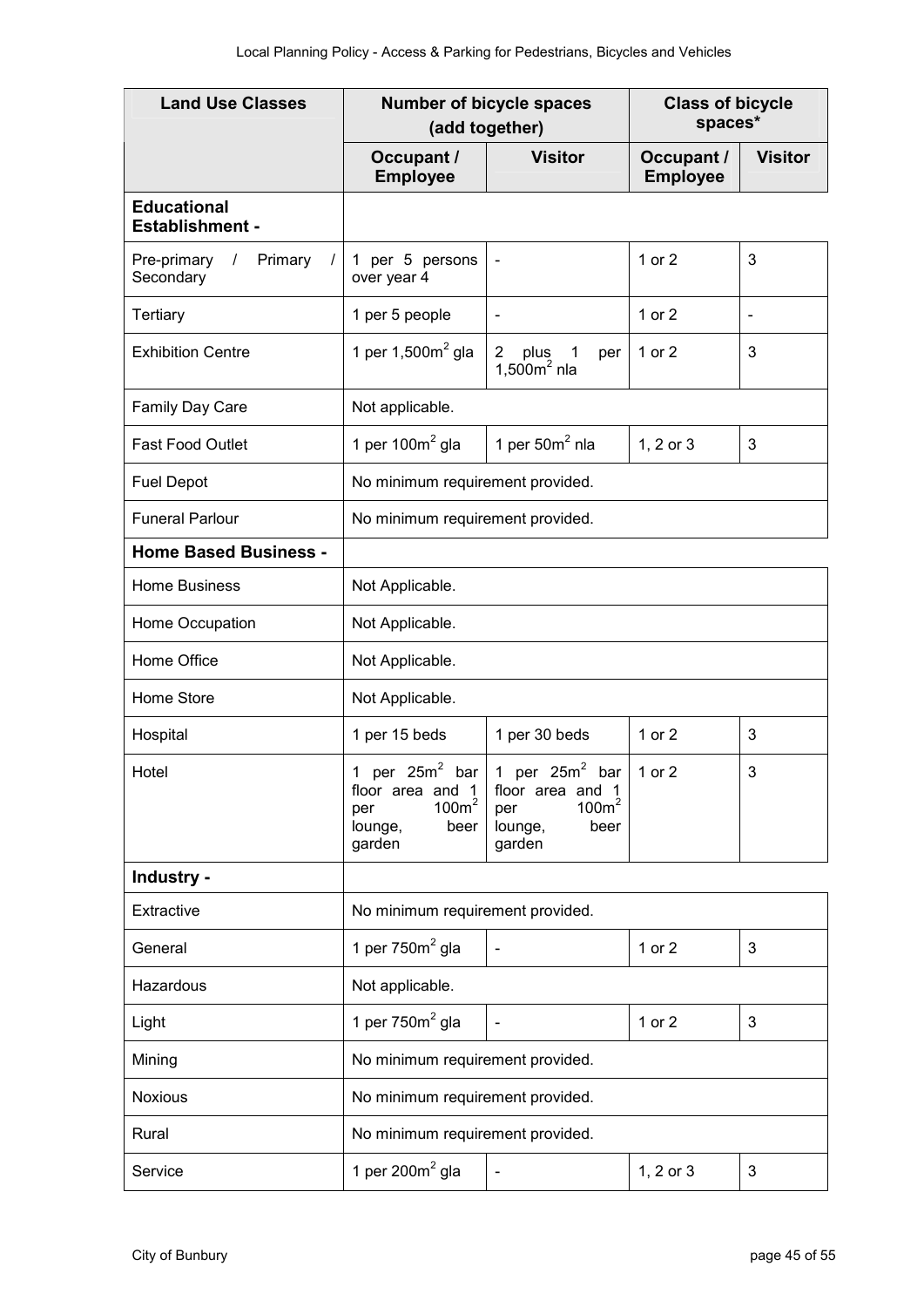| <b>Land Use Classes</b>                                        | <b>Number of bicycle spaces</b><br>(add together) |                                                                                                                               | <b>Class of bicycle</b><br>spaces* |                |
|----------------------------------------------------------------|---------------------------------------------------|-------------------------------------------------------------------------------------------------------------------------------|------------------------------------|----------------|
|                                                                | Occupant /<br><b>Employee</b>                     | <b>Visitor</b>                                                                                                                | Occupant /<br><b>Employee</b>      | <b>Visitor</b> |
| Industry - Cottage                                             | No minimum requirement provided.                  |                                                                                                                               |                                    |                |
| <b>Liquor Store</b>                                            | No minimum requirement provided.                  |                                                                                                                               |                                    |                |
| Lunch Bar                                                      | $\qquad \qquad \blacksquare$                      | 1 per $100m2$ nla                                                                                                             | 1, 2 or 3                          | 3              |
| Marina                                                         | No minimum requirement provided.                  |                                                                                                                               |                                    |                |
| Marine Filling Station                                         | No minimum requirement provided.                  |                                                                                                                               |                                    |                |
| Market                                                         | Ē,                                                | 1 per 10 stalls                                                                                                               | $\overline{\phantom{a}}$           | 3              |
| <b>Medical Centre</b>                                          | 1 per 400 $m2$ gla                                | 1 per $200m^2$ nla                                                                                                            | 1 or 2                             | 3              |
| <b>Consulting Rooms</b>                                        | 8<br>1<br>per<br>practitioners                    | 4<br>1<br>per<br>practitioners                                                                                                | 1 or 2                             | 3              |
| Motel                                                          | 1 per 40 rooms                                    |                                                                                                                               | 1 or 2                             | 3              |
| Vehicle,<br><b>Boat</b><br>Motor<br>or<br><b>Caravan Sales</b> | No minimum requirement provided.                  |                                                                                                                               |                                    |                |
| Motor Vehicle Repair                                           | No minimum requirement provided.                  |                                                                                                                               |                                    |                |
| Motor Vehicle Wash                                             | No minimum requirement provided.                  |                                                                                                                               |                                    |                |
| <b>Night Club</b>                                              | No applicable.                                    |                                                                                                                               |                                    |                |
| Nursery                                                        | No minimum requirement provided.                  |                                                                                                                               |                                    |                |
| <b>Occasional Use</b>                                          | No minimum requirement provided.                  |                                                                                                                               |                                    |                |
| Office                                                         | 1 per 200 $m2$ gla                                | 1 per $750m2$ over<br>$1,000m^2$                                                                                              | 1 or 2                             | 3              |
| Park Home Park                                                 | No minimum requirement provided.                  |                                                                                                                               |                                    |                |
| Place of Worship                                               | $\overline{\phantom{a}}$                          |                                                                                                                               |                                    | 3              |
| <b>Reception Centre</b>                                        |                                                   | 1 per 30 seats or<br>1 per 100 people<br>building<br>the<br>is<br>design<br>to<br>accommodate,<br>whichever is the<br>greater | 1, 2 or 3                          | 3              |
| <b>Recreation - Private</b>                                    | 4<br>per<br>1<br>employees                        | 1 per $200m^2$ nla                                                                                                            | 1, 2 or 3                          | 3              |
| <b>Residential -</b>                                           |                                                   |                                                                                                                               |                                    |                |
| Aged or Dependent Person's<br>Dwelling                         | Not applicable.                                   |                                                                                                                               |                                    |                |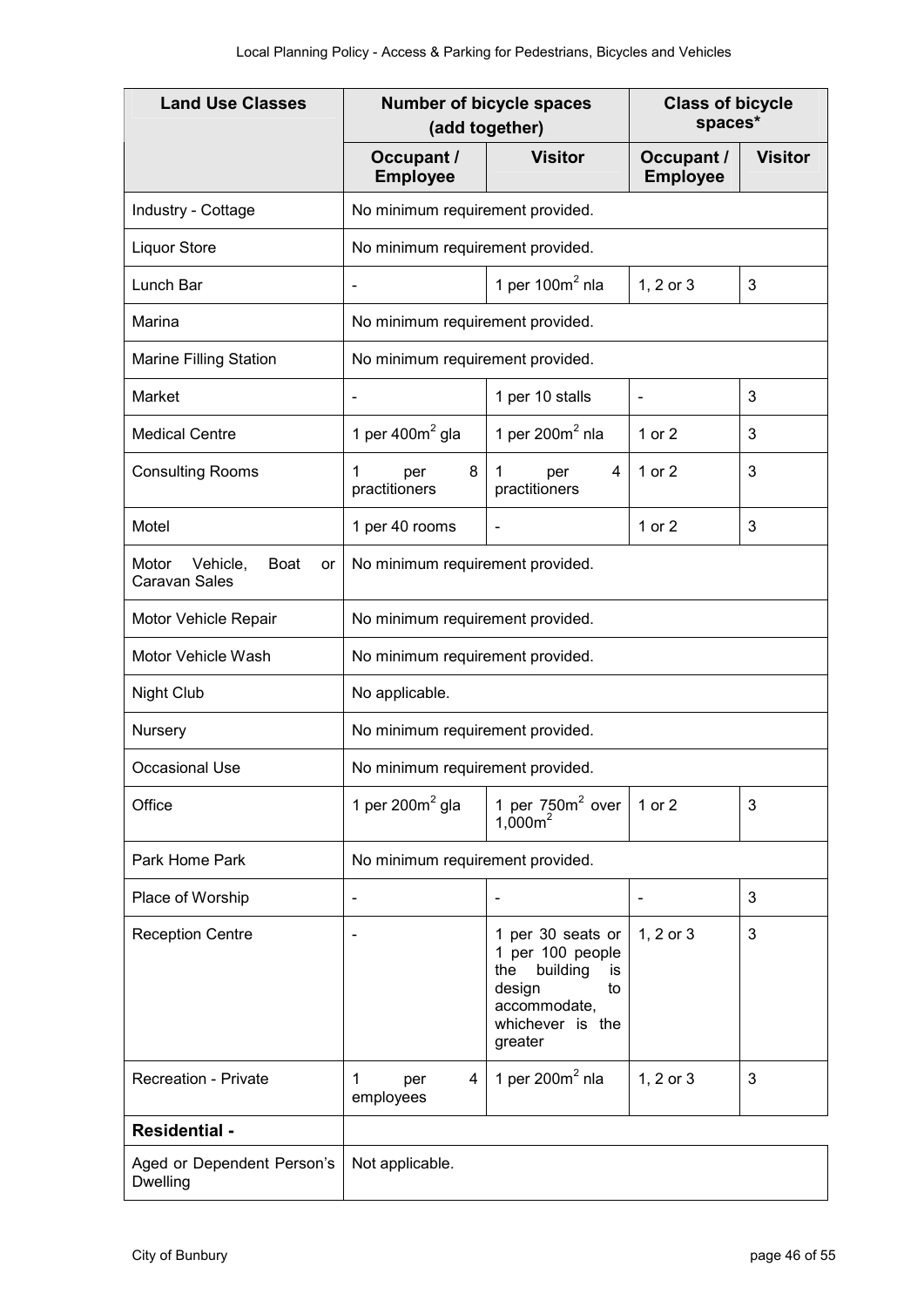| <b>Land Use Classes</b>                                                                           | <b>Number of bicycle spaces</b><br>(add together) |                                       | <b>Class of bicycle</b><br>spaces* |                |
|---------------------------------------------------------------------------------------------------|---------------------------------------------------|---------------------------------------|------------------------------------|----------------|
|                                                                                                   | Occupant /<br><b>Employee</b>                     | <b>Visitor</b>                        | Occupant /<br><b>Employee</b>      | <b>Visitor</b> |
| <b>Ancillary Accommodation</b>                                                                    | Not applicable.                                   |                                       |                                    |                |
| <b>Grouped Dwelling</b>                                                                           | Not applicable.                                   |                                       |                                    |                |
| <b>Multiple Dwelling</b>                                                                          | Not applicable.                                   |                                       |                                    |                |
| <b>Serviced Apartments</b>                                                                        | Not applicable.                                   |                                       |                                    |                |
| Single Bedroom Dwelling                                                                           | Not applicable.                                   |                                       |                                    |                |
| Single House                                                                                      | Not applicable.                                   |                                       |                                    |                |
| <b>Residential Other -</b>                                                                        |                                                   |                                       |                                    |                |
| Aged or Dependent Person's<br>Complex                                                             | 1 per 7 dwellings /<br>nursing beds               | 1 per 60 dwellings<br>/ nursing beds  | 1 or 2                             | 3              |
| <b>Residential Building</b>                                                                       | per 4 lodging<br>1.<br>rooms                      | 1 per 16 lodging<br>rooms             | 1 or 2                             | 3              |
| Short-stay Grouped Unit                                                                           | Not applicable.                                   |                                       |                                    |                |
| Short-stay Multiple Unit                                                                          | Not applicable.                                   |                                       |                                    |                |
| Residential<br>Unrestricted<br>Accommodation                                                      | Not applicable.                                   |                                       |                                    |                |
| Restaurant                                                                                        | 1 per 100 $m2$ gla                                | 2                                     | 1 or 2                             | 3              |
| <b>Restricted Premises</b>                                                                        | No minimum requirement provided.                  |                                       |                                    |                |
| <b>Retail Premises</b>                                                                            | 1 per $750m2$ gla                                 |                                       | 1 or 2                             | 3              |
| Salvage Yard                                                                                      | No minimum requirement provided.                  |                                       |                                    |                |
| <b>Service Station</b>                                                                            | No minimum requirement provided.                  |                                       |                                    |                |
| Shop                                                                                              | 1 per $300m^2$ gla                                | 1 per $500m2$ over<br>1,500 $m^2$ nla | 1 or 2                             | 3              |
| <b>Shopping Centre -</b>                                                                          |                                                   |                                       |                                    |                |
| Neighbourhood<br>Local /<br>Shopping<br>Centre<br>up<br>to<br>6,000 m <sup>2</sup> gla            | 1 per $300m^2$ gla                                | 1 per $250m2$ nla                     | 1, 2 or 3                          | 3              |
| Shopping<br>Centre<br>District<br>greater than 6,000<br>up to<br>$12,000 \text{ m}^2 \text{ gla}$ | 1 per $300m2$ gla                                 | 1 per $500m2$ nla                     | 1 or 2                             | 3              |
| District / Regional Shopping<br>Centre<br>greater<br>than<br>12,000 $m^2$ gla                     | 1 per 800 $m2$ gla                                | 1 per $600m2$ nla                     | 1 or 2                             | 3              |
| Showroom                                                                                          | 1 per $750m2$ gla                                 |                                       | 1 or 2                             | 3              |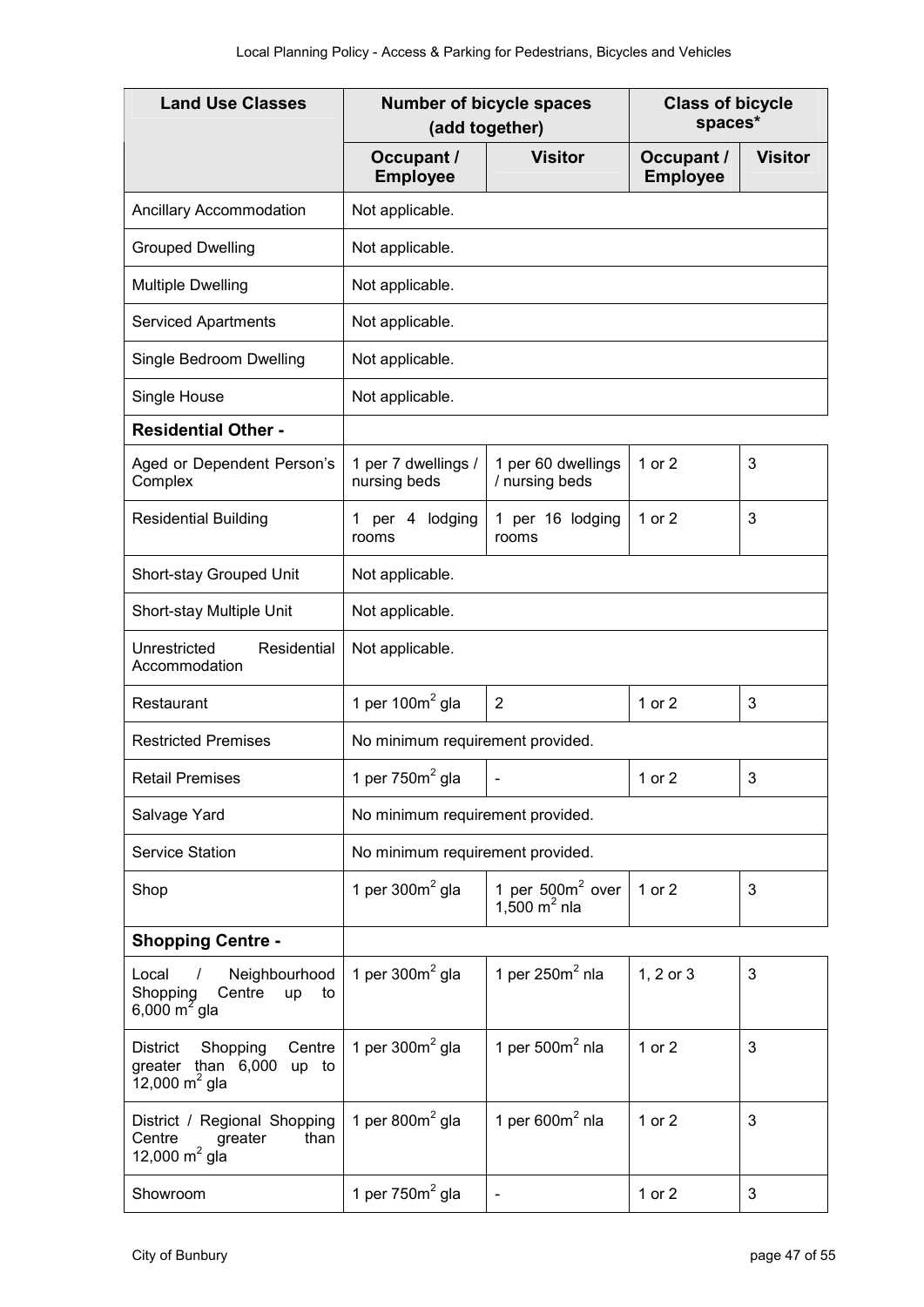| <b>Land Use Classes</b>              | <b>Number of bicycle spaces</b><br>(add together)                                                                                                                                                                            |                    | <b>Class of bicycle</b><br>spaces* |                |
|--------------------------------------|------------------------------------------------------------------------------------------------------------------------------------------------------------------------------------------------------------------------------|--------------------|------------------------------------|----------------|
|                                      | Occupant /<br><b>Employee</b>                                                                                                                                                                                                | <b>Visitor</b>     | Occupant /<br><b>Employee</b>      | <b>Visitor</b> |
| Small Bar                            | No minimum requirement provided.                                                                                                                                                                                             |                    |                                    |                |
| <b>Spray Painting Premises</b>       | 1 per 200 $m2$ gla                                                                                                                                                                                                           |                    | 1 or 2                             | 3              |
| Storage                              | No minimum requirement provided.                                                                                                                                                                                             |                    |                                    |                |
| Supermarket                          | 1 per $300m2$ gla                                                                                                                                                                                                            | 1 per $500m2$ nla  | 1 or $2$                           | 3              |
| Tavern                               | No minimum requirement provided.                                                                                                                                                                                             |                    |                                    |                |
| Telecommunications<br>Infrastructure | No minimum requirement provided.                                                                                                                                                                                             |                    |                                    |                |
| <b>Temporary Use</b>                 | No minimum requirement provided.                                                                                                                                                                                             |                    |                                    |                |
| <b>Trade Display</b>                 | No minimum requirement provided.                                                                                                                                                                                             |                    |                                    |                |
| <b>Transit Centre</b>                | No minimum requirement provided.                                                                                                                                                                                             |                    |                                    |                |
| <b>Transport Depot</b>               | No minimum requirement provided.                                                                                                                                                                                             |                    |                                    |                |
| <b>Veterinary Centre</b>             | 1 per 400 $m2$ gla                                                                                                                                                                                                           | 1 per 200 $m2$ nla | 1 or 2                             | 3              |
| Warehouse                            | 1 per $750m2$ gla                                                                                                                                                                                                            | ÷,                 | 1 or 2                             | 3              |
| <b>All Other Uses:</b>               | No minimum requirement provided - as determined by the Local<br>Government with consideration of the most applicable or equivalent<br>use class type, subject to the Scheme and any other relevant Local<br>Planning Policy. |                    |                                    |                |

| <b>Performance Criteria</b> | <b>Acceptable Development</b>                                                                                                                        |
|-----------------------------|------------------------------------------------------------------------------------------------------------------------------------------------------|
|                             | AD8.1.3 Where bicycle parking bays are<br>provided, end of trip facilities for<br>bicycle users are designed and<br>constructed in accordance with - |
|                             | Standard<br>Australian<br>(a)<br>AS2890.3 Parking Facilities -<br>Part 3:<br>Bicycle Parking<br><b>Facilities</b> (as amended); and                  |
|                             | Austroads Guide to Traffic<br>(b)<br>Engineering Practice - Part<br>14: Bicycles (as amended).                                                       |
|                             | <b>AND</b>                                                                                                                                           |
|                             | The minimum standard of provision<br>of such facilities being at the<br>following ratios -                                                           |
|                             | number of secure clothes<br>(a)<br>lockers: 1 per bay; and                                                                                           |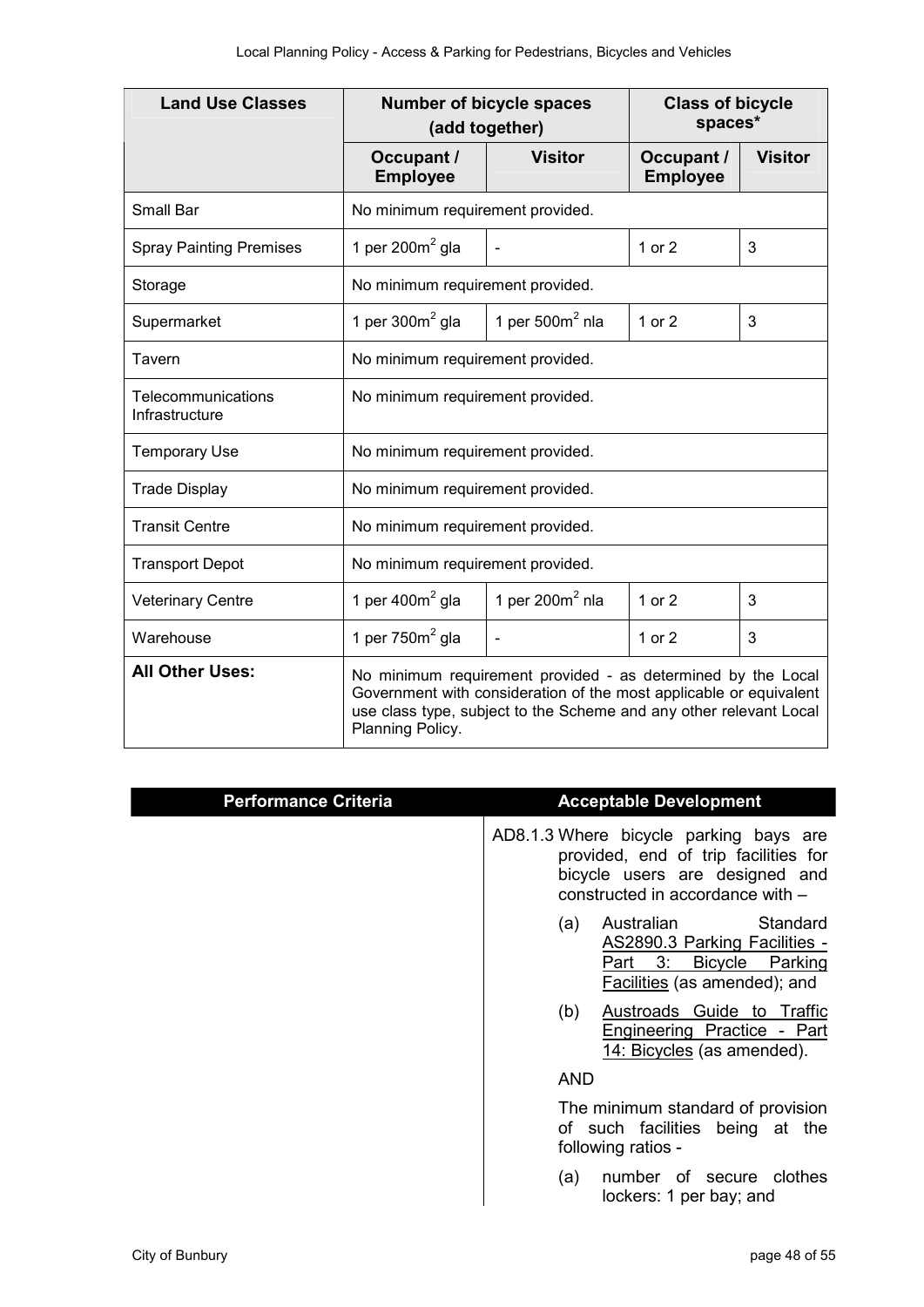|       | <b>Performance Criteria</b>                                                                                                                                                                                                                                                                                                                                                                                                                                                                                                                                                | <b>Acceptable Development</b>                                                                                                                                                                                                                                                                                                                                                                                                            |
|-------|----------------------------------------------------------------------------------------------------------------------------------------------------------------------------------------------------------------------------------------------------------------------------------------------------------------------------------------------------------------------------------------------------------------------------------------------------------------------------------------------------------------------------------------------------------------------------|------------------------------------------------------------------------------------------------------------------------------------------------------------------------------------------------------------------------------------------------------------------------------------------------------------------------------------------------------------------------------------------------------------------------------------------|
|       |                                                                                                                                                                                                                                                                                                                                                                                                                                                                                                                                                                            | number of showers: 1 male<br>(b)<br>and 1 female shower in<br>separate change-rooms per<br>10 bays.                                                                                                                                                                                                                                                                                                                                      |
| 13.9  | <b>Provision of Motorcycle Parking Bays</b>                                                                                                                                                                                                                                                                                                                                                                                                                                                                                                                                |                                                                                                                                                                                                                                                                                                                                                                                                                                          |
| PC9.1 | Parking bays for motorcycles are<br>provided in a manner that meets<br>needs<br>parking<br>оf<br>each<br>the<br>individual development / land use.<br><b>OR</b>                                                                                                                                                                                                                                                                                                                                                                                                            | solution<br>No<br>Development<br>Acceptable<br>provided.                                                                                                                                                                                                                                                                                                                                                                                 |
|       | Additional<br>parking<br>bays<br>for<br>motorcycles may be incorporated,<br>where practicable, as shared or<br>facilities<br>between<br>joint<br>use<br>premises.                                                                                                                                                                                                                                                                                                                                                                                                          |                                                                                                                                                                                                                                                                                                                                                                                                                                          |
|       | Subject to the Scheme and this<br>Local Planning Policy,<br>the<br>car<br>requirement<br>parking<br>may<br>be<br>reduced by 1 staff car parking bay<br>(where applicable) per lot provided<br>that the gross floor area of a<br>proposed development is at least<br>$2,000m2$ and is located within a<br>"City Centre Zone" or "Shopping<br>Centre Zone".                                                                                                                                                                                                                  |                                                                                                                                                                                                                                                                                                                                                                                                                                          |
| 13.10 | Design of Off Street Motorcycle Parking Areas                                                                                                                                                                                                                                                                                                                                                                                                                                                                                                                              |                                                                                                                                                                                                                                                                                                                                                                                                                                          |
|       | PC10.1 Motorcycle parking<br>(bays<br>areas<br>located,<br>aisles)<br>and<br>must<br>be<br>of<br>designed<br>and<br>constructed<br>appropriate<br>materials<br>and<br>to<br>adequate dimensions to -<br>permit<br>adequate<br>internal<br>where<br>circulation<br>necessary,<br>and to avoid the use of public<br>roadways<br>for<br>vehicle<br>manoeuvring<br>and<br>movement<br>between different parking and<br>vehicle service areas; and<br>ensure that motorcycles parked<br>$\bullet$<br>in the bays are not vulnerable to<br>being struck by a manoeuvring<br>car. | AD10.1.1<br>The dimensions of motorcycle<br>parking<br>and the<br>bays<br>design,<br>materials and construction of off-<br>motorcycle<br>parking<br>street<br>bays/areas for is in accordance<br>with Australian Standards -<br><b>AS2890.1 Parking Facilities -</b><br>(a)<br>Part 1: Off-Street Car Parking<br>(as amended); and<br>AS2890.3 Parking Facilities -<br>(b)<br>Part 3: Bicycle Parking<br><b>Facilities</b> (as amended). |
|       |                                                                                                                                                                                                                                                                                                                                                                                                                                                                                                                                                                            |                                                                                                                                                                                                                                                                                                                                                                                                                                          |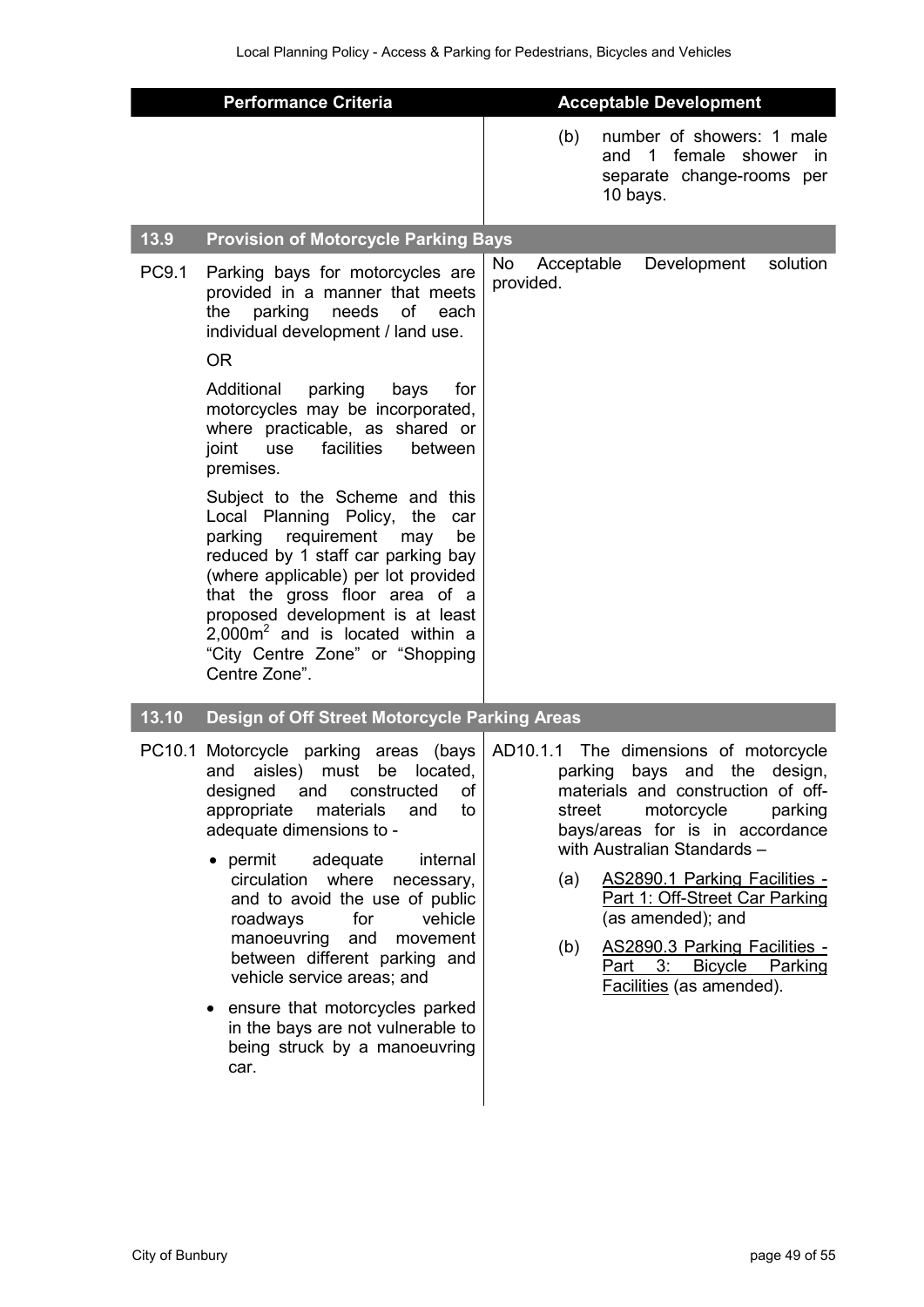Notes: 1. The following summary table provides example dimensions for motorcycle parking bays that satisfy the relevant Australian Standard. The table sets out typically preferred minimum design requirements for off-street parking areas for information purposes only.

| <b>Parking Angle</b> | <b>Bay Width</b> | <b>Bay Length</b> |
|----------------------|------------------|-------------------|
| $90^{\circ}$         | ∣.2m             | 2.5 <sub>m</sub>  |

- 2. The Provisions of Motorcycle Parking Bay Areas are to be read in conjunction with the Car Parking Table of the Scheme.
- 3. Motorcycle parking bays are not required to be provided under the Scheme; however, these provisions provide alternative Performance Criterion and Acceptable Development solutions for achieving vehicle parking requirements, which should be determined for each site with regard to the likely demand.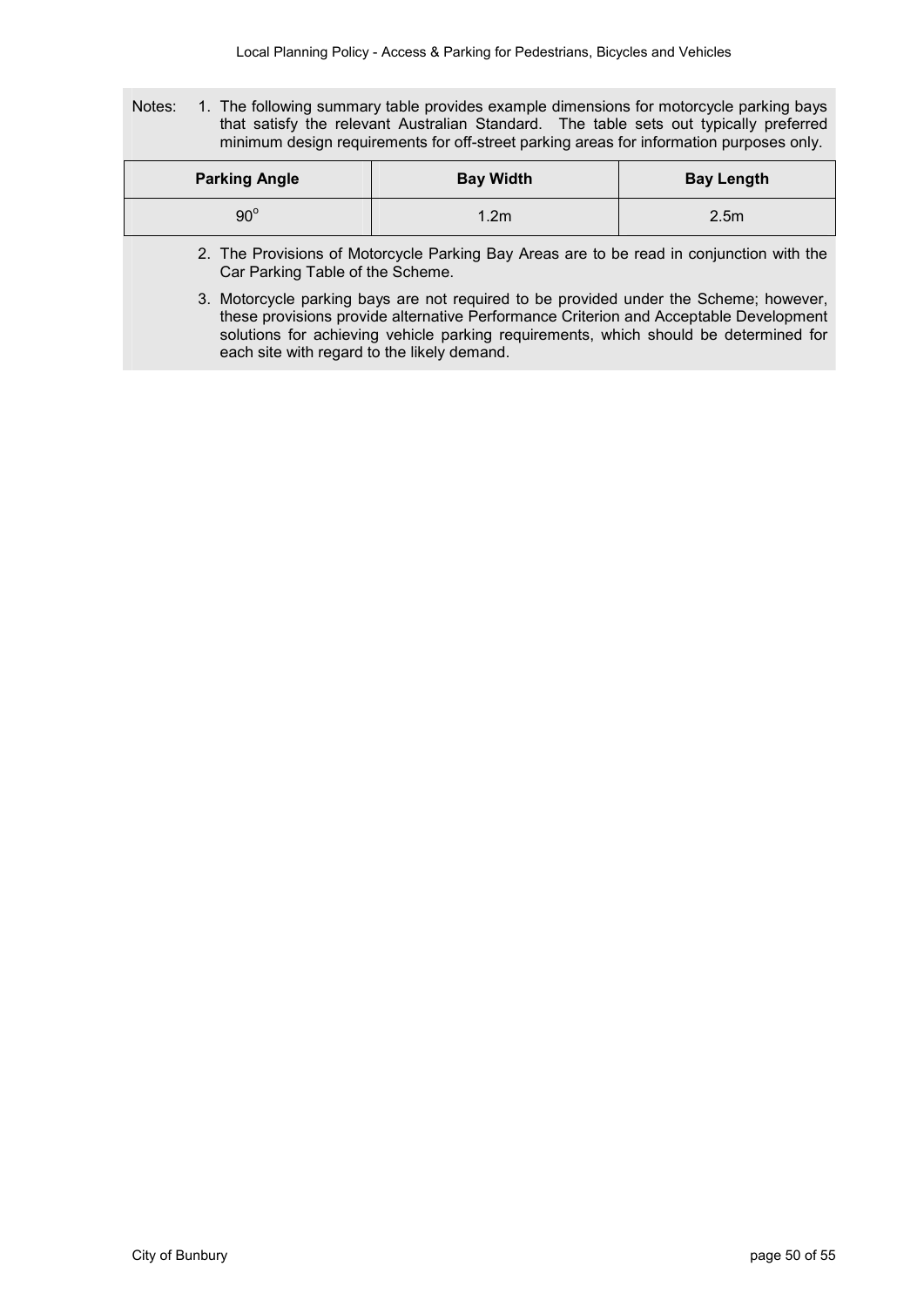## **PART D**

#### **14 VARIATION OF DEVELOPMENT REQUIREMENTS**

14.1 Development in accordance with this policy is deemed to comply. However, alternative designs may be considered subject to demonstration that the proposed land use and/or development is in keeping with the intent and objectives of this policy to the satisfaction of the Local Government.

The Local Government will also consider the following -

- (a) the amenity of the subject site, adjacent properties and the surrounding local area; and
- (b) the availability and need for additional vehicular parking facilities within the local area; and
- (c) efficiency and functionality of vehicular and pedestrian traffic movement on the road network; and
- (d) safety of road users and pedestrians.
- 14.2 In exercising any discretion the Local Government should ensure that the variation will not contravene the following provisions of the Scheme -
	- (a) intent & objectives of this Local Planning Policy;
	- (b) section 1.6 The Aims of the Scheme;
	- (c) section 4.2 Zone Objectives; and
	- (d) section 10.2 Matters to be Considered by Local Government.
	- Note: Refer to section 5.5 and relevant provisions of each zone with respect to the applicable matters for consideration and scope of variations permitted under the Scheme for the development or use of land for pedestrian, bicycle and vehicle access & parking.

#### **15 DEVELOPMENT IMPACT STATEMENT (TRAFFIC & PARKING)**

- 15.1 Where an application proposes a variation to one or more Acceptable Development solutions or is required under the Scheme, or is considered to have a significant impact on the existing conditions of a locality, the Local Government may require a Development Impact Statement (Traffic & Parking) to be submitted for assessment as part of an application for planning approval.
- 15.2 The report is to be undertaken by an appropriately qualified person or body to the satisfaction of the Local Government and contain the following information in sufficient detail to permit the Local Government to make a proper development assessment of any proposed variation as part of a planning application -
	- (a) the location of the subject site and the specific nature of the proposed development and ongoing operations to be undertaken, and all facilities proposed to be provided;
	- (b) site analysis showing the location of existing and proposed buildings on the premises, relationship to adjoining and surrounding uses, and the nature of existing and likely development in the vicinity of the subject lot/development site;
	- (c) the hours of operation of the development or use for non-residential uses;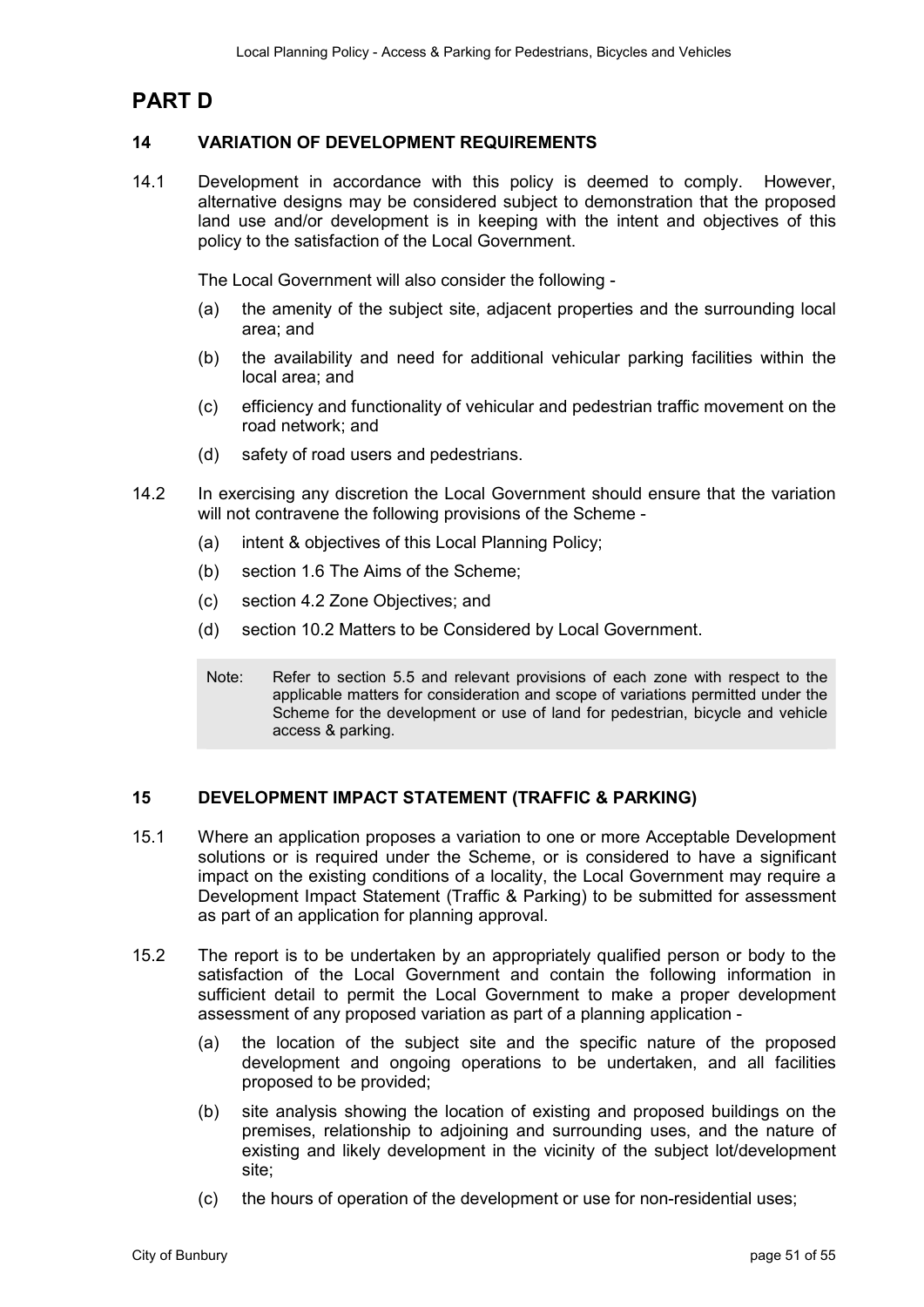- (d) the maximum number of employees/staff to be engaged on the premises and their expected parking demand; and or the number of residential dwellings and expected occupancy rates;
- (e) the maximum number of persons, other than employees, expected to attend/visit the premises at any time, and the resulting expected peak parking demand;
- (f) the existing off-street and on road parking situation within the subject site and in the local area;
- (g) the existing operating conditions of the road network in the immediate vicinity of the sit and local area;
- (h) the position and nature of vehicular access to the site (crossovers and intersections), and the need for any changes to existing roads infrastructure;
- (i) the expected maximum number of vehicle movements to and from the site within a 24 hour period;
- (j) the expected demand for site access by trucks and other service vehicles for parking, servicing, loading and unloading;
- (k) the frequency and proximity of existing or proposed public transport services available within 400 metres of bus stops and 800 metres of railway stations of the subject lot/development site;
- (l) the likely use of other modes of transport or pedestrian access and the frequency and proximity of existing public transport services;
- (m) the anticipated demand for bus, coach and taxi pick-up/set down and parking on site;
- (n) projected traffic/parking volumes generated by the proposed development or use likely to impact on the road network, and predicted operating conditions with and without the proposed development for the appropriate design years (generally a ten year horizon from the time of commencement/operation of the proposed development and/or use); and
- (o) any other relevant information requested by the Local Government, or its delegate.

#### **16 NOTIFICATION & ADVERTISING**

Where advertising is required to be undertaken or is deemed to be required by the Local Government, advertising will be undertaken in accordance with the provisions of section 9.4 of the Scheme.

#### **17 IMPLEMENTATION & REVIEW**

#### **17.1 Why a Local Planning Policy?**

The Scheme is a prescriptive instrument that sets out the legal provisions for how land may be used and developed. Sole reliance upon it for regulating all forms of development under all circumstances is not always practical and the Scheme makes allowance for this by enabling the Local Government to adopt Local Planning Polices from time to time in order to address specific issues or a range of issues in a specific place.

A Local Planning Policy is a tool to assist developers in preparing proposals with a greater understanding of the Council's desired outcomes for the City. This helps to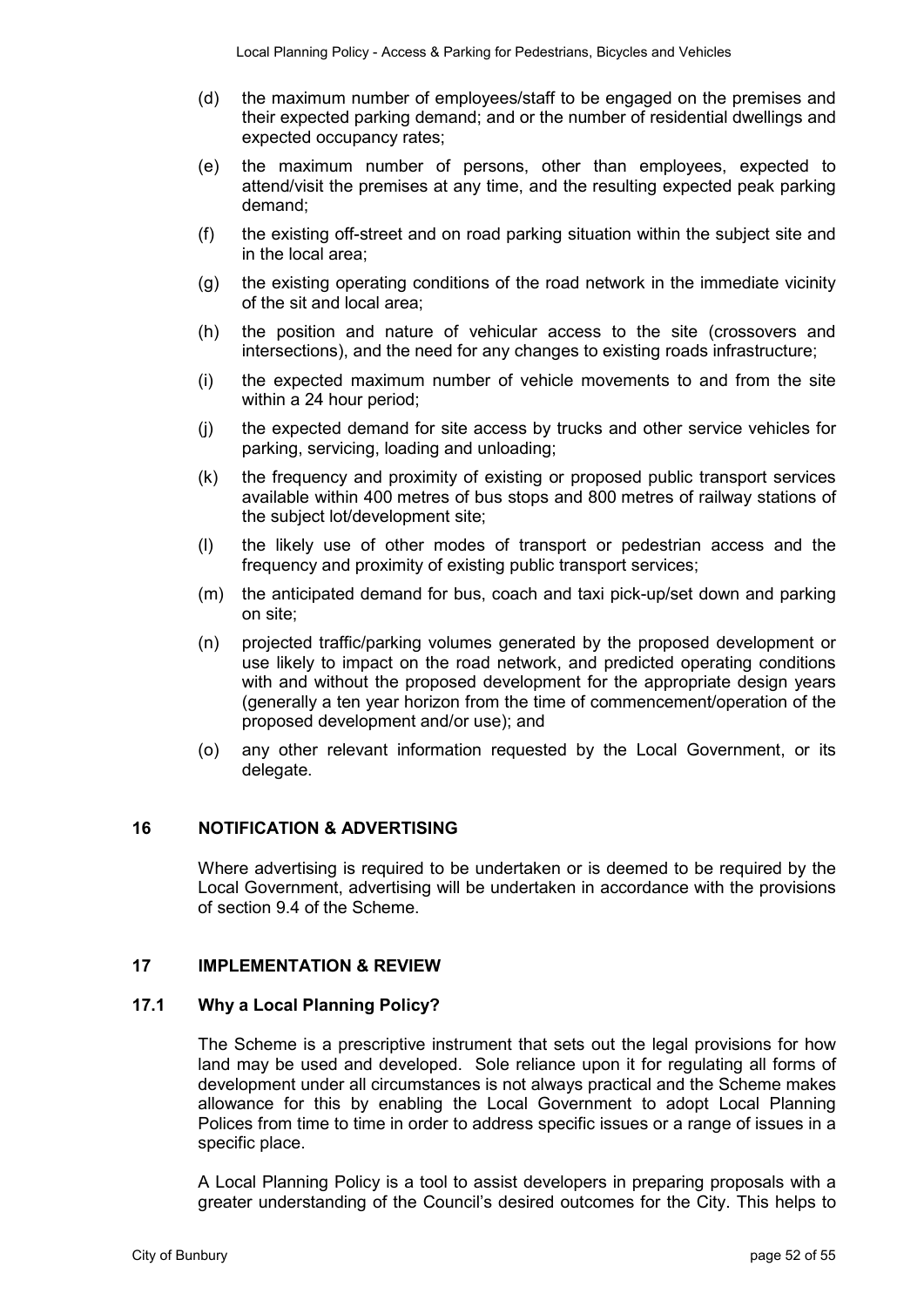ensure that developers can invest the time and resources needed in preparing applications for planning approval with increased confidence; and that the City's staff and Councillors can assess development proposals in a more consistent and transparent manner.

#### **17.2 The Codes Based Approach**

This policy document utilises a nationally accepted practice of setting out Performance Criteria ("PC") and Acceptable Development ("AD") solutions. When policy is written in this way it is commonly referred to as a "code". A good example of the performance based approach can be seen in the Western Australian Planning Commission's Residential Design Codes ("R-Codes").

Using the code approach means that the Local Government can differentiate between specifying those aspects of development that must not be contravened under almost any circumstance from those aspects that are open to negotiation or that constantly change over time in response to the community's values, taste, technology, etc.

A development that conforms to all of the Acceptable Development solutions for that particular design element (e.g. car parking bays) automatically satisfies the relevant Performance Criteria, the process simply requires that the proposal complies with all of the Acceptable Development solutions for that element. Should this be the case, the proposal is then 'deemed to comply', and is therefore satisfactory under this particular policy, subject to the Scheme.

Alternatively, a development proposal that is submitted for an impact assessment must demonstrate that it meets the relevant Performance Criteria and notice has been given in accordance with clause 9.4.3 of the Scheme before the Local Government may approve it. An impact assessment solution should have regard for the nature of the Acceptable Development solutions as a measure of conformity with the intent and objectives of the Local Planning Policy and the zone under the Scheme.

#### **17.3 Policy Review**

The Local Government will review this Local Planning Policy annually in conjunction with the rest of the Local Planning Policy Framework in accordance with the Planning and Development Act 2005.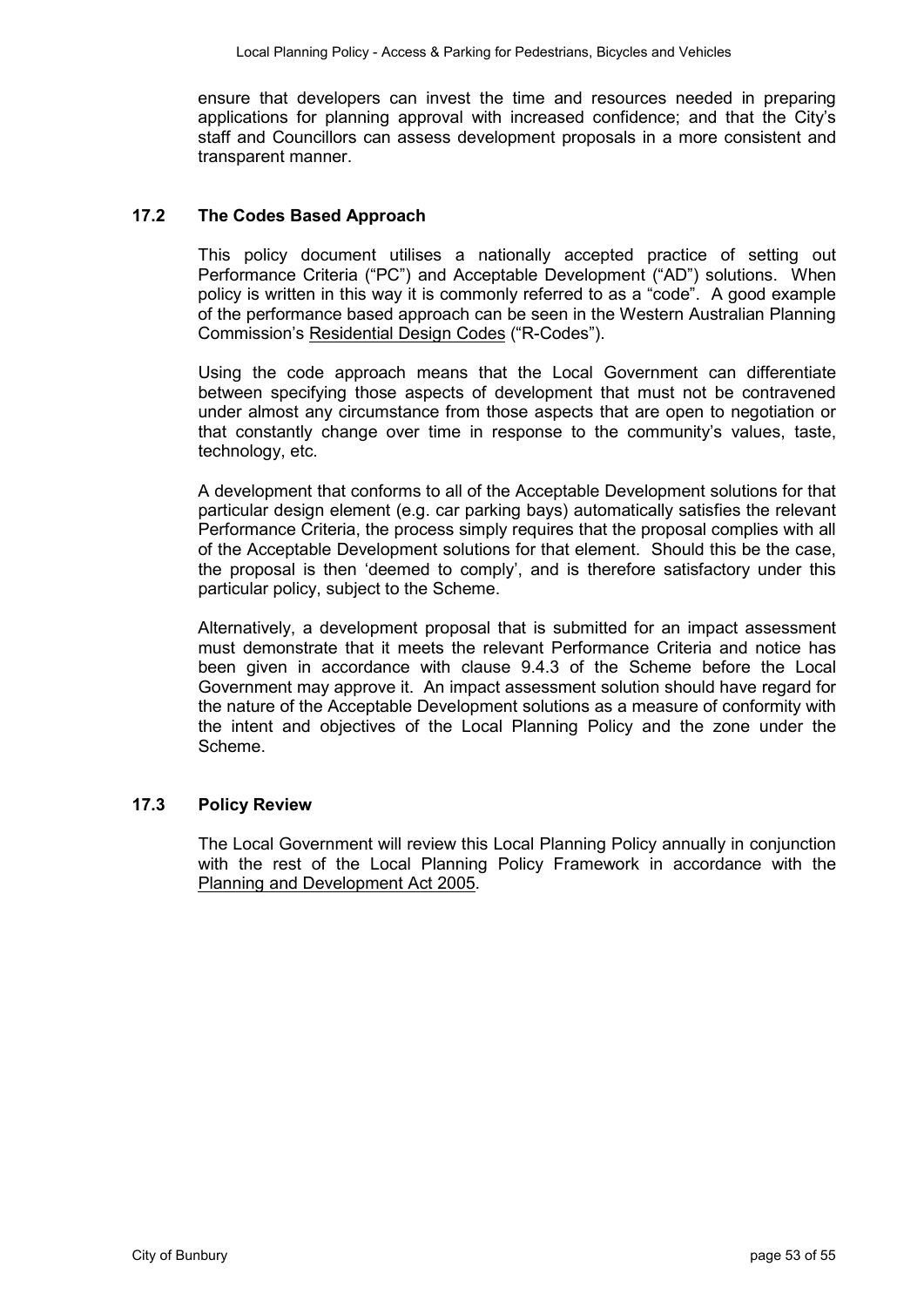# Map 1: Local Planning Policy Area

### [refer to clause 4.1]